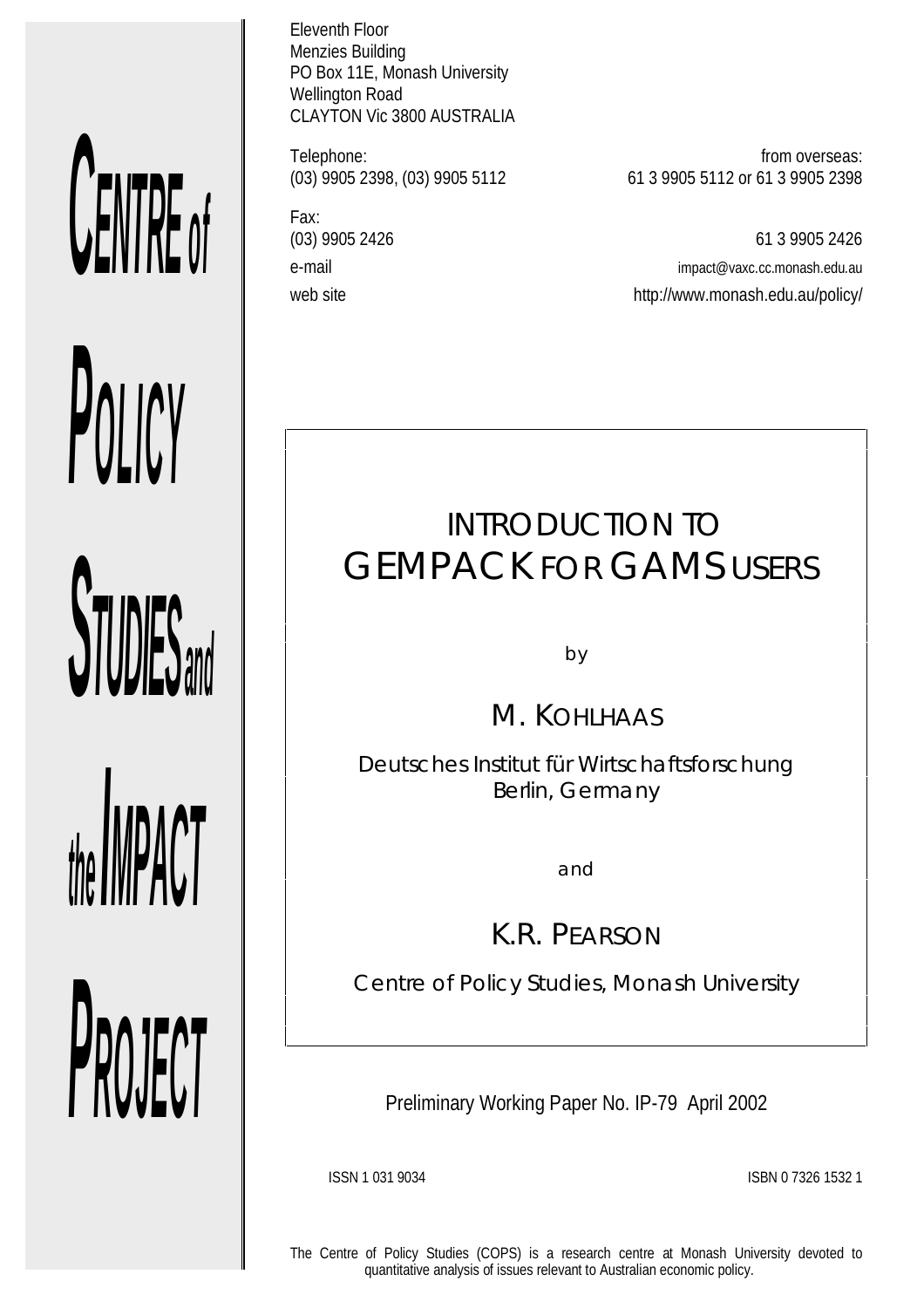# **Introduction to GEMPACK for GAMS Users**

**M. Kohlhaas<sup>1</sup> and K.R. Pearson<sup>2</sup>** 

April 2002

#### **Abstract**

This document introduces GEMPACK to readers who are familiar with using GAMS for general equilibrium modeling. The document points out similarities and differences between GAMS and GEMPACK. The many similarities make it relatively easy for a GAMS modeler to begin using GEMPACK productively.

A very basic general equilibrium model is used to illustrate the similarities and differences. Readers wishing to obtain hands-on experience with GEMPACK can find detailed instructions for running this model in GEMPACK using the free Demonstration Version. Both the model and the GEMPACK software can be downloaded from the web.

 $\overline{a}$ 

<sup>&</sup>lt;sup>1</sup> Deutsches Institut für Wirtschaftsforschung, 14191 Berlin, Germany. mkohlhaas@diw.de

<sup>&</sup>lt;sup>2</sup> Centre of Policy Studies, Monash University, Clayton Vic 3800, Australia. Ken.Pearson@BusEco.monash.edu.au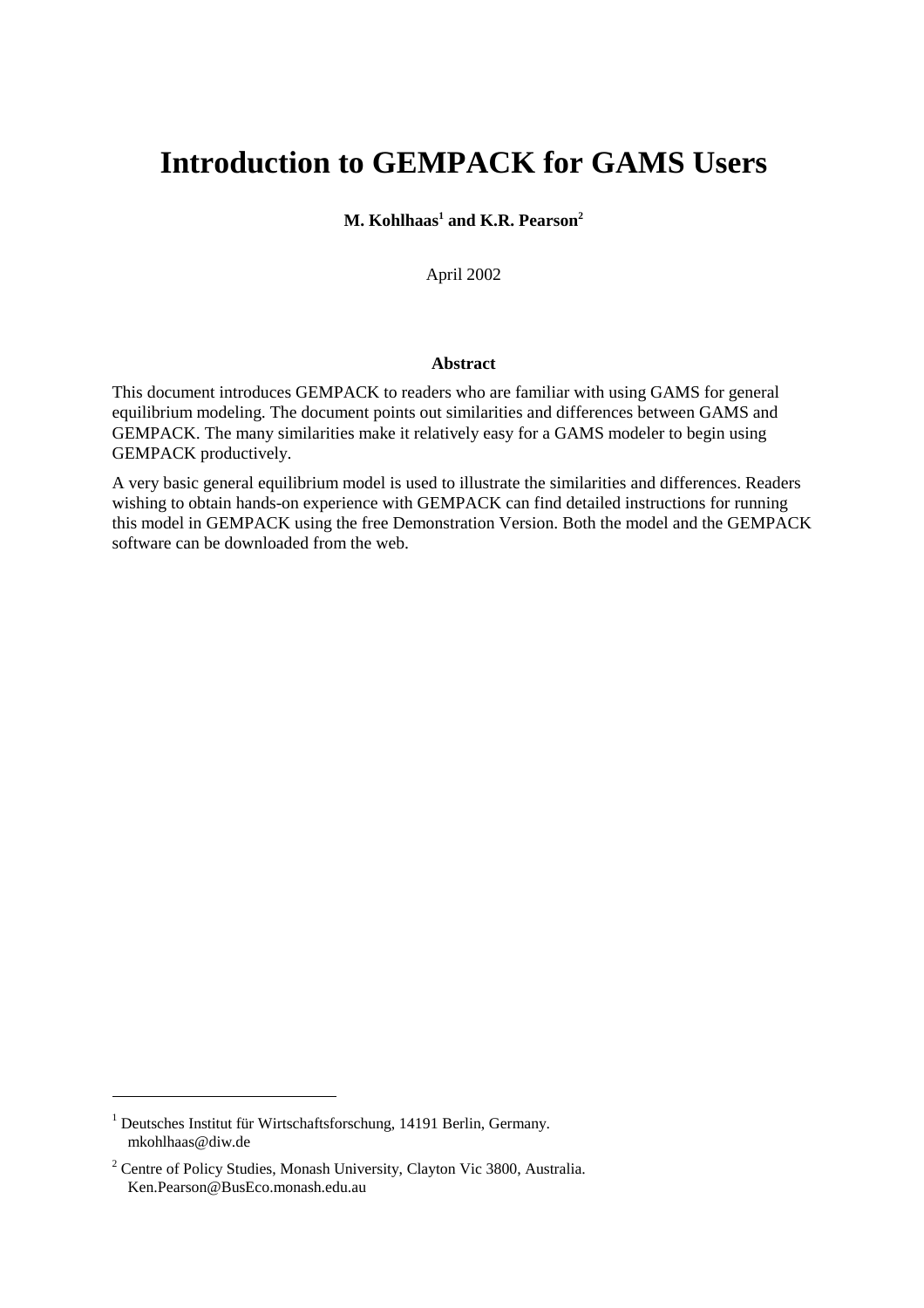| 1            |  |
|--------------|--|
| 1.1          |  |
| 1.2          |  |
| 1.3          |  |
| 1.4          |  |
| 1.5          |  |
| 1.6          |  |
| 1.7          |  |
| 1.8          |  |
| 1.9          |  |
| 1.10         |  |
| 1.11         |  |
| 1.12         |  |
| $\mathbf{2}$ |  |
| 2.1          |  |
| 2.2          |  |
|              |  |
| 2.3          |  |
| 2.4          |  |
| 2.5<br>2.5.1 |  |
| 2.6          |  |
| 2.7          |  |
| 2.8          |  |
| 2.9          |  |
|              |  |
| 3            |  |
| 3.1          |  |
| 3.1.1        |  |
| 3.2          |  |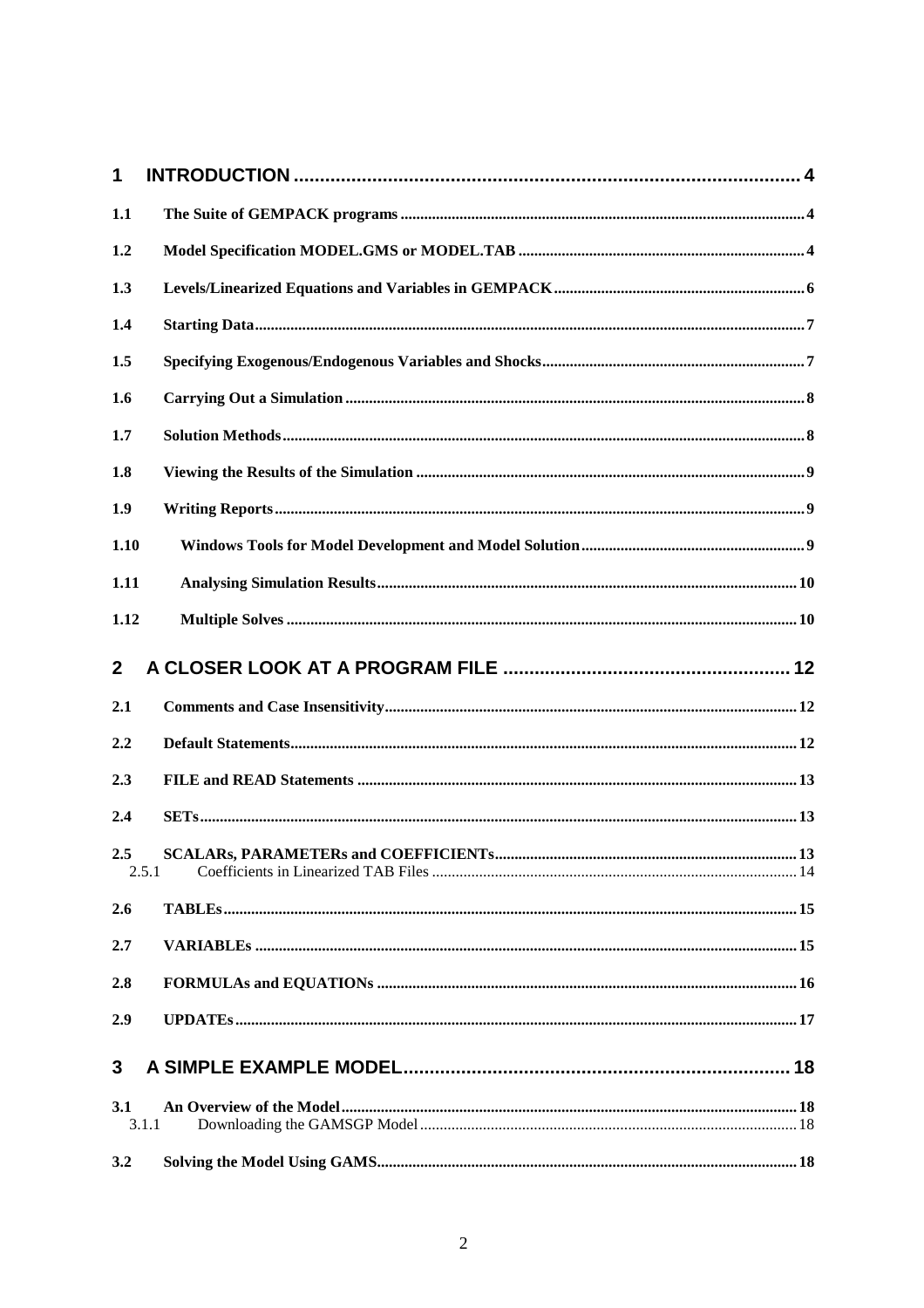| 3.3    |    |
|--------|----|
| 3.4    |    |
| 3.4.1  |    |
| 3.4.2  |    |
| 3.5    |    |
| 3.5.1  |    |
| 3.5.2  |    |
| 3.5.3  |    |
| 3.6    |    |
| 3.6.1  |    |
| 3.6.2  |    |
| 3.6.3  |    |
| 3.6.4  |    |
| 3.7    |    |
| 3.8    |    |
| 3.9    |    |
| 3.9.1  |    |
| 3.9.2  |    |
| 3.9.3  |    |
| 3.10   |    |
| 3.10.1 |    |
| 3.10.2 |    |
| 3.10.3 |    |
| 3.10.4 |    |
| 3.10.5 |    |
| 3.11   |    |
| 4      | 35 |
| 4.1    |    |
| 4.2    |    |
|        |    |
| 4.3    |    |
| 4.4    |    |
| 5      |    |
| 5.1    |    |
|        |    |
| 5.2    |    |
| 6      |    |
| 6.1    |    |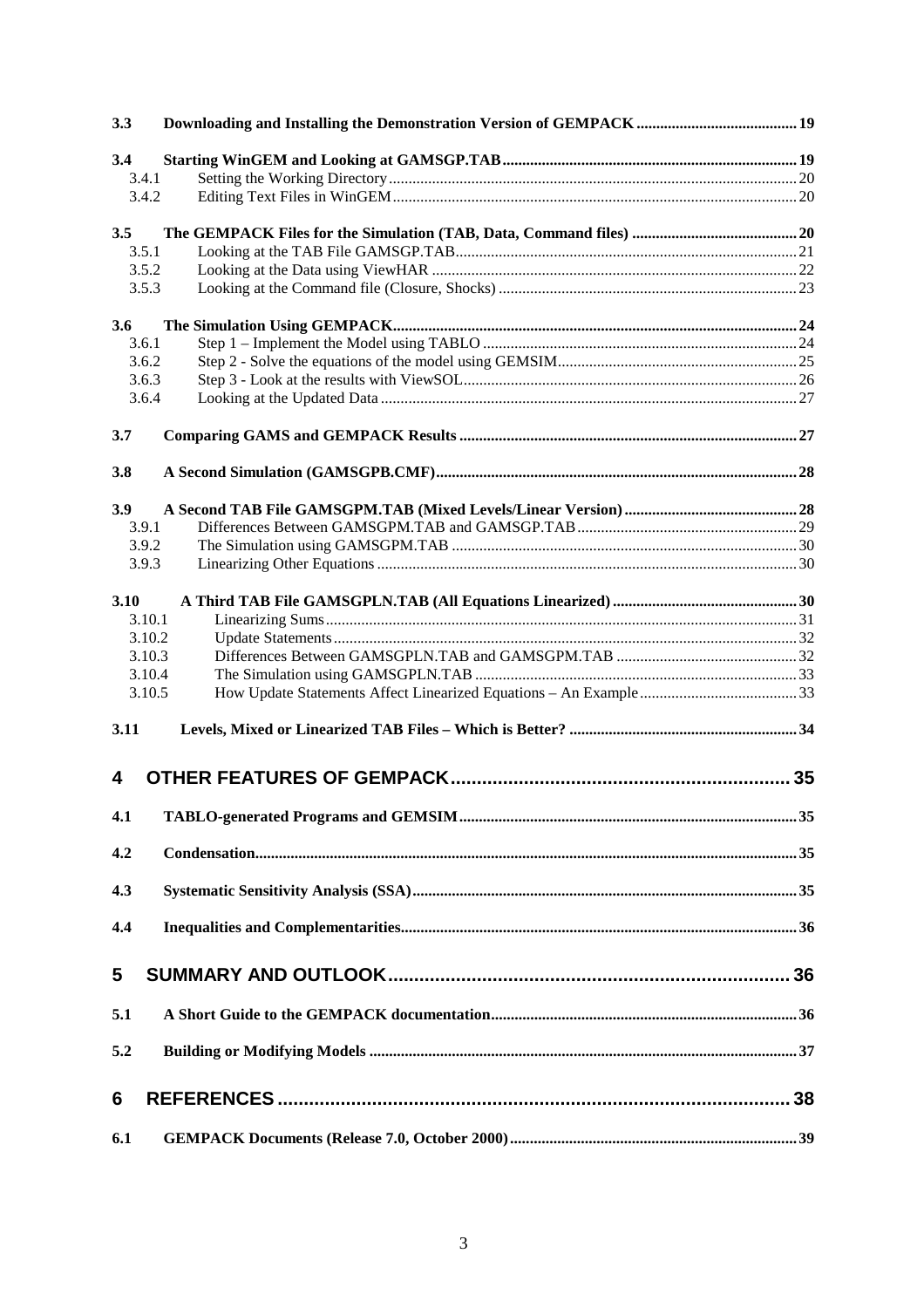# **1 Introduction<sup>3</sup>**

GEMPACK is a suite of general-purpose economic modeling software especially suitable for general and partial equilibrium models. It supports the modeler in the four basics steps of using models for the analysis of economic problems: to build or modify a model, to construct a database, to run simulations and to interpret and present the results.

This section describes briefly the suite of GEMPACK programs and the main similarities and differences between GAMS and GEMPACK. More details about these are given in section 2.

In section 3 we tell you how to download the model we use to illustrate the similarities and differences between GAMS and GEMPACK. Readers keen to get to the hands-on part should first skim the first two sections (and perhaps come back to them later).

We conclude the paper in sections 4 and 5 where we briefly describe some features of GEMPACK not covered earlier and suggest ways in which you can find out more about GEMPACK.

# **1.1 The Suite of GEMPACK programs**

In GEMPACK, models are written down, using a notation similar to normal algebra, in a TABLO Input (or TAB) file. The GEMPACK program TABLO is used to process TAB files. In particular TABLO reports syntax and semantic errors.

Any text editor can be used to write down the model code. However, GEMPACK provides the TABmate editor which facilitates this task by highlighting different parts of the model code during editing.

Various GEMPACK programs support setting up or inspecting an existing database. The most important are ViewHAR and MODHAR.

Once a model and database have been established, you can carry out a simulation (that is, solve the model) using the GEMPACK program GEMSIM.

The results of a simulation are contained in various types of data files, as we explain in more detail below. In particular, the programs ViewSOL and GEMPIE can be used to look at the change or percentage-change results from the simulation.

The program AnalyseGE assists modelers to analyse and understand their simulation results by making the numerical values of the components of any equation or variable available with a mouseclick.

More details about all of these steps are given later in this paper.

# **1.2 Model Specification MODEL.GMS or MODEL.TAB**

Consider a simple GAMS model which is specified by the file **MODEL.GMS**. 4 This file MODEL.GMS contains

- the theoretical specification of the model.
- the starting data,

 $\overline{a}$ 

• the specifications of one or more simulations, and

<sup>&</sup>lt;sup>3</sup> We are grateful to Joaquim Ferreira for helpful comments on this paper.

<sup>&</sup>lt;sup>4</sup> In this document we have in mind models which are expressed in basic GAMS not in MPSGE syntax (see Rutherford, 1999).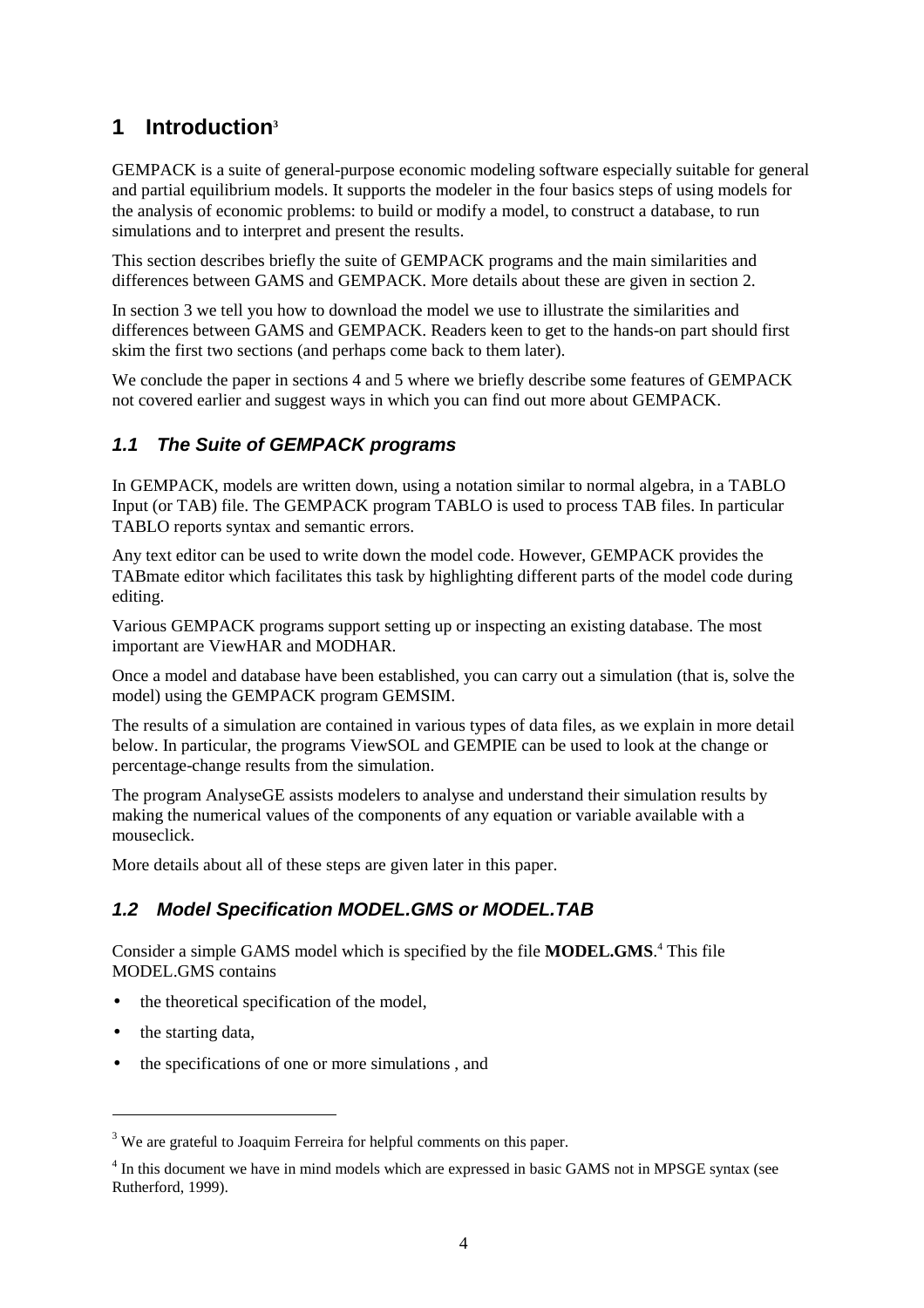• formulas and DISPLAY statements for calculating and reporting other results (for example, percentage changes).

In GEMPACK, there are three different files corresponding to MODEL.GMS, namely

- **MODEL.TAB** (**TABLO Input file**) which contains the theoretical specification of the model,
- **MODEL.DAT** (data file) which contains the starting data,<sup>5</sup> and
- **MODEL.CMF** (**Command file**) which contains the specifications for a single simulation.

The file MODEL.GMS may contain details for several simulations (solves) with the model. Each different simulation (solve) requires a different Command file in GEMPACK. See section 1.12 for more details.

Similar syntax is used in the sets, variables, formulas and equations in the files MODEL.GMS and MODEL.TAB. For example,

**Sets** in GAMS:

```
SETS
     i Sectors /s1, s2/
     f Factors /labor, capital/ ;
```
The same Sets in GEMPACK:

```
Set SECT # Sectors # (s1-s2) ;
Set FAC # Factors # (labor, capital) ;
```
#### **Variables** in GAMS:

Variables Y Total nominal household expenditure<br>PC(i) Price of commodity i ; Price of commodity  $i$  ;

Positive Variables Y, PC;

The same Variables in GEMPACK:

```
Variable (GE 0) Y # Total nominal household expenditure # ;
Variable (GE 0) (all, i, SECT) PC(i) # Price of commodity i # ;
```
#### **Formulas** in GAMS:

 $\overline{a}$ 

\* initial prices  $PC_Z(i) = 1$  ; \* Factor input f in industry j  $XF_Z(f,i) = DVFACIN(f,i)/PF_Z(f)$  ;

The same Formulas in GEMPACK:

```
Formulas for initial prices !
FORMULA (all,i,SECT) PC(i) = 1;
FORMULA # Factor input f in industry j #
 (all, f, FAC)(all, j, SECT) XF(f, j) = DVFACIN(f, j) / PF(f);
```
<sup>&</sup>lt;sup>5</sup> It is possible to read data from separate files in GAMS, too.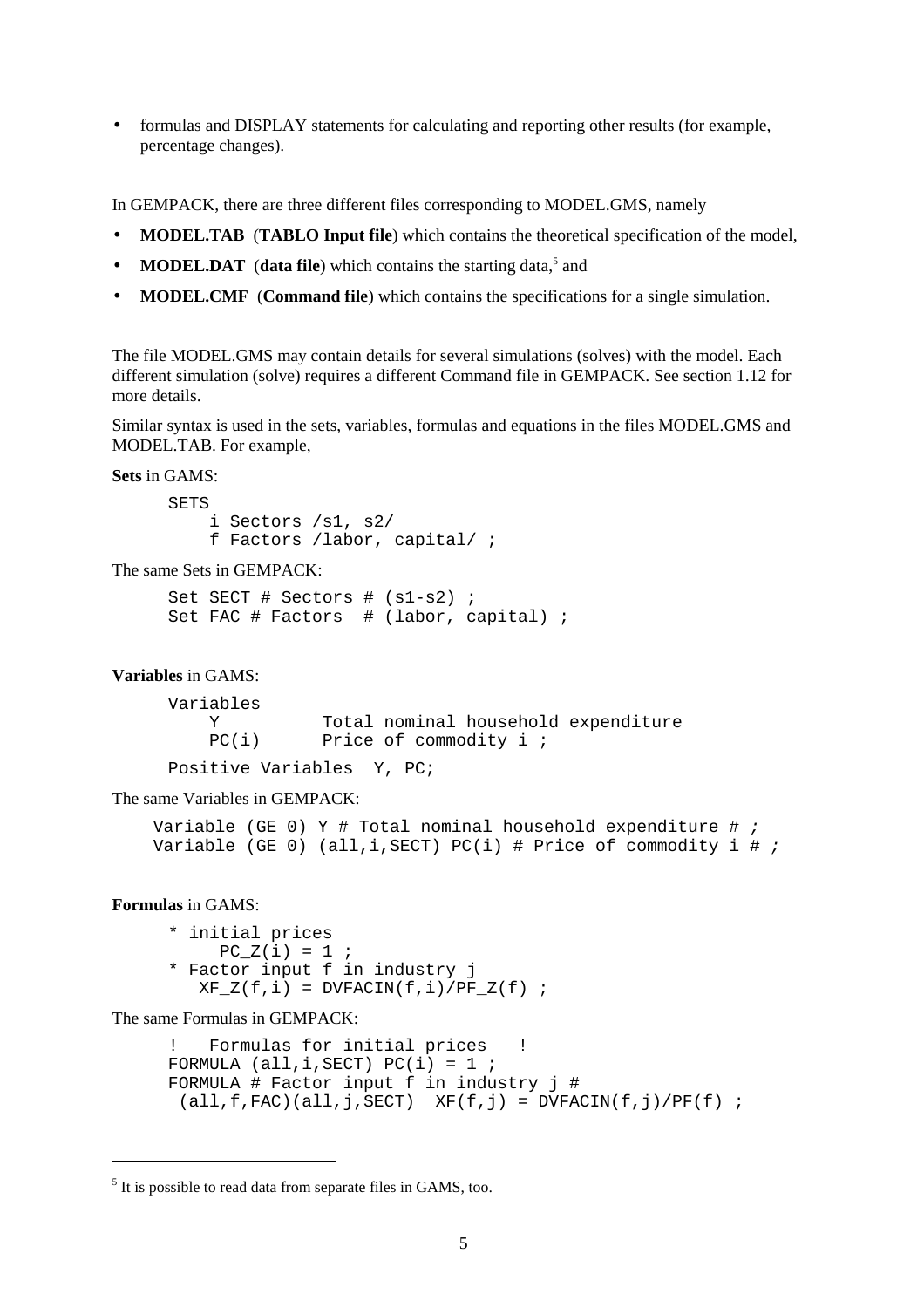#### An **Equation** in GAMS:

 $\overline{a}$ 

```
Cons dem(i) Household expenditure functions ;
  Cons dem(i).. XH(i) =E= ALPHAH(i)*Y/PC(i) ;
```
The same Equation in GEMPACK:

```
EQUATION Consumer_demands # Household expenditure functions #
 (\text{all}, i, \text{SECTION}) (\text{H}(i) = \text{ALPHAH}(i) * \text{Y/PC}(i) ;
```
#### **1.3 Levels/Linearized Equations and Variables in GEMPACK**

When GEMPACK solves for a new equilibrium, it starts from an initial equilibrium and calculates the effect of a shock by using information of the "curvature" of the underlying curves.<sup>6</sup> So rather than determining the new equilibrium values directly, GEMPACK calculates the changes in the endogenous variables from a previous equilibrium. The new equilibrium values can then be found by adding these changes to the initial values of those variables.<sup>7</sup>

When a model builder writes down the model, he has the choice to specify the conditions for an equilibrium such that they refer to the level of the variables or to changes between two equilibria. Thus GEMPACK makes the distinction between **levels** and **linearized** variables and equations. The respective variables have to be declared accordingly. A (percentage) change equation can be derived from a levels equation by differentiating it.

The variables and equations in MODEL.TAB may be the levels variables and equations but, more commonly, are linearized versions of these levels variables and equations. For example, consider the household expenditure equation in the last example in section 1.2 above.

```
Variable (Levels, GE 0) Y # Total nominal household expenditure # ;
Variable (Levels, GE 0) (all, i, SECT) PC(i) # Price of commodity i # ;
    EQUATION Consumer_demands # Household expenditure functions #
      (\text{all}, i, \text{SECTION}) (\text{H}(i)) = \text{ALPHAH}(i) * \text{Y/PC}(i)
```
Variables Y and PC(i) measure household expenditure (in dollars, say) and the price of commoditiy i in the same way as the corresponding variables in MODEL.GMS do, that is, as level variables.

In many GEMPACK models, the corresponding linearized variables and equations would appear instead. These would be as follows.

```
Variable (Linear) y
  # Percent change in nominal household expenditure # ;
Variable (Linear) (all,i,SECT) pc(i)
   # Percent change in price of commodity i # ;
Equation (Linear) Consumer_demands
   # Household expenditure functions #
      (\text{all}, i, \text{SECTION}) xh(i) = y - pc(i);
```
The last equation indicates that the percentage change xh(i) in household consumption of commodityi is equal to the percentage change in household expenditure y minus the percentage change in the price of commodity i, pc(i). Sometimes the notation p\_PC(i) would be used instead of pc(i) in the

<sup>&</sup>lt;sup>6</sup> It approximates changes by linearizing the system in the neighborhood of the initial solution. The effects of a shock can be calculated as accurately as necessary by breaking down shocks into small changes, which are evaluated in consecutive calculations. At each step, GEMPACK just remembers the percentage change (or change) from the start.

 $<sup>7</sup>$  Often the initial equilibrium values are not known explicitly (though they can be inferred from the starting</sup> data), and all that is reported are the percentage changes (or the changes).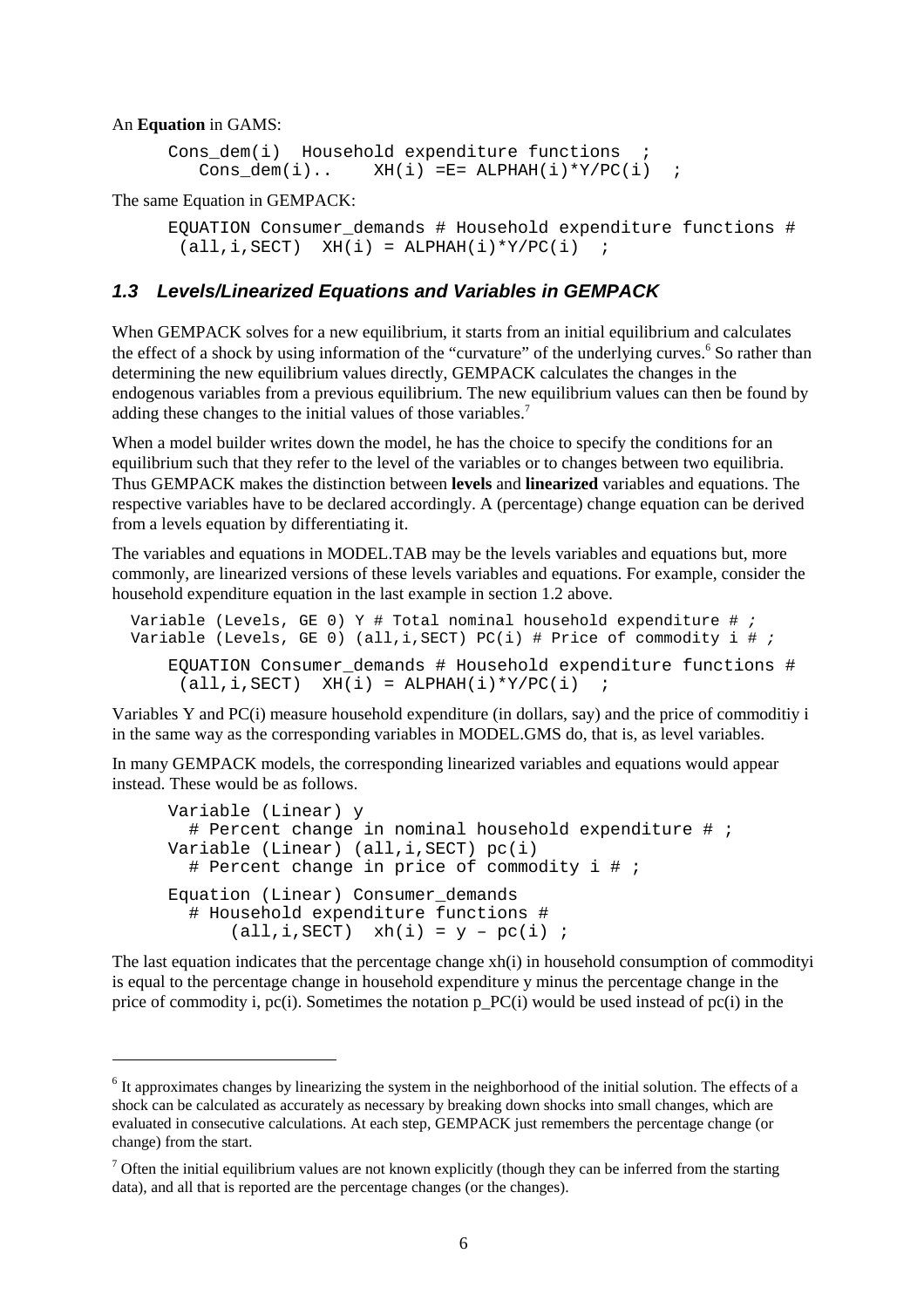linear case. In most TAB files the qualifier "(Linear)" and the words "percent change" would be omitted, since these are usually the defaults (see section 2.2).

These two equivalent ways of expressing the same variables and equations are distinguished in GEMPACK speak by referring either to **levels** variables and equations (as in the first example above) or by referring to **linear** (or **linearized**) variables and equations (as in the second example above).

It is possible to use only levels equations and levels variables in a TAB file, or to use a mixture of linear and levels equations in a TAB file. However, most models (including the well-known GTAP, ORANI and MONASH models) are implemented in GEMPACK via TAB files containing only (or mainly) linearized variables and equations.

One very important point is that you obtain exactly the same results from a model whether it is written down in levels or linearized form. This is well documented (see, for example, Hertel *et al* (1992) and Pearson (1991)). When you carry out the same simulation using both GAMS and GEMPACK (see section 3 below), you will find the same results. We indicate how it is possible to get the correct nonlinear results from linearized equations in section 2.9 below.

# **1.4 Starting Data**

For a relatively simple GAMS model MODEL.GMS, the starting data (eg a SAM) is often contained inside the model code. In GEMPACK, there is usually a separate data file MODEL.DAT containing this data. MODEL.DAT can be a text file or a binary file called a **Header Array** file. There are **READ** statements, for example,

READ DVFAC FROM FILE basedata Header "abcd" ;

in MODEL.TAB for associating numbers on the data file with the variable DVFAC in the model.

In both GAMS and GEMPACK, the starting data must be balanced, i.e. they must represent a solution for all the (levels) variables. In GAMS a SOLVE is done as a replication check of the data before any simulations are carried out. In GEMPACK, a separate check that the data is balanced should be carried out, usually by a special piece of code which may not be part of MODEL.TAB.

# **1.5 Specifying Exogenous/Endogenous Variables and Shocks**

Within MODEL.GMS, the exogenous variables are specified as **Parameters** or by indicating the desired levels values of the relevant variables via **.FX** statements. In either case the exogeneity and the desired value can be given at the same time. For example, the statements

 $X1.FX = 10$  ;<br>Parameter  $X2$ Parameter X2 /20/ *i* 

indicate both the exogeneity of X1 and X2 and their desired values.

In GEMPACK, the exogenous variables for the simulation are specified in a list in the Command file as in, for example,

exogenous X1, X2 ;

In GAMS a shock can be implemented by changing the value of a parameter or a fixed variable between two model runs. In GEMPACK the shock has to be applied to an exogenous variable, not a parameter. The change in the value of an exogenous variables is given via **shock** statements in the Command file. For example the statement

Shock  $x1 = 10$  ;

means that the post-simulation value of the levels value associated with percentage change variable x1 is 10% higher than its pre-simulation value (the pre-simulation value inferred from the data base).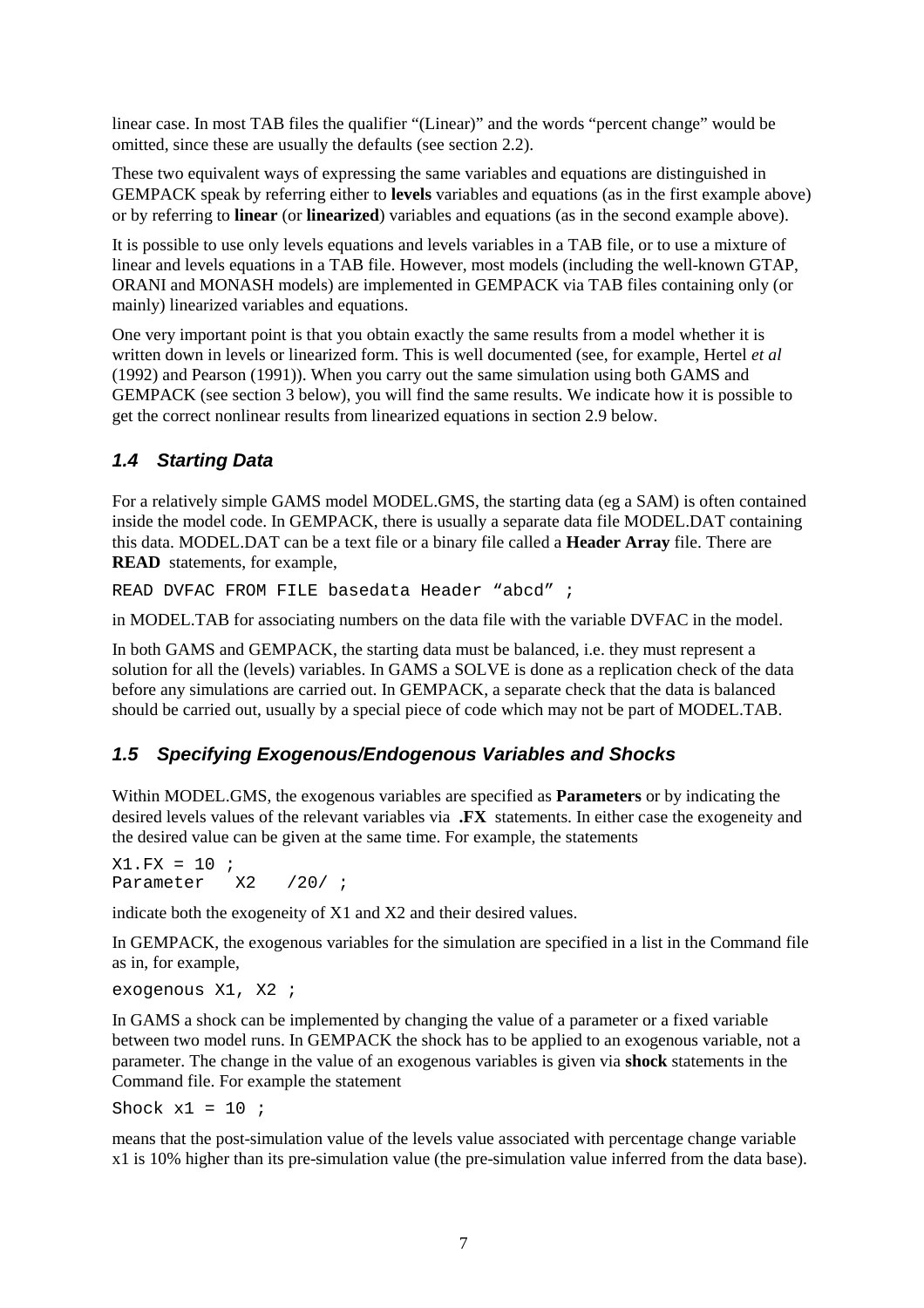# **1.6 Carrying Out a Simulation**

When the model is solved in GAMS, the program GAMS. EXE is run. This processes the theoretical specification of the model, then solves the model and reports the results.<sup>8</sup>

In GEMPACK it is necessary to run two programs, TABLO.EXE and GEMSIM.EXE. First TABLO process the theoretical specification of the model in MODEL.TAB and it writes a computer version of this.<sup>9</sup> Then GEMSIM is run to carry out the simulation.<sup>10</sup> GEMSIM reads

- the computer version of MODEL.TAB produced when TABLO was run,
- the data in MODEL.DAT, and
- the exogenous/endogenous split and shocks in the Command file MODEL.CMF. The split of the variables into exogenous and endogenous is referred to as the **closure** of the model.

GEMSIM writes the simulation results to a so-called **Solution file** (say MODEL.SL4). MODEL.SL4 is a binary file which contains the changes or percentage changes in each of the variables in the model. It also contains the pre-simulation and post-simulation values of some or all of the variables.

GEMSIM also writes the so-called **updated** data file MODEL.UPD. This file contains postsimulation values of all the data items which are contained in the file MODEL.DAT.<sup>11</sup>

# **1.7 Solution Methods**

 $\overline{a}$ 

GAMS provides a wide array of different solution methods. The method to be used is specified in a SOLVE statement.

GEMPACK provides one basic method for solving models. This relies on a system of linearized equations of the model and the initial solution. A model is presented to the GEMPACK solver as a so-called **Initial Value** problem. GEMPACK provides the alternative methods **Gragg** and **Euler** for solving such problems.<sup>12</sup> Even though GEMPACK solves a linearized form of the model, it is able to produce accurate solutions of the underlying nonlinear levels equations.<sup>13</sup> For the same model and simulation, the numerical solutions produced by GAMS and GEMPACK are the same even though they use different solution methods and model representations.

<sup>&</sup>lt;sup>8</sup> Actually several programs may be run automatically once GAMS.EXE is started (but users do not need to be concerned about that).

<sup>9</sup> There is an alternative in which TABLO writes a so-called **TABLO-generated FORTRAN program** say MODEL.FOR. This program must be compiled and linked to produce the executable image MODEL.EXE. This program MODEL.EXE can then be run to carry out the simulation in much the same way that GEMSIM is run. We say more about this alternative in section 4.1.

 $10$  In fact the program TABLO only needs to be run as part of a simulation if the theoretical specification of the model (in file MODEL.TAB) changes. If the model does not change (that is, MODEL.TAB does not change), several simulations with the same model can be carried out just be running GEMSIM with different Command files (and possibly different data files).

 $11$  For example, suppose that one item on MODEL.DAT is the pre-simulation value of household consumption of commodity "food". If the price of "food" increases by 5 percent and the quantity of "food" consumed by households increases by 3 percent, then the value of household consumption of "food" shown on MODEL.UPD will be 8.15 percent  $(100*1.05*1.03=108.15)$  higher than that on MODEL.DAT.

<sup>&</sup>lt;sup>12</sup> These are well-known methods for solving initial value or ordinary differential equations numerically – see, for example, chapter 6 of Atkinson (1989) or chapter 15 of Press *et al* (1986).

<sup>&</sup>lt;sup>13</sup> GEMPACK also makes Newton's method available, but only if all equations are written as levels equations. In this case, the initial values of the levels variables do not need to be a solution of the levels equations.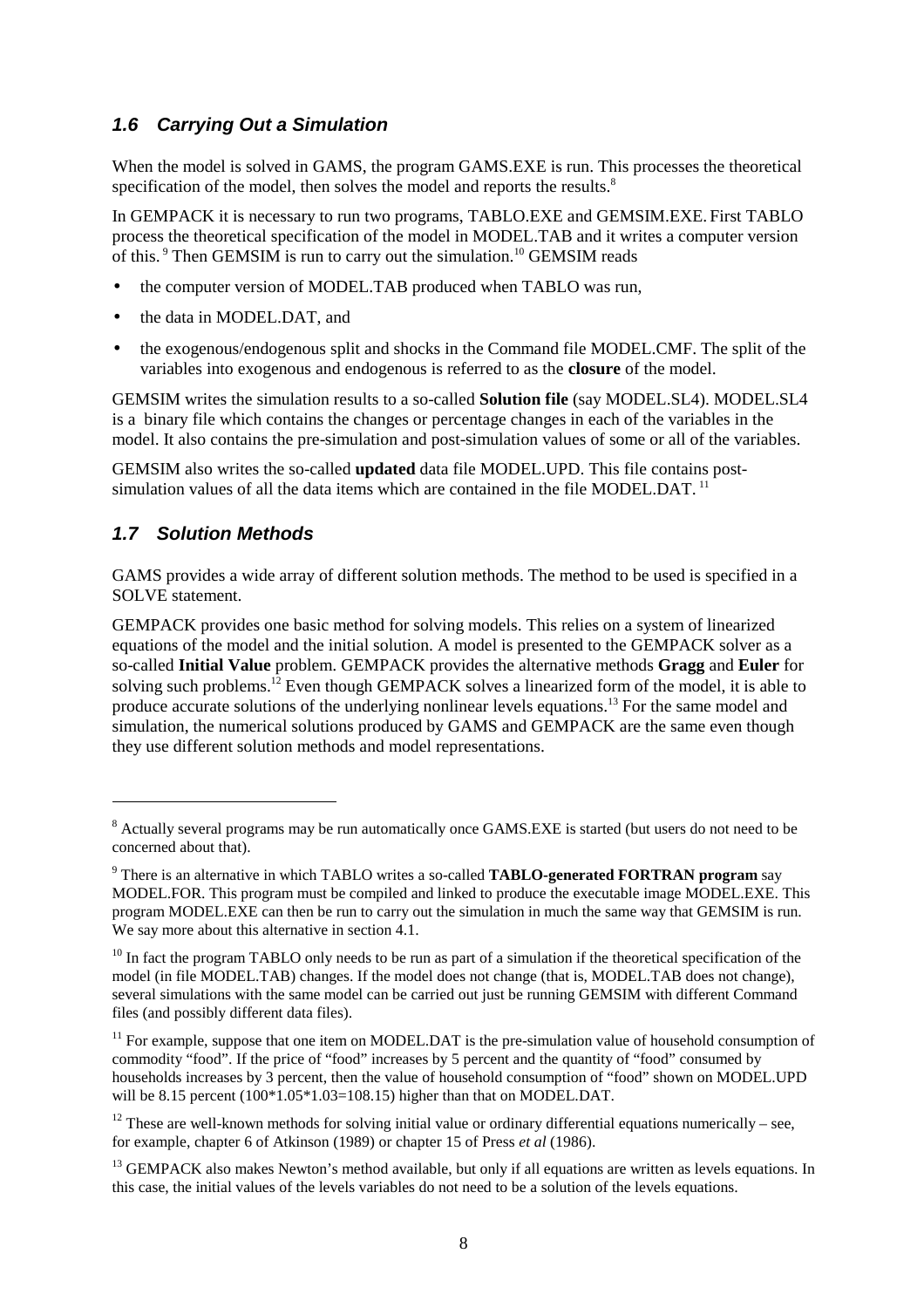Sometimes models in GEMPACK are solved using **Johansen's** method. This is a 1-step Euler method and only produces an approximate solution of the underlying levels results. While a Johansen solution may be useful for debugging a model or identifying the main economic mechanisms in the model producing the results, these Johansen results are not usually sufficiently accurate for reporting results of the model.

# **1.8 Viewing the Results of the Simulation**

In GAMS, the results are shown in the Listing file **MODEL.LST** produced by GAMS. This contains the post-simulation values of all the variables in the model. Additionally, other parameters may be included via DISPLAY statements in MODEL.GMS. For example, if you wish to see the percentage changes in a levels variable X1 in the model, you would include the statements

 $P X1 = (X1/X1 BASE - 1) * 100$  ; DISPLAY P\_X1 ;

(where X1\_BASE has been set equal to the pre-simulation value of X1).

In GEMPACK there are two lots of results, namely the changes or percentage changes in the variables of the model in MODEL.SL4 and the updated data in MODEL.UPD. The changes or percentage changes are calculated automatically for all (endogenous and exogenous) variables of the model – no statements in MODEL.TAB are required. GEMPACK provides the windows program **ViewSOL** for viewing the results in MODEL.SL4. Recall that the original data file MODEL.DAT could be a text file or a binary (Header Array) file. The updated data file MODEL.UPD has the same format as the original data file MODEL.DAT. If this is a Header Array file, the updated data can be viewed using the windows program **ViewHAR**. If the updated data is a text file, the updated data can be viewed in your favourite text editor.

# **1.9 Writing Reports**

Both GAMS and GEMPACK provide access to tools for writing reports. In particular they provide means of putting results into spreadsheets for producing graphs and tables.

In GEMPACK, both ViewHAR and ViewSOL provide simple ways of copying tables into spreadsheet programs and allow users to produce graphs on the screen. These graphs can be copied into word processors (eg Microsoft Word) or spreadsheet programs (eg Microsoft Excel). GEMPACK also provides various utility programs (notably SLTOHT) for converting parts of the Solution file to tables suitable for importing into word processors or spreadsheet programs.

# **1.10 Windows Tools for Model Development and Model Solution**

GAMS provides GAMS IDE as a Windows development environment. This assists with processing mainly .GMS files and results.

#### GEMPACK provides

- **WinGEM** for model development and model solution. This assists modelers with the sequence (run TABLO, run GEMSIM, run ViewSOL) and assists with file names and editing TAB and Command files.
- **TABmate** for model development. This is an environment customised for building, modifying and debugging TAB files.
- **RunGEM** for model solution. This is an environment customised for running different simulations with the same model. It automates the specification of closures and shocks, and the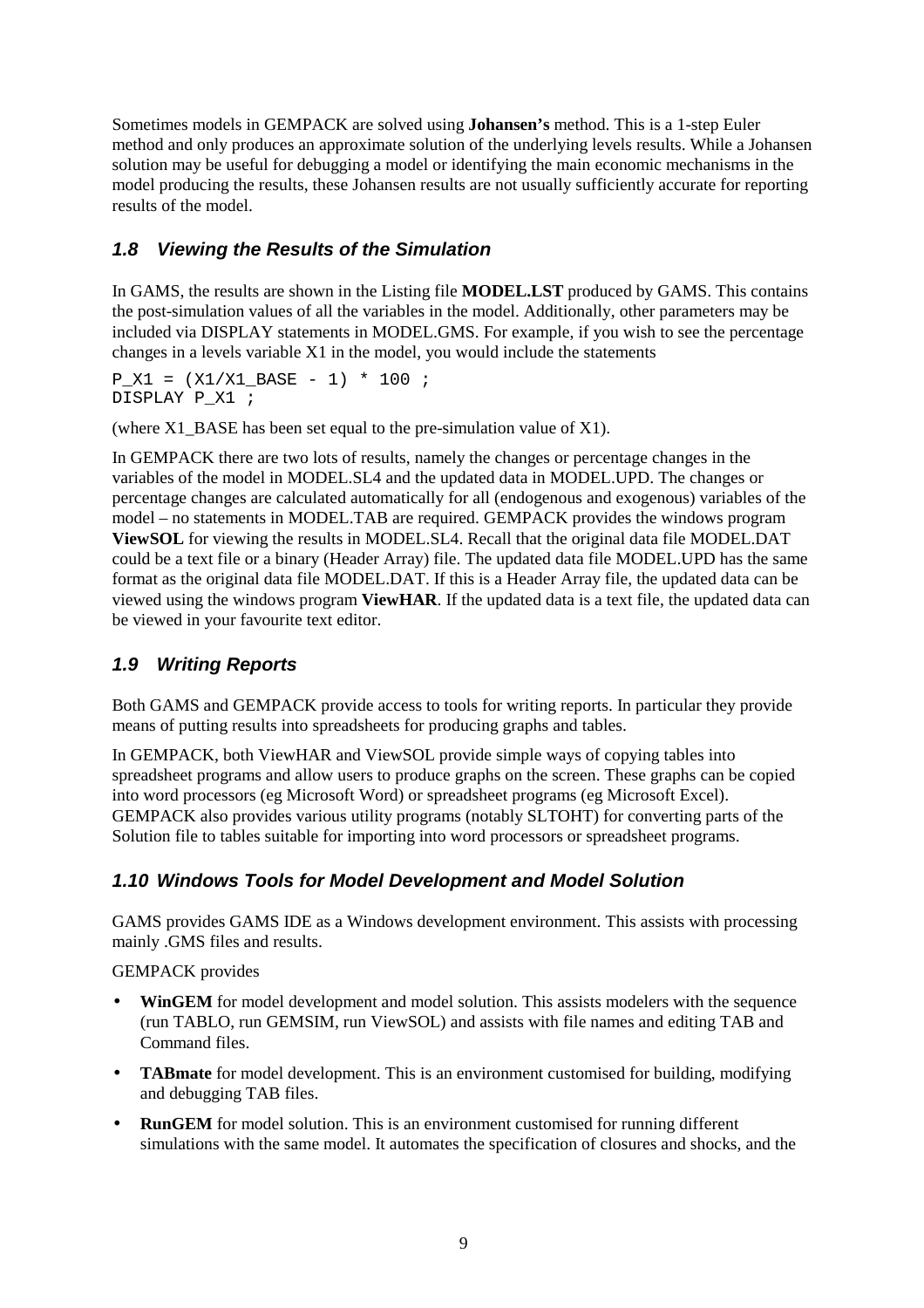naming and viewing of post-simulation results, including those on the Solution file and on the updated data file(s). $^{14}$ 

#### **1.11 Analysing Simulation Results**

After carrying out a simulation, modelers need to be able to analyse the results in order to identify the main mechanisms in the model (both theoretical and data) which are producing the results.

GEMPACK provides the Windows program **AnalyseGE** which assists in this task. AnalyseGE gives users "point and click" access to the equations of the model, the data and consequences, and to the simulation results. A modeler can click on any equation or formula and ask the software to group the terms into different natural parts and give the numerical values of each term.

Having access to the linearized equations of the model seems to be a distinct advantage when analysing simulation results in this way. [Carrying out such an analysis on the basis of the levels equations seems to be more difficult.]

#### **1.12 Multiple Solves**

In GAMS multiple solves are available directly in the MODEL.GMS file. There can be several SOLVE statements in the file. Alternatively, there is a LOOP statement which allows modelers to repeat the statements (including SOLVE statements) within a loop.

In GEMPACK, only a single solve is allowed each time GEMSIM is run. But several solves are easily carried out by several runs of GEMSIM.

For example, consider the 3 solves in GAMS specified as follows (for a simple model with just one exogenous variable X1).

X1.FX = 1.0 ; \* Replication check SOLVE MODEL USING NLP ;

• The values of the variable after the first solve will be those from the initial solution, as reflected in the initial data base.

```
X1.FX = 1.2 ;
SOLVE MODEL USING NLP ;
* Code to report changes from the initial levels values. For example
P_X2 = (X2/X2_BASE - 1) * 100;
```
The P\_X2 results reported after the second solve will be the percentage change in X2 between its value when  $X1=1.2$  and its initial value  $X2-BASE$ .

 $X1.FX = 1.3$ SOLVE MODEL USING NLP ;  $P_X2 = (X2 - X2_BASE - 1)/100$  ;

 $\overline{a}$ 

• The P\_X2 results reported after the third solve will be the percentage change in X2 between its value when  $X1=1.3$  and its initial value  $X2$  BASE.

```
* Code to reset C2_BASE to be its current value.
X2 BASE = X2 ;
```
<sup>&</sup>lt;sup>14</sup> RunGEM is a general-purpose version of the windows interface **RunGTAP** (see the GTAP web site http://www.gtap.agecon.purdue.edu/products/utilities/default.asp) used to automate carrying out simulations with the GTAP model.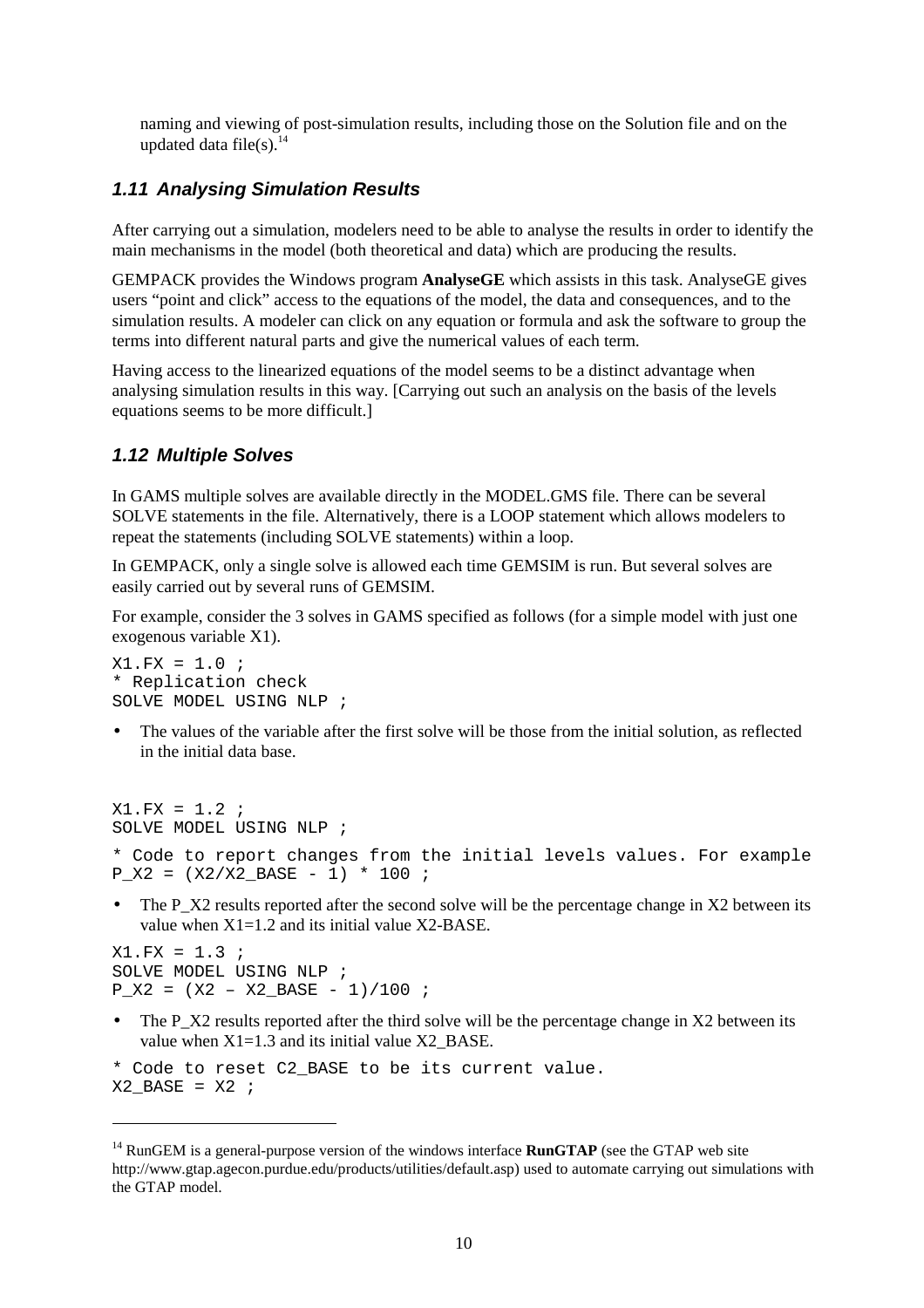```
* Code to specify new value for X1 and to solve the model again
X1.FX = 1.4SOLVE MODEL USING NLP ;
P X2 = (X2/X2 BASE - 1) * 100 ;
```
The P\_X2 results reported after the fourth solve will be the percentage change in X2 between its value when  $X1=1.4$  and its value when  $X1=1.3$ .

In GEMPACK nothing corresponds to the first solve (replication check).<sup>15</sup> The results from the other 3 solves would be produced as follows.

In MODEL1.CMF (second GAMS solve), start from MODEL.DAT. Specify a shock of 20 percent for X1 (from 1.0 to 1.2). Specify the updated data as MODEL1.UPD. The relevant Command file statements are

```
File BaseData = model.dat ;
Shock x1 = 20 ;
updated file BaseData = model1.upd ;
```
The results reported in MODEL1.SL4 will be the percentage changes from the initial solution (when  $X1=1.0$ ) to the solution in which  $X1=1.2$ .

• In MODEL2.CMF (third GAMS solve), start again from MODEL.DAT. Specify a shock of 30 percent for X1 (from 1.0 to 1.3). Specify the updated data as MODEL2.UPD. The relevant Command file statements are

```
File BaseData = model.dat ;
Shock x1 = 30 ;
updated file BaseData = model2.upd ;
```
The results reported in MODEL2.SL4 will be the percentage changes from the initial solution (when  $X1=1.0$ ) to the solution in which  $X1=1.3$ .

In MODEL3.CMF (fourth GAMS solve), start from MODEL2.UPD, which represents the state of the economy when  $X1=1.3$  (that is, after the third GAMS solve). Specify a shock of 7.6923 percent for X1 (from 1.3 to 1.4). Specify the updated data as MODEL3.UPD. The relevant Command file statements are

```
File BaseData = model2.upd ;
Shock x1 = 7.6923;
updated file BaseData = model3.upd ;
```
 $\overline{a}$ 

The results reported in MODEL3. SL4 will be the percentage changes from the solution when  $X1=1.3$ to the solution in which  $X1=1.4$ .

 $15$  The balance of the data base should be checked separately. This check is logically equivalent to the replication check GAMS solve.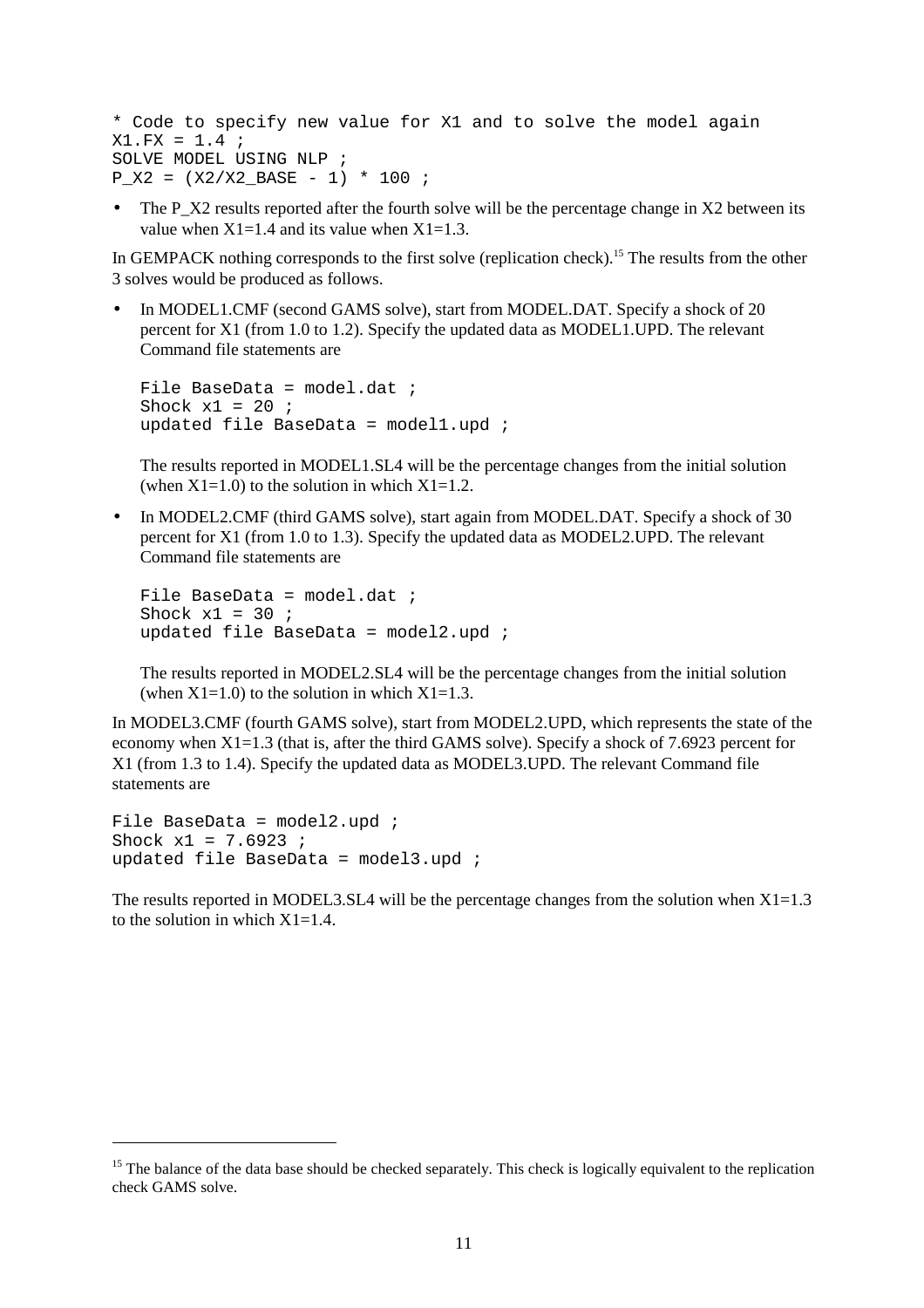# **2 A Closer Look at a Program File**

The following table shows the basic structure of a model in GEMPACK and GAMS respectively.

| <b>GEMPACK .TAB file</b>              | <b>GAMS</b> .GMS file                 |
|---------------------------------------|---------------------------------------|
| <b>DEFAULT</b> statements             |                                       |
| <b>FILEs</b>                          |                                       |
| <b>SETs</b>                           | <b>SETs</b>                           |
| <b>COEFFICIENTs</b>                   | PARAMETERs (and SCALARs)              |
|                                       | <b>TABLEs</b>                         |
| <b>VARIABLEs</b>                      | <b>VARIABLEs</b>                      |
| <b>READ</b>                           | <b>READ</b>                           |
| <b>FORMULAs</b>                       | Calibration                           |
| <b>EQUATIONs</b>                      | <b>EQUATIONs</b>                      |
| <b>UPDATEs</b>                        |                                       |
|                                       | <b>MODEL</b> statement                |
| (in Command file)                     | <b>SOLVE</b>                          |
| Additional calculations and reporting | Additional calculations and reporting |

The table shows that the basic structure is quite similar. The following sections give some details about the different categories.

# **2.1 Comments and Case Insensitivity**

Comments are allowed (and are important) in GAMS and TAB files. In GAMS files, comments are often on a separate line which begins with **\*** which indicates a comment. In TAB files, comments begin with an exclamation mark **!** and end with another **!**. For example,

VARIABLE TAXRATE ; ! can be used to simulate carbon tax changes !

in which only the second part of the line is a comment.<sup>16</sup>

In both GAMS and TAB files, case (upper or lower) is not important as far as the software is concerned. However modelers often use upper or lower case to make the files more readable.

# **2.2 Default Statements**

In GEMPACK when some of the entities are declared a qualifier is used to specify of which sub-type the entity is. For convenience GEMPACK allows the qualifier to be omitted. In these cases the subtype indicated in the default statement will be assigned. For example,

shock  $x^2 = 20$  ;

 $\overline{a}$ 

<sup>&</sup>lt;sup>16</sup> Somewhat confusingly, comments in GEMPACK Command files and other text files follow a different rule. There an exclamation mark **!** begins a comment which ends at the end of the line as in, for example, shock  $x1 = 10$  ;  $\vdots$  10 percent increase

where the end of the first line is a comment and the second line is not a comment.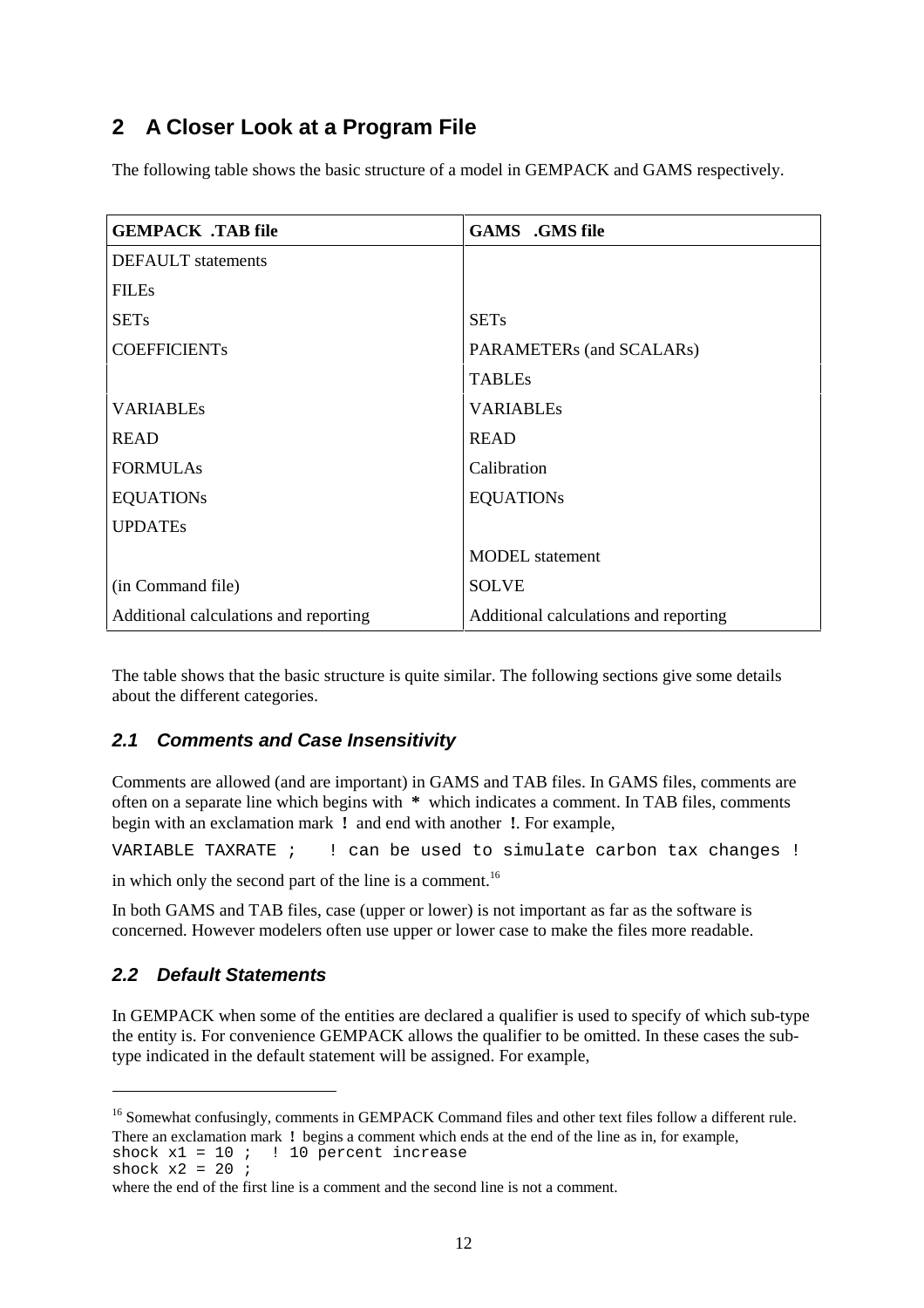VARIABLE (DEFAULT = LEVELS) ;

Indicates that, unless specified otherwise, all VARIABLE statements define LEVELS (as distinct from Linearized) variables. The alternative default statement would be

 $VARIABLE (DEFAULT = LINEAR)$ ;

# **2.3 FILE and READ Statements**

In GAMS data values can be specified by TABLEs or direct assignment to SCALARs or PARAMETERs. In GEMPACK data are usually stored in a data file and read from this file via a READ statement.<sup>17</sup> The FILE statement defines the logical name of the files, i.e. the name by which the data files are addressed in the TABLO file. When running a simulation, the actual name of the data file on the computer will be given in the Command file.<sup>18</sup> This allows the same model to be easily solved with different starting data files (for example, data representing different years or different aggregations).

# **2.4 SETs**

The use of SETs is very similar in both environments. The name of the set is declared and the members are either listed or (in GEMPACK) can be read from a data file. There is one major difference. In GAMS the name of a SET will be used as an index whenever the members of this set are addressed. If a set is to be addressed by a different name, this name has to be introduced by an ALIAS statement. In GEMPACK the index is chosen independently of the name of the set. Whenever a coefficient, variable or equation is to be indexed, a **quantifier** of the type

**(ALL, index, SET)** [for example, (All,i,SECT)]

defines the name of the index and the set over which it ranges. (ALL is the keyword for the quantifier).

# **2.5 SCALARs, PARAMETERs and COEFFICIENTs**

In GAMS SCALARs and PARAMETERs are used as entities to store values which are assigned to them or the results of calculations. In GEMPACK the corresponding entities are called COEFFICIENTs.

Multi-dimensional COEFFICIENTs are declared by using quantifiers of the form (ALL, indexname, setname) as in, for example,

```
COEFFICIENT
  (all,f,FAC) (all,j,SECT) ALPHAFAC(f,j) #Factor parameter#;
```
In GAMS, the value of a parameter (e.g. a tax rate) can be changed between two simulations to model the policy shock to the economy. In GEMPACK exogenous VARIABLEs are usually used for this purpose.

Example: Modeling tax rate changes.

GAMS:

 $\overline{a}$ 

```
Parameter TaxRate ;
TaxRate = 10 ;
SOLVE …
```
 $17$  It is possible to read data from separate files in GAMS, too.

<sup>&</sup>lt;sup>18</sup> In GAMS, these are referred to as internal and external file names.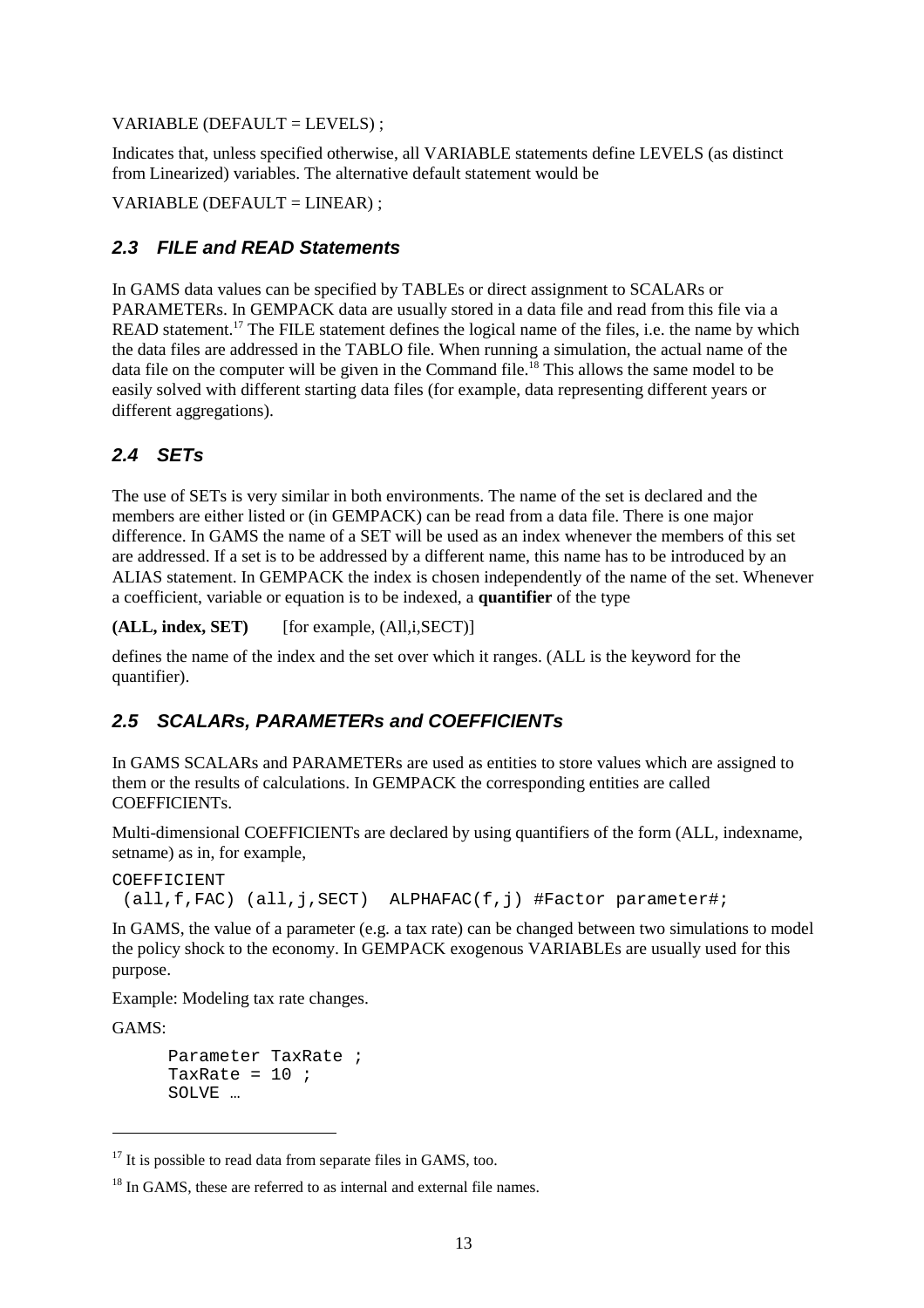```
TaxRate = 20 ;
SOLVE …
```
GEMPACK:19

 $\overline{a}$ 

```
[in TAB file]
Variable (Linear) taxrate # percent change in tax rate # ;
[in Command file]
Exogenous taxrate ;
Shock taxrate = 100 ; ! per cent increase - takes level from
                         ! 10 to 20
```
In GEMPACK, Coefficients can be declared as what GEMPACK refers to as PARAMETERs which implies that their values cannot be changed by assignments during a model run. [This is different from the use of PARAMETER in GAMS.] Without this qualifier the values of a Coefficient can vary through a simulation. For example, Armington substitution elasticities are Parameters in GEMPACK since they cannot change during a simulation (though they may change from simulation to simulation). These are declared using the PARAMETER qualifier as in

```
Coefficient (Parameter) (all,i,SECT)
    ARMINGTON(i) # Armington parameter # ;
```
# **2.5.1 Coefficients in Linearized TAB Files**

In linearized TAB files, Coefficients are often used to hold and indicate the current value of something which could be regarded as a levels variable (for example, total household expenditure or GDP). The values of such Coefficients vary throughout a simulation (that is, from step to step of a multi-step simulation). An UPDATE statement may be used to describe the changes. For example, consider DVHOUS in a linearized TAB version of the model in section 3 below.

```
Coefficient (All,i,SECT)
   DVHOUS(i) # household expenditure on i # ;
Update (All, i, SECT) DVHOUS(i) = p_PC(i) * p_XH(i) ;
Coefficient (A11, i, SECT) DVCOM(i) # total demand for i # ;
Formula (All,i,SECT)
 DVCOM(i) = SUM(j, SECT, DVCOMIN(i,j)) + DVMOUS(i);
```
In the example above, DVHOUS and DVCOM are Coefficients whose values change from step to step of a multi-step calculation. Initially (pre-simulation), the values of DVHOUS and DVCOMIN are read from the database while those of DVCOM are calculated (via the Formula) from the values of DVHOUS and DVCOMIN. In subsequent steps,

• the values of DVHOUS are updated according to the change in the relevant prices and quantities from the previous step (via the UPDATE statement above). [For example, if the value of DVHOUS is 10 at the beginning of step 3, and if p\_PC increases by 5% during step 3 and XH increases by 3% during step 3, then the value of DVHOUS will be increased by (5+3)% to become 10.8 at the end of step 3 (or the beginning of step 4).]  $^{20}$ 

<sup>&</sup>lt;sup>19</sup> Usually in GEMPACK models, the power of the tax  $(1+t)$  rather than the tax rate t would be shocked, since the tax rate may be zero in the initial situation or change the sign due to a policy shock. This, however, would cause problems in a percentage change representation. In the following example, the tax rate is used to make the examples comparable.

<sup>&</sup>lt;sup>20</sup> You may wonder why there is a  $*$  in update statement instead of the  $+$  in the corresponding linear equation. This is explained in section 3.10.1.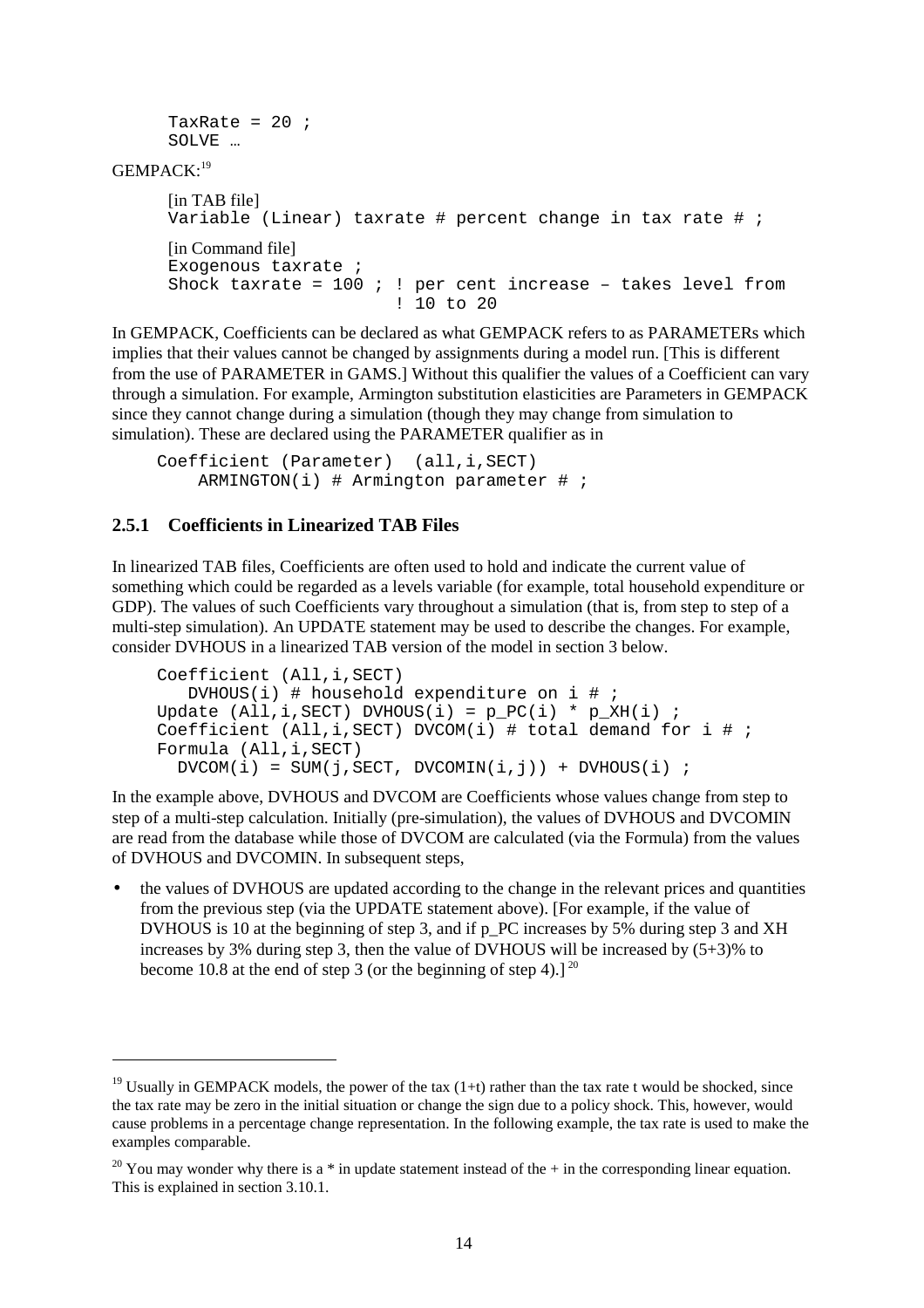• the values of DVCOM in each step are calculated via the Formula above from the values of DVHOUS and DVCOMIN at the start of this step. Thus the DVCOM values change from step to step to reflect changes in DVHOUS and DVCOMIN values.

# **2.6 TABLEs**

Tables are a convenient way to enter data into a GAMS program. In GEMPACK no equivalent to TABLE exists. Data are read from files and programs such as MODHAR and ViewHAR facilitate creating and modifying data files. Data files in GEMPACK can be either text files (which can be created using a text editor, or imported from a spreadsheet or other program) or binary (Header Array files) which can be created using MODHAR or ViewHAR.

# **2.7 VARIABLEs**

 $\overline{a}$ 

In GAMS VARIABLE is the name for what are called endogenous variables by economists (Brooke *et al* 1998).<sup>21</sup>

In GEMPACK variables are used to model endogenous as well as exogenous variables. When a variable is declared, no decision has to be made if it is to be endogenous or exogenous. VARIABLEs are declared endogenous or exogenous in the Command file. This flexibility permits the modeler in GEMPACK to vary the closure (that is, which variables are exogenous and which are endogenous) without having to change the TAB file (and hence without having to rerun the program TABLO). Closure changes are indicated in the Command file.

In GEMPACK there are various types of variables which have to be specified by a qualifier. There is a distinction between LEVELS and LINEAR variables as well as between CHANGE and PERCENT\_CHANGE linear variables. The difference between linear and levels variables has been explained in section 1.3 above.

Within GEMPACK, even when variables are declared as levels variables in the TAB file, all simulation results are reported via the corresponding linear variables. Results are reported either as percentage changes (the most common) or as absolute changes. Which result is reported is determined by how the variable is declared in the TAB file. Consider a price variable. If it is declared via

Variable (Percent Change) (all,i,SECT) pcom(i) ;

then results will be given as percentage changes.<sup>22</sup> [For example, a result of 15 means that the price has increased by 15 percent – say from 1 to 1.15 .] If it is declared as

Variable (Change) (all,i,SECT) pcom(i) ;

then results will be given as absolute changes. [For example, a result of 0.08 means that the price has increased by  $0.08 -$ say from  $0.5$  to  $0.58$ .

Note that the percent change or change reported is measured from the pre-simulation value (that is, the solution inferred or made explicit in the TAB file from the pre-simulation data – see section 1.4 above).

In GEMPACK, the pre-simulation levels value of a variable may not be explicit, especially when the model is implemented via a linearized TAB file. For example, in the linearized TAB file for the example model in section 3 below, the pre-simulation levels values of prices and quantities are not made explicit. But percent change results are easily understood.

 $21$  It is however possible to fix a variable which is considered exogenous in a specific model by the statement "variable name.fx = value.

 $22$  The qualifier (Percent\_Change) is the default so is usually omitted.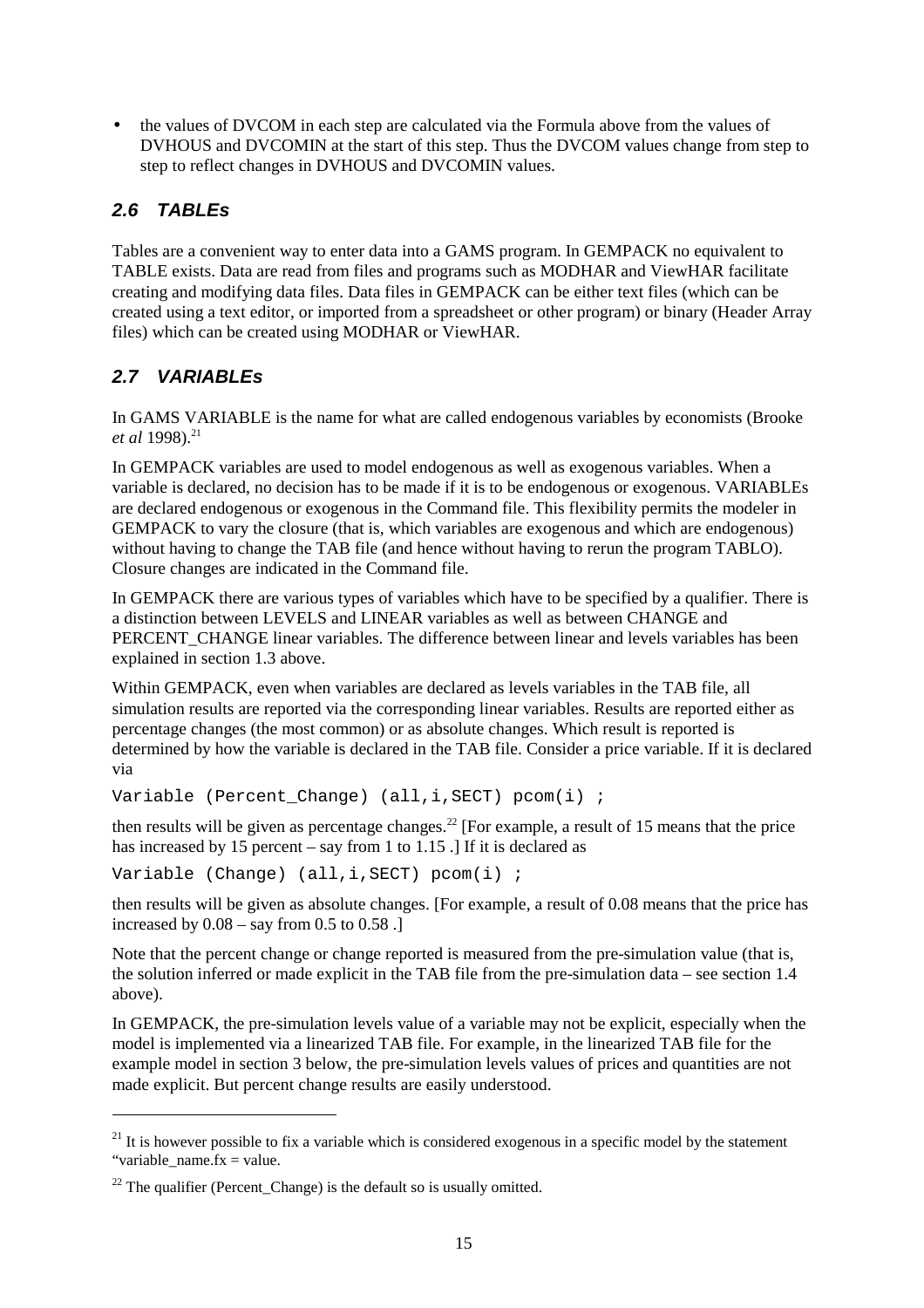For levels variables a range of acceptable values can be specified, similar to GAMS.

GAMS:

```
Positive variable Y household expenditure ;
* lower and upper bounds
Y.LO = 0.0001 ; Y.UP = 20 ;
```
#### GEMPACK:

Variable (GE 0)  $Y$  # household expenditure # ; Variable (GE  $0.0001$ , LE 20) PLAB # price of labor # ;

The above statements show the different GAMS and GEMPACK style for specifying **labels** for variables (and other entities). These labels are used in printouts and in results to describe the variable whose values are being reported. In GAMS the label "household expenditure" simply appears after the variable name Y. In GEMPACK the label is given inside hashes **# #** .

#### **2.8 FORMULAs and EQUATIONs**

The formulas in GAMS and GEMPACK look very similar as the examples below show.

GAMS:

```
* Intermediate input of commodity i in industry j
  XC_Z(i,j) = DVCOMIN(i,j) / PC_Z(i);
```
#### GEMPACK:

```
Formula # Intermediate input of commodity i in industry j #
 (\text{all}, i, \text{SECTION}) (all, j, SECT) XC(i, j) = DVCOMIN(i, j) / PC(i) ;
```
GEMPACK requires the keyword "Formula". It may be followed by a qualifier INITIAL or ALWAYS. FORMULA(INITIAL) are only calculated during the first step in a multi-step simulation, while FORMULA(ALWAYS) are calculated at every step. The default is ALWAYS for formulas with a real coefficient on the left-hand side and is INITIAL in the case of an integer coefficient.

The Equations also look very similar as the examples below show.

GAMS:

```
EQUATIONS
   Com_clear(i) ;
* Commodity market clearing
 Com\_clear(i).. XCOM(i) =E= XH(i) + SUM(j, XC(i,j)) ;
```
GEMPACK:

```
Equation Com clear # Commodity market clearing #
(\text{all}, i, \text{SECTION}) \text{XCOM}(i) = \text{XH}(i) + \text{SUM}(j, \text{SECTION}, \text{XC}(i, j)) ;
```
In GAMS the group of equations Com\_clear(i) is declared first and later the equation itself appears after "Com\_clear(i)..". In GEMPACK the keyword Equation is followed by the equation name Com clear (no indices after) and then the equation itself, in which the quantifiers are explicit. GAMS uses the operator " $=E=$ " between the two sides of the equation whereas GEMPACK just uses " $=$ ". Both use the SUM operator, although the syntax after "SUM(" is slightly different – in GEMPACK the set SECT over which we are summing is explicit whereas this set is implicit by the use of the alias "j" in the GAMS case.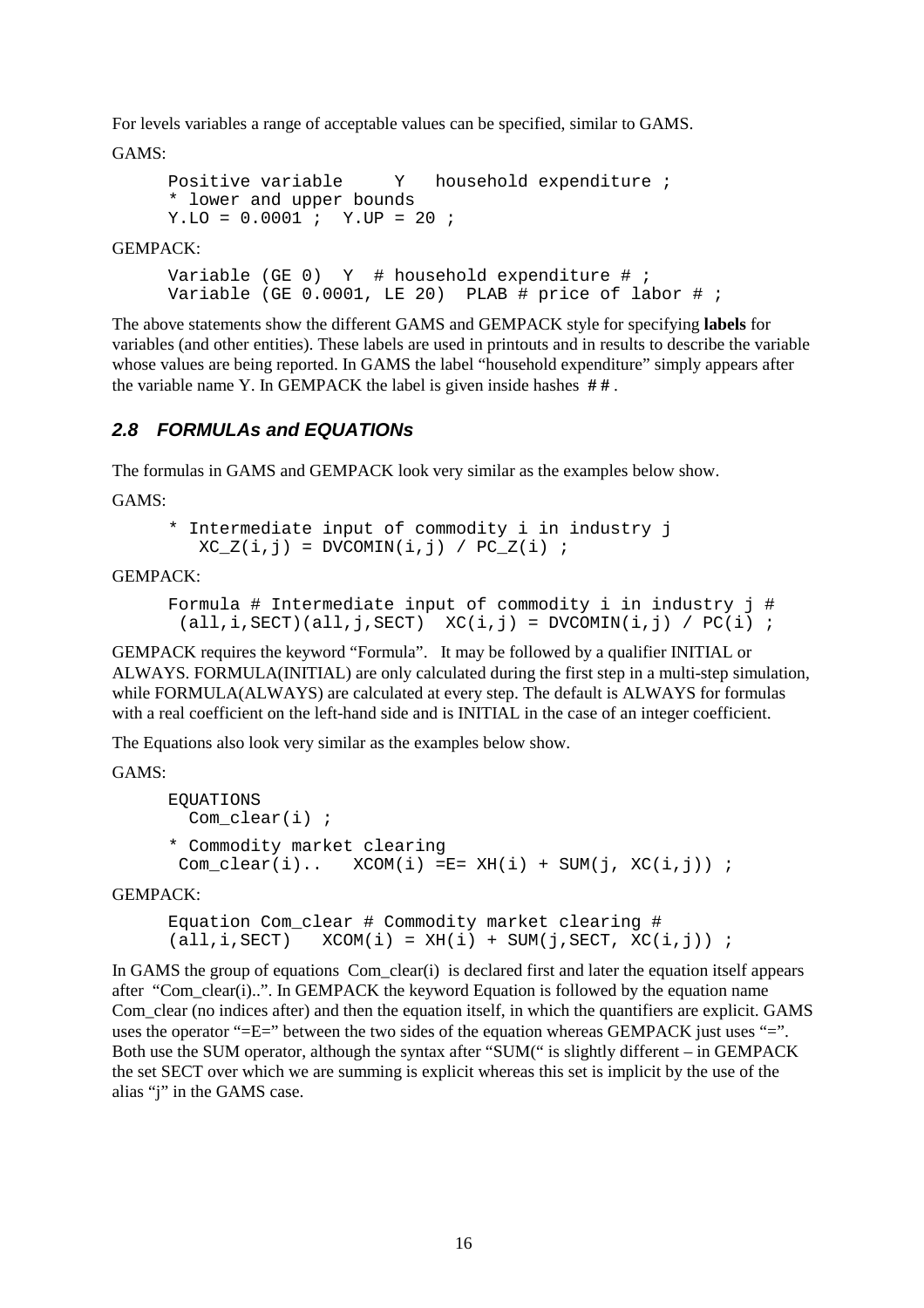#### **2.9 UPDATEs**

 $\overline{a}$ 

These GEMPACK statements have no counterpart in a GAMS file. These are the statements which enable GEMPACK to produce accurate solutions of the underlying nonlinear levels equations from a linearized TAB file. In essence, these statements tell how something read from the data base (typically a dollar value) changes when the associated prices and quantities change. See section 2.5.1 above for an example which shows the effect of Update statements.

When you use GEMPACK to carry out a simulation, the software breaks the shocks (changes to the exogenous variables) into several small parts. The solution procedure consists of several steps. In each step, one part of the shocks are applied. [For example, there may be 10 steps. In each step, onetenth of each of the shocks is applied.] In each step, the linearized equations of the model are solved. Then, before the next step, the UPDATEs are used to recalculate the dollar values in the database. This ensures that the values and shares which enter into the linearized equations as coefficients reflect the changes in the exogenous and endogenous variables which occurred in this step. Thus, although the linearized equations are solved at each step, the solution path taken by the software closely approximates the non-linear path implied by the underlying (usually nonlinear) equations of the model. In this sense, it is the UPDATE statements which allow GEMPACK to accurately solve the underlying levels equations of the model. $^{23}$ 

<sup>&</sup>lt;sup>23</sup> Section 2.11.3 of GEMPACK document GPD-1 (see section 6.1) explains in more detail how GEMPACK accurately solve nonlinear equations. That section also introduces the important idea of extrapolation on the basis of two or three different multi-step calculations.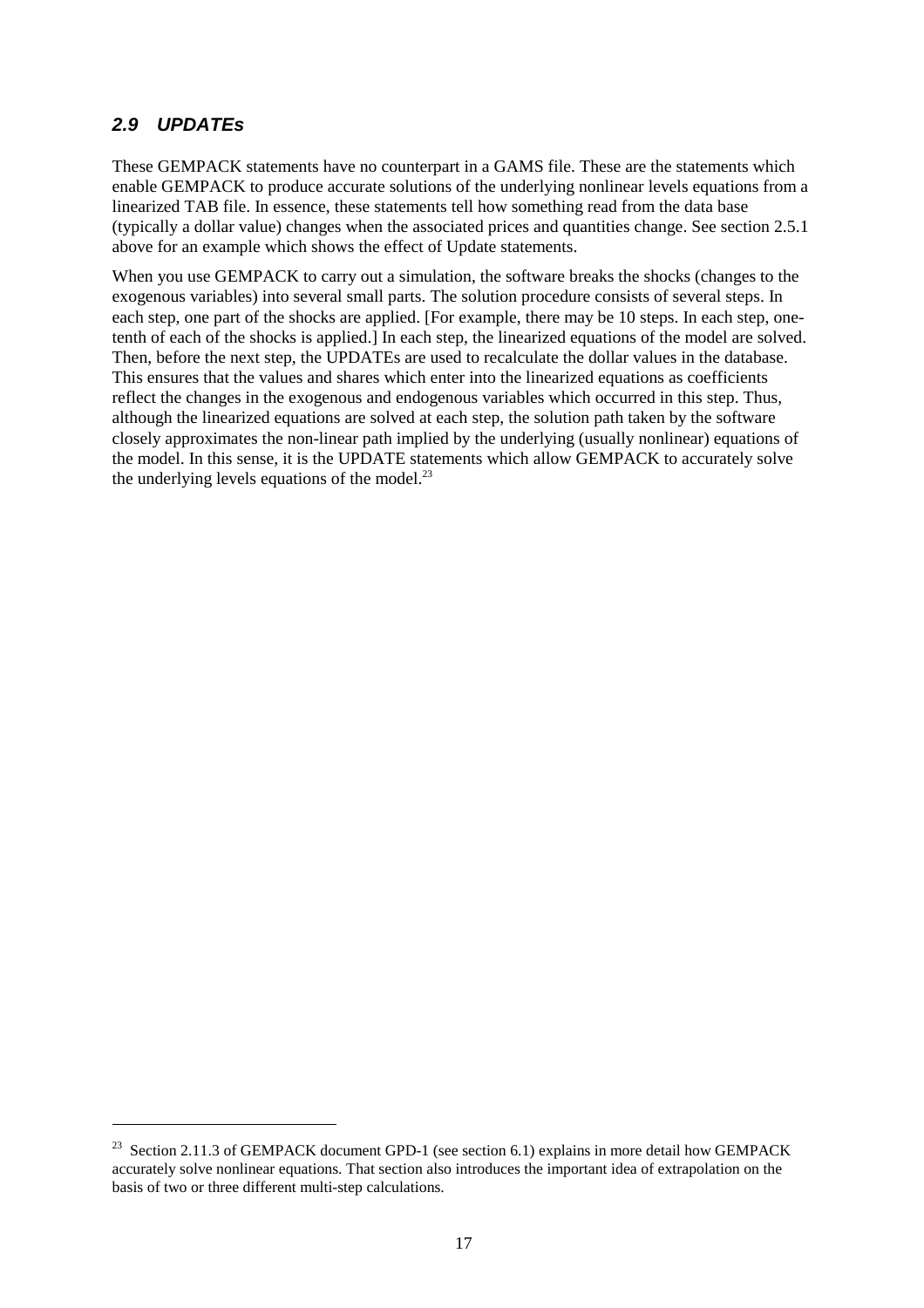# **3 A Simple Example Model**

In this section we introduce a simple model and use it as the basis of detailed hands-on examples designed to introduce you to GEMPACK. We suggest that you work through this section on your computer, beginning by solving the model using GAMS and then solving the same model using GEMPACK. We include instructions for downloading, installing and using the Demonstration Version of GEMPACK, which assume that you are working on a Windows PC.

The model is written down in

- the GAMS file GAMSGP.GMS
- the GEMPACK file GAMSGP.TAB which is a direct "translation" of the GAMS file into the TABLO language used by GEMPACK.

Later in this section we also introduce alternative TAB files for the same model.

#### **3.1 An Overview of the Model**

 The illustrative example used in this section is a conventional neoclassical general equilibrium model of a closed economy with two sectors and two primary factors. The two commodities can be used as an intermediate input or for final consumption. The firms maximize profits subject to the production function, which is Cobb-Douglas for all inputs. There is one household which owns the labour and capital endowment and consumes the two goods. It maximizes a Cobb-Douglas utility function subject to the budget constraint. There is no government. Walras' law is used to drop one equation, in this case the household budget constraint. (Alternatively, any of the market clearing conditions could be omitted.) The price of commodity 1 is chosen as the numeraire. (Alternatively, the price of any commodity of primary factor could have been chosen.)

The database consists of an input-output table which contains information about the values of the inputs of the primary factors, labour and capital, as well as the intermediate inputs. The database is balanced, i.e. all markets are cleared in the initial situation. For Cobb-Douglas functions all parameters can be inferred from this database. The model will be solved for the endogenous variables, i.e. the factor and commodity prices as well as the quantities supplied and demanded.

The simulation undertaken is an increase of labour endowment by 10 percent. This will result in a fall of wages relative to the rate of return to capital and a fall of the relative price of the labour-intensive commodity 2.

#### **3.1.1 Downloading the GAMSGP Model**

You need to download the GAMSGP model files from the GEMPACK web site. Go to the address

*http://www.monash.edu.au/policy/gpgams1.htm*

and download GAMSGP.ZIP. We suggest that you put this file into the directory C:\GAMSGP on your PC. Unzip the files into this directory.

#### **3.2 Solving the Model Using GAMS**

Load GAMSGP.GMS into your GAMS software. Read the equations of the model and become familiar with the notation used.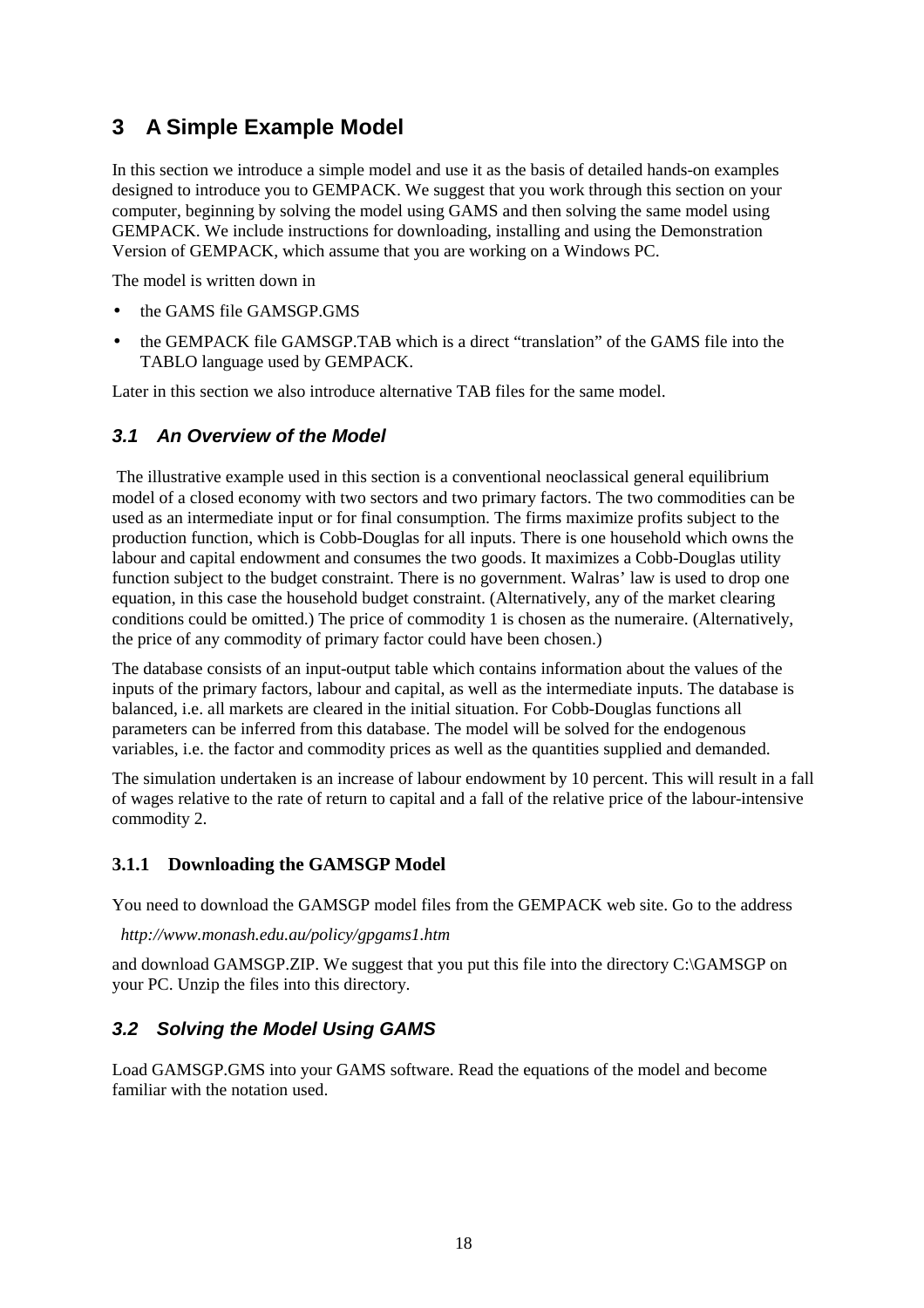There is just a single simulation in GAMSGP.GMS, in which the labor endowment is increased by 10 per cent (and the capital endowment is held fixed). $^{24}$ 

Run GAMS to solve this simulation. Then examine the results and check that they are qualitatively as you would expect. For comparison with the GEMPACK results, note the percentage changes in the prices and outputs of the two commodities and in the prices of the primary factors, which are reported at the end of the gamsgp.lst file. In particular, check the following results:

VAR XCOM Total demand supply of commodity i LOWER LEVEL UPPER MARGINAL s1 8.0000E-4 8.471 +INF s2 0.001 12.828 +INF PARAMETER XCOM100 output s1 5.885, s2 6.899 PARAMETER DVHOUS\_new Dollar value of household use of commodity i s1 2.118, s2 4.235 PARAMETER DVHOUS100 s1 5.885, s2 5.885

#### **3.3 Downloading and Installing the Demonstration Version of GEMPACK**

In this section we tell you how you can download and install the Demonstration Version of GEMPACK. If you already have a version of GEMPACK installed on your computer, you can skip this section and go on to the next section.

Download the Demonstration Version of GEMPACK from the GEMPACK web site *http://www.monash.edu.au/policy/gpdemo.htm*

Follow the instructions to download at least the GEMPACK Programs (TABLO, GEMSIM etc) and WinGEM (the Windows Version of GEMPACK) and associated programs (ViewHAR etc). For WinGEM, we suggest that you download the LF90 version. You may also wish to download the GEMPACK documentation and the AnalyseGE program.

Once you have downloaded these, install the GEMPACK programs (by running DM\_CD.EXE) and the windows programs (by running WIN\_CD90.EXE)

This installation process will put many files into your C:\GP directory. It will also put some icons on your desktop including one for WinGEM.

#### **3.4 Starting WinGEM and Looking at GAMSGP.TAB**

 $\overline{a}$ 

You should have a WinGEM icon on your desktop. Double-click on this icon to start *WinGEM* (the Windows version of GEMPACK) running.<sup>25</sup> This should give the main menu, as shown, across the top of the screen.

 $24$  A homogeneity test of the model could be undertaken first by activating the statement  $PC.Fx("s1") = 2 * PC_Z("s1")$  ;

which doubles the price of the numeraire and which is commented out in GAMSGP.GMS.

<sup>&</sup>lt;sup>25</sup> If you cannot find the WinGEM icon on your desktop, use **My Computer, Explorer** or a similar program to locate WINGEM.EXE, which is probably in C:\GP. Double-click on that to start WinGEM.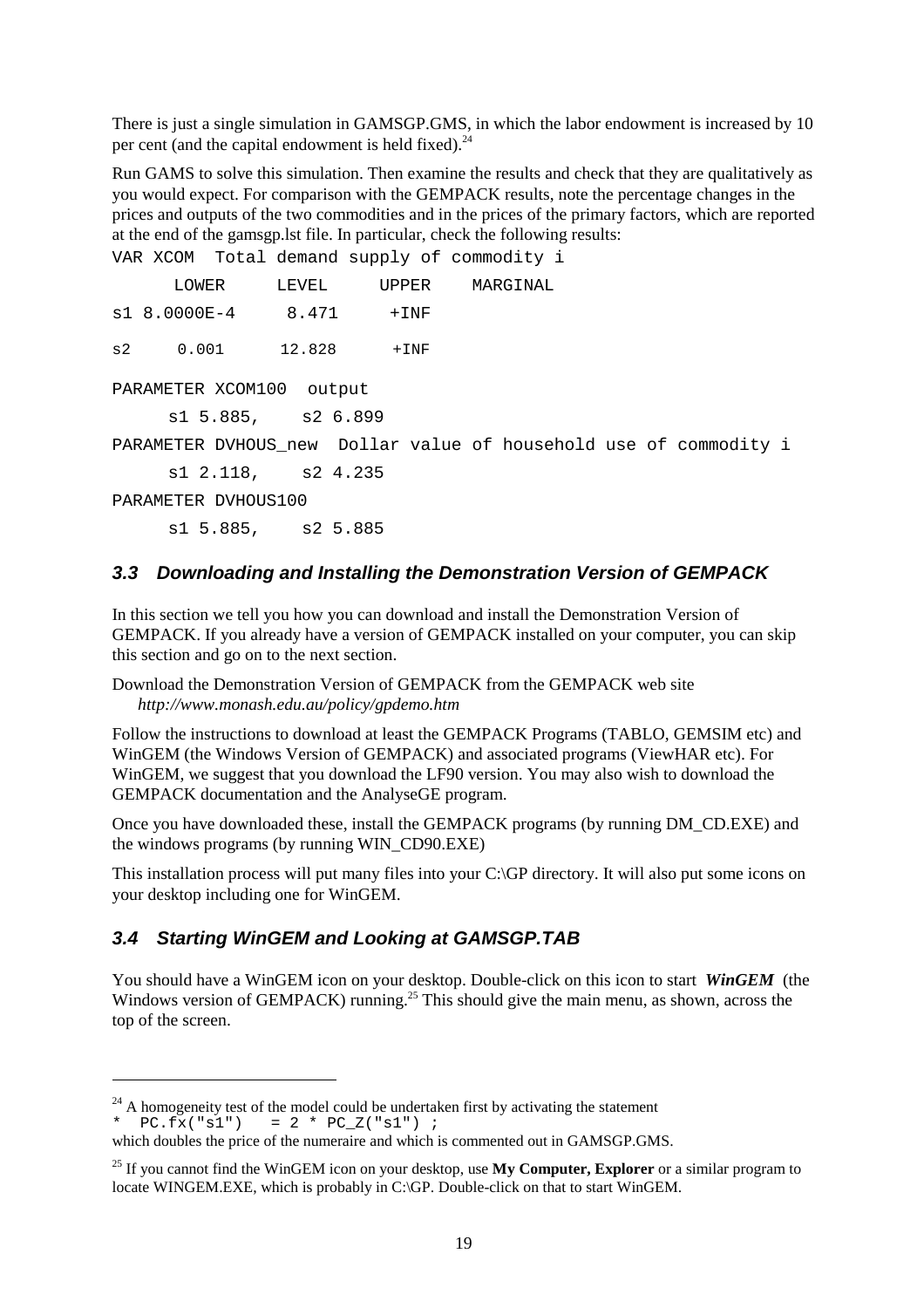| <b>WinGEM - GEMPACK for Windows</b> |  |  |                                                            |  |  |  |      |
|-------------------------------------|--|--|------------------------------------------------------------|--|--|--|------|
|                                     |  |  |                                                            |  |  |  |      |
|                                     |  |  | File Simulation HAFiles OtherTasks Programs Options Window |  |  |  | Help |

You may need to look closely to see this since WinGEM is rather self-effacing and only occupies a small part of the top of you screen - the rest of the screen is as it was before.

### **3.4.1 Setting the Working Directory**

The first thing to do is to tell WinGEM in which directory the files for input are stored and in which directory it should write output files. These directories are known as the **default** input and working directories respectively. Often (as will be the case below), these two are the same.

For the GAMSGP model examples here, the input and working directories need to be **C:GAMSGP** in which you installed the files (see section 3.1.1 above). To set this, first click on

#### *File*

 $\ddot{\phantom{a}}$ 

in the main WinGEM menu. This will produce a drop-down menu. In the drop-down menu, click on the menu item

#### *Change both default directories...*

The notation we use for this sequence is

#### *File | Change both default directories...*

In the file selection box that appears, choose drive **C:** (or the drive containing your directory \GAMSGP if it is on a different drive). Then double-click on **C:\** (this will be at the top of the list of directories shown) and then double-click on the subdirectory **GAMSGP**. [Make sure that the directory name shown in blue above the selection box changes to C:\GAMSGP (or D:\GAMSGP etc if your \GAMSGP directory is on another drive).] Click on the *Ok* button.

#### **3.4.2 Editing Text Files in WinGEM**

We strongly suggest that you use **TABmate** as your test editor when working with GEMPACK TAB files. $26$  To do this, select

#### *Options | Change Editor | Use TABmate*

from WinGEM's Options menu.

# **3.5 The GEMPACK Files for the Simulation (TAB, Data, Command files)**

Before you run the simulation using GEMPACK, we suggest you look at the three GEMPACK files used to run the simulation. These are the

- TAB file GAMSGP.TAB (this contains the theory of the model, much like GAMSGP.GMS),
- the data file GAMSGP.DAT (this contains the input-output data for the model),
- the Command file GAMSGP.CMF (this contains the closure and shock).

<sup>&</sup>lt;sup>26</sup> Similar to GAMSIDE, TABmate displays the model code in several colours which indicate the function of a piece of code.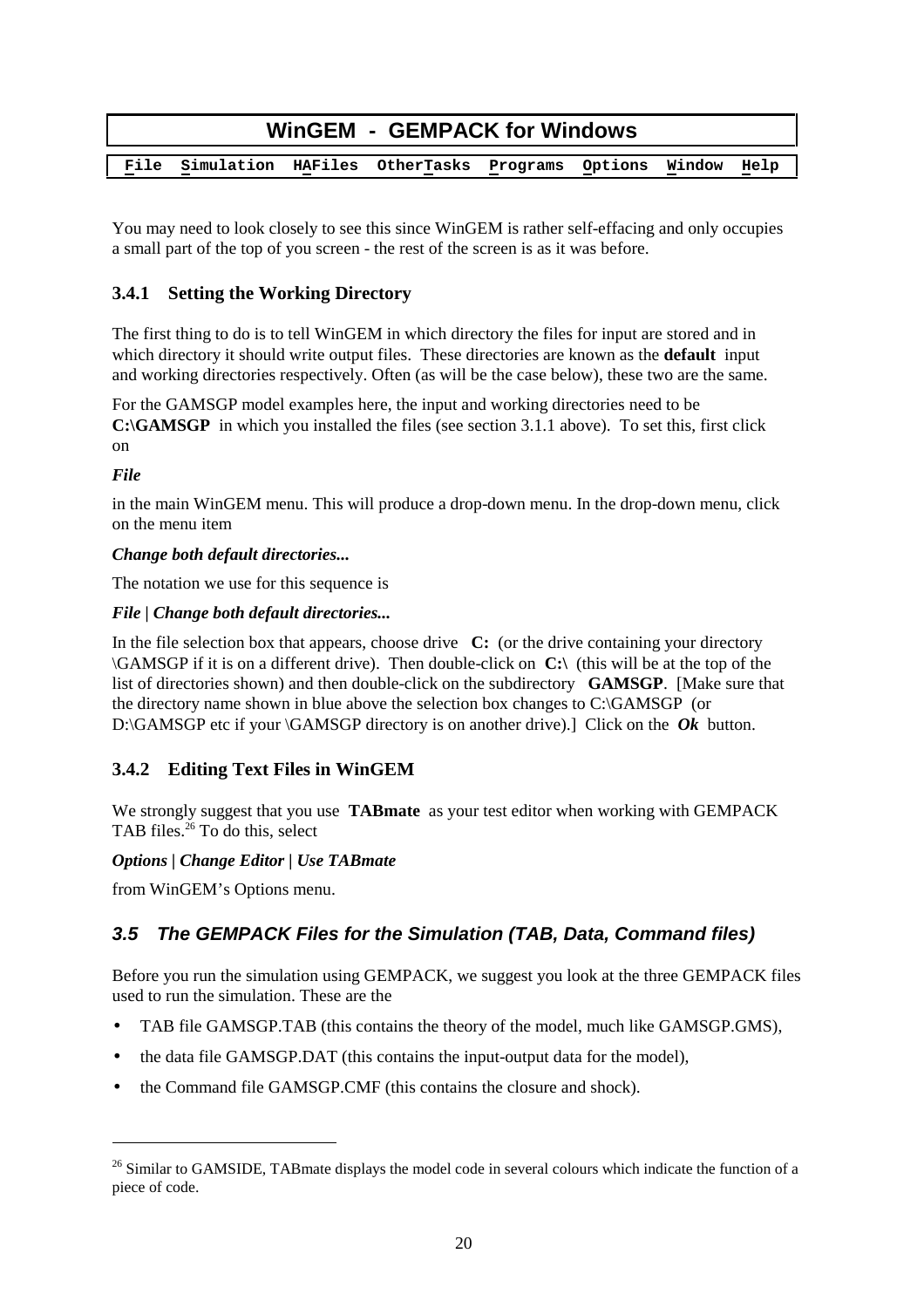# **3.5.1 Looking at the TAB File GAMSGP.TAB**

Now look at the TAB file version of the GASMGP1 model in TABmate. To do this, select

#### *File | Edit file…*

#### from WinGEM's File menu and select file **GAMSGP.TAB**

TABmate uses different colors and fonts to distinguish the different parts of the TABLO syntax.

The first thing that will strike you is the section at the top with a blue background. This is the start of the GAMS file GAMSGP.GMS commented out using the so-called **strong comment markers** which are **![[!** at the start and **!]]!** at the end of the comment.

In GAMSGP.TAB, we have left all the statements and comments from GAMSGP.GMS and commented them out with strong comment markers. We have placed GEMPACK statements which achieve the same effect after these sections. We hope that, by doing this, you will be able to see readily how different parts of the GAMS file are translated into TABLO language.

We suggest that you look down the file, noting the GAMS parts commented out (they all have a blue background) and then looking briefly at the corresponding GEMPACK parts which follow them. You may find it useful to look again at the Table at the start of section 2.

Below we comment on some notable features.

- Notice that GEMPACK uses exclamation marks **!** to start and end comments (sometimes called "weak" comments to distinguish them from the "strong" comments described above).
- You can see the DEFAULT statements (see section above). These indicate that all Variables declared without a qualifier will be levels variables, similarly Equations will be levels equations and all Coefficients will be Parameters. Although there is not DEFAULT statement to indicate this, all associated linear variables will report percentage changes (rather than absolute changes).<sup>27</sup>
- Not far down from the start of the file you will see the GEMPACK versions of the two sets SECT and FAC. [GEMPACK does not need an ALIAS statement – see section 2.4 above.]
- Next the variables are declared in the GAMS version. You can see the corresponding GEMPACK declarations. Whenever a levels variables is declared in the TAB file, GEMPACK provides the associated linear variable whose name begins with "p\_". For example, the linear variable p\_Y represents the percentage change in the levels variable Y.
- Following down a little further, you can see where the data are included in the GAMS file via TABLEs. Note that there is no corresponding data in the TAB file. Instead there is a **File** statement followed by three **READ** statements. In GEMPACK, the data for the GAMSGP model is held on the data file GAMSGP.DAT, and not in the TAB file.
- Next come various formulas which set the initial values of various variables (including prices and quantities). The GEMPACK section on initial prices is very similar to the corresponding section in GAMS.
- A surprise may be the fact that many of what are formulas and closely related equations in the GAMS file are combined in the GEMPACK version as "Formula & Equation" statements. See for example the Comin equation.
- The formulas for the parameters (such as ALPHACOM) are very similar in the two versions.

 $\overline{a}$ 

 $27$  This is the case in all TAB files unless a contrary DEFAULT statement DEFAULT (VARIABLE =  $CHANGE$ ) ; is present.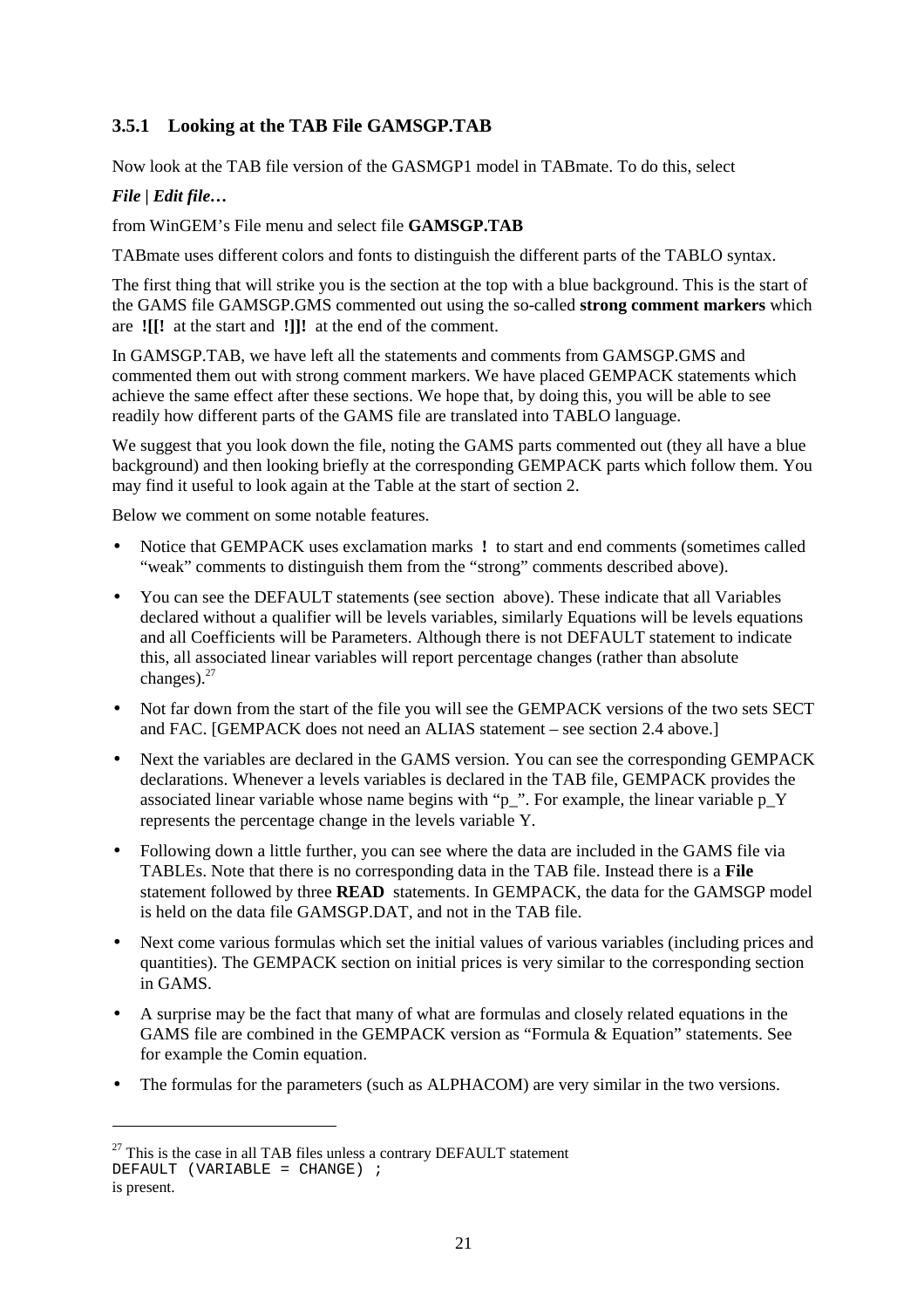- Various levels equations (such as Consumer demands) follow. These are very similar in the two versions. GAMS announces all equations first (in the EQUATIONS section) by declaring the names of the different equations and their indices (for example "Cons\_dem(i)"). The actual equations come later. In GEMPACK the equation names, indices and the actual equation all come in the same Equation statement.
- The equation Numeraire in the GEMPACK case is a little unusual. Read the comments in GAMSGP.TAB about it.
- Now come various parts of the GAMS file which have no direct counterpart in the GEMPACK TAB file. These include the MODEL statement, starting values, lower bounds, fixed (that is, exogenous) variables, the shock, the solve statement and the section for reporting results. In GEMPACK the starting values are given by the Formulas, the exogenous variables and shocks are on the Command file GAMSGP.CMF, the instructions about how to solve (which method, how many steps) are in the Command file and there is no reporting section since all percentage changes are automatically reported.

#### **3.5.2 Looking at the Data using ViewHAR**

The input-output data used in the Stylized Johansen model is contained in the data file GAMSGP.DAT. This is a special GEMPACK *binary* file - called a **Header Array file**<sup>28</sup> - so you cannot just look at it in a text editor. Instead you have to use one of the programs for reading Header Array files, called ViewHAR. Select from the main WinGEM menu :

#### *HA Files | View VIEWHAR*

The ViewHAR window will appear. Click on *File | Open...* and select the file GAMSGP.DAT. This will open the file and show its contents on the contents screen.

Each row corresponds to a different array of data. Look at the column under the heading Name to see what these arrays are.

| Header Type Size |    |      | Name                                                         |
|------------------|----|------|--------------------------------------------------------------|
| 1 CINP           | RE |      | SECTxSECT Intermediate inputs of commodities to ind          |
| 2 FINP           |    |      | RE SECTXFACT Intermediate inputs of primary factors - dollar |
| 3 HCON           | RE | SECT | Household use of commodities - dollar values                 |

The first array is the "Intermediate inputs of commodities to industries - dollar values". The Header **CINP** is just a label for this array. (Headers can have up to 4 characters.)

The array is of Type **RE.** The **R** means this is an array of real numbers. The **E** means that this array has set and element labelling (see chapter 5 of GEMPACK document GPD-4 – see section 6.1).

Double click on **CINP** to see the numbers in this array.

Compare these numbers with the input-output data for the model as shown in the TABLEs in GAMSGP.GMS.

 $\overline{a}$ 

<sup>&</sup>lt;sup>28</sup> For this reason these files often have the extension .HAR.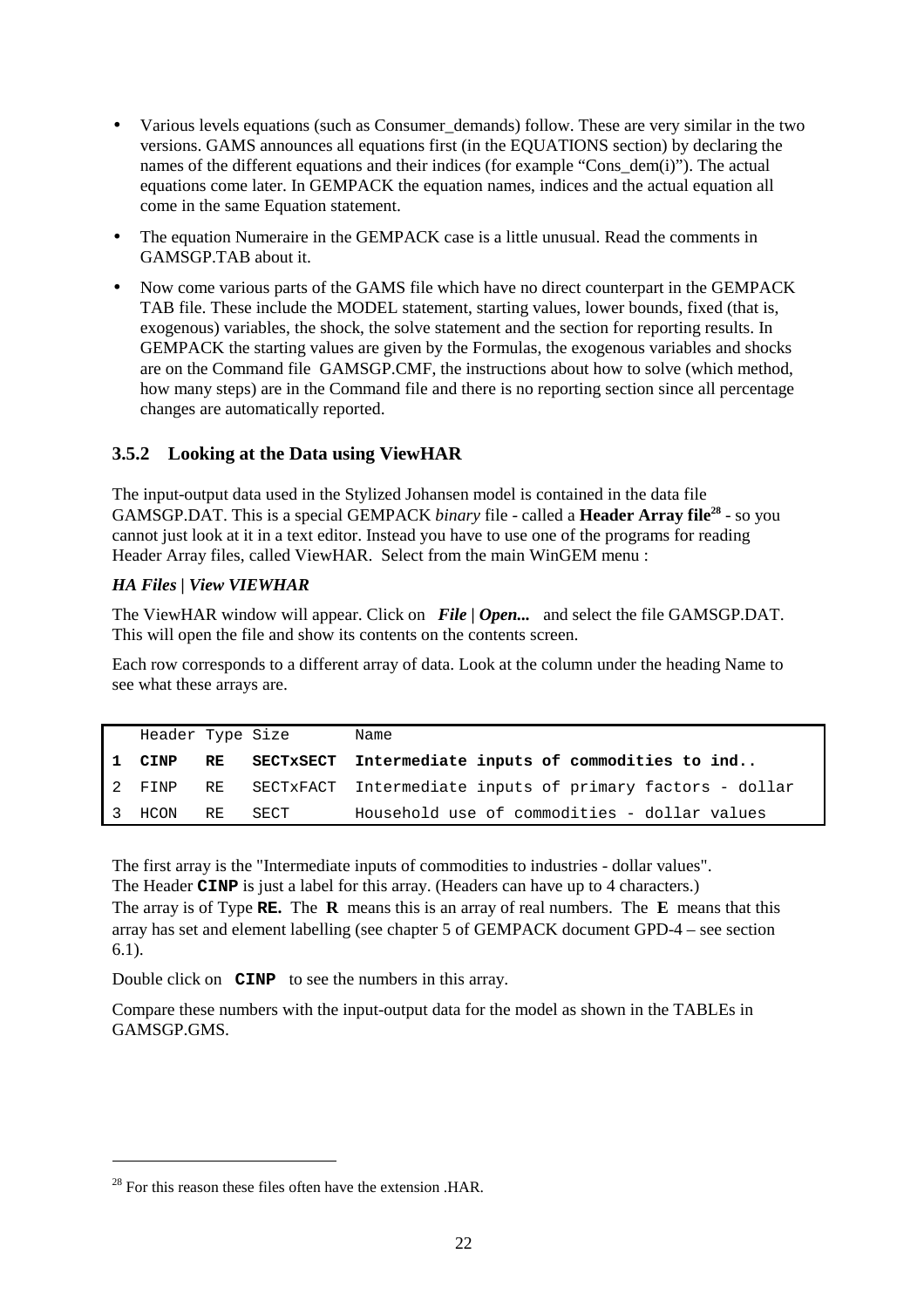# Intermediate Inputs to Industry 1 Industry 2 Households Total Sales Commodity 1 4.0 2.0 2.0 8.0 Sectors Commodity 2 2.0 6.0 4.0 12.0 Labor 1.0 3.0 4.0 Factors  $\text{Capital}$  1.0 1.0 2.0 Total Costs 6.0 12.0 6.0

#### **Input-Output Data Base for GAMSGP**

To return to the Contents Screen, click on *Contents*in the ViewHAR menu.

Look at the other Header Arrays called **FINP** and **HCON** to see where their numbers fit in the input-output data base.

Close ViewHAR in the normal Windows way *File | Exit***.**

#### **3.5.3 Looking at the Command file (Closure, Shocks)**

The Command file GAMSGP.CMF is where the closure (that is, which variables are exogenous and which are endogenous) and shocks are specified. To look at this file, select

#### *File | Edit file…*

 $\ddot{\phantom{a}}$ 

from WinGEM's File menu and then open this file GAMSGP.CMF.

- Can you see where the closure is specified? Note that just one variable is specified as exogenous, namely the variable p\_XFAC. This is not quite the name of the variable in the TAB file. There it is called simply XFAC. Here the "p\_" at the front indicates that it is the associated linear variable (representing the percent change in XFAC). [When a levels variable (eg XFAC) is declared, TABLO automatically defines an associated linearized variable which has a "p\_" at the front of the otherwise identical name (hence p\_XFAC). Note that GEMPACK only allows you to refer to linearized variables (rather than the corresponding levels variables) in the Command file.<sup>29</sup>]
- Can you see where the shock is specified? Again the associated linear name is used. The "labor" in quotes indicates just the labor endowment part (but not the capital endowment) is changed.
- What Solution file will GEMSIM put the results (percentage changes) in? The convention is that, unless specified otherwise, the name of the Solution file is the same as the name of the Command file, but with the standard Solution file suffix **.SL4** . So here the Solution file will be called GAMSGP.SL4.
- What is the name of the updated data file? You can see the statement updated file iodate =  $\text{cmf} > \text{.}$ upd ;

<sup>&</sup>lt;sup>29</sup> You can find more details about the way TABLO linearizes levels equations in section 2.2 of GPD-2 (see the GEMPACK documents in section 6.1 at the end).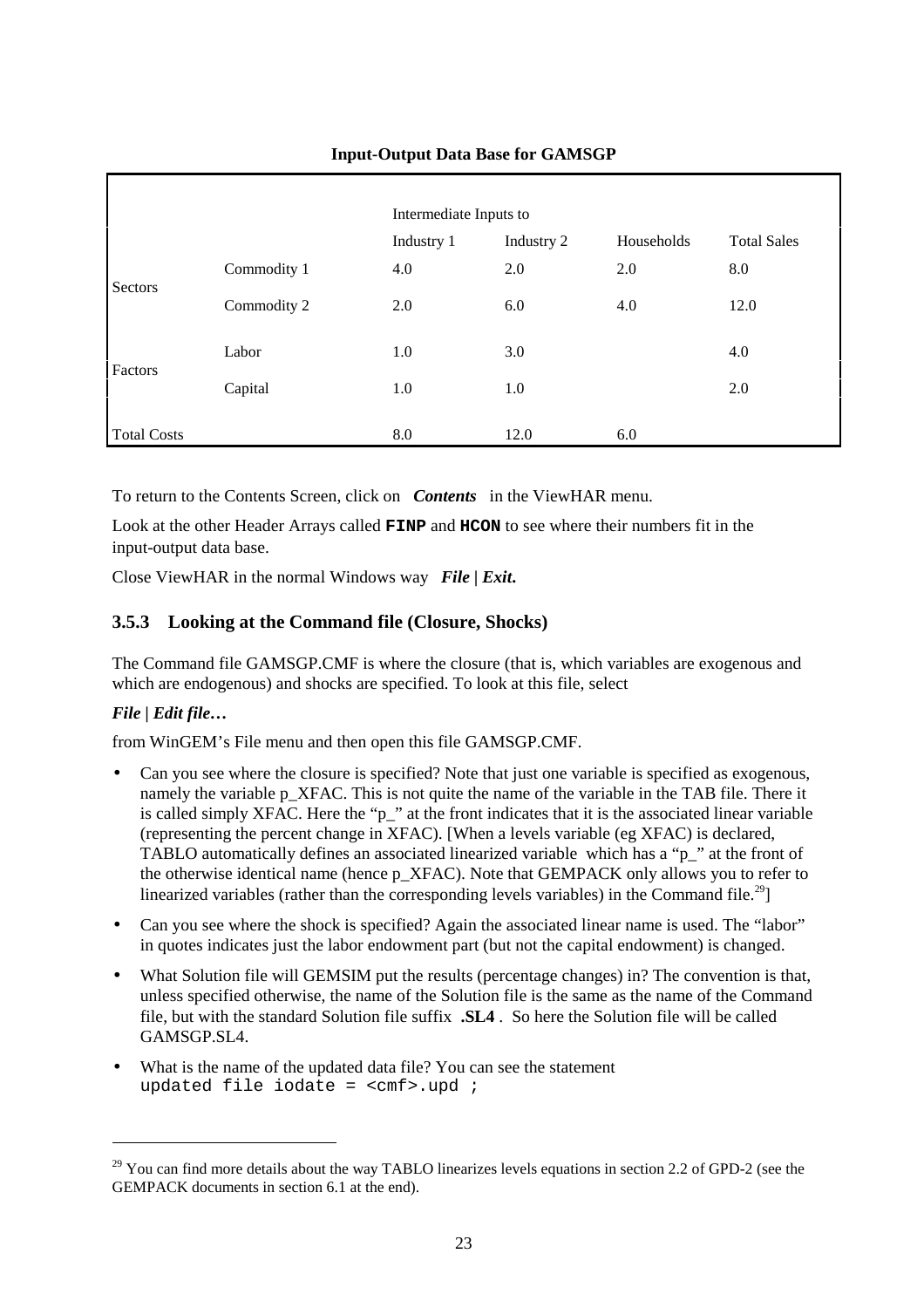Here the **<cmf>** means the name of the Command file (except for the suffix .CMF). Hence the updated data file will be called GAMSGP.UPD.

• How does this Command file know to attach to the equations etc in GAMSGP.TAB (rather than to some other model in a different TAB file)? This is indicated by the statement

 **Auxiliary files = gamsgp ;** which refers to the GEMSIM Auxiliary files which are produced when TABLO is run (see section 3.6.1 below).

Now that you have had a quick look at the TAB file, the data and the Command file, we suggest that you proceed to the next section where you will use GEMPACK to carry out the same simulation as you carried out with GAMS in section 3.2 above.

#### **3.6 The Simulation Using GEMPACK**

Now it is time for you to carry out the same simulation using GEMPACK. You are going to do this in three steps using the following items from WinGEM's **Simulation** menu:

| <b>TABLO</b> Implement         |
|--------------------------------|
| <b>GEMSIM Solve</b>            |
| <b>View Solution (ViewSOL)</b> |

TABLO, GEMSIM and ViewSOL are the names of programs used to carry out the three steps of a simulation :

**Step 1 - Implement the model**

**Step 2 - Solve the equations of the model**

#### **Step 3 - Look at the results**

WinGEM will guide you through these steps and indicate what to do next.

#### **3.6.1 Step 1 – Implement the Model using TABLO**

To begin, go back to WinGEM and select

#### *Simulation | TABLO Implement…*

from WinGEM's Simulation menu.

A window for TABLO will appear. Click on the *Select*button to select the name of the TABLO Input file **GAMSGP.TAB** (which you have looked at earlier in TABmate). This is all TABLO needs to implement the model.

In the menu for the TABLO window, select the *Options* menu item. Then in this menu choose

#### *TABLO Options...*

A new TABLO Options window will appear giving many and varied special options for TABLO. Ignore all options for now except the two in the top left hand corner which read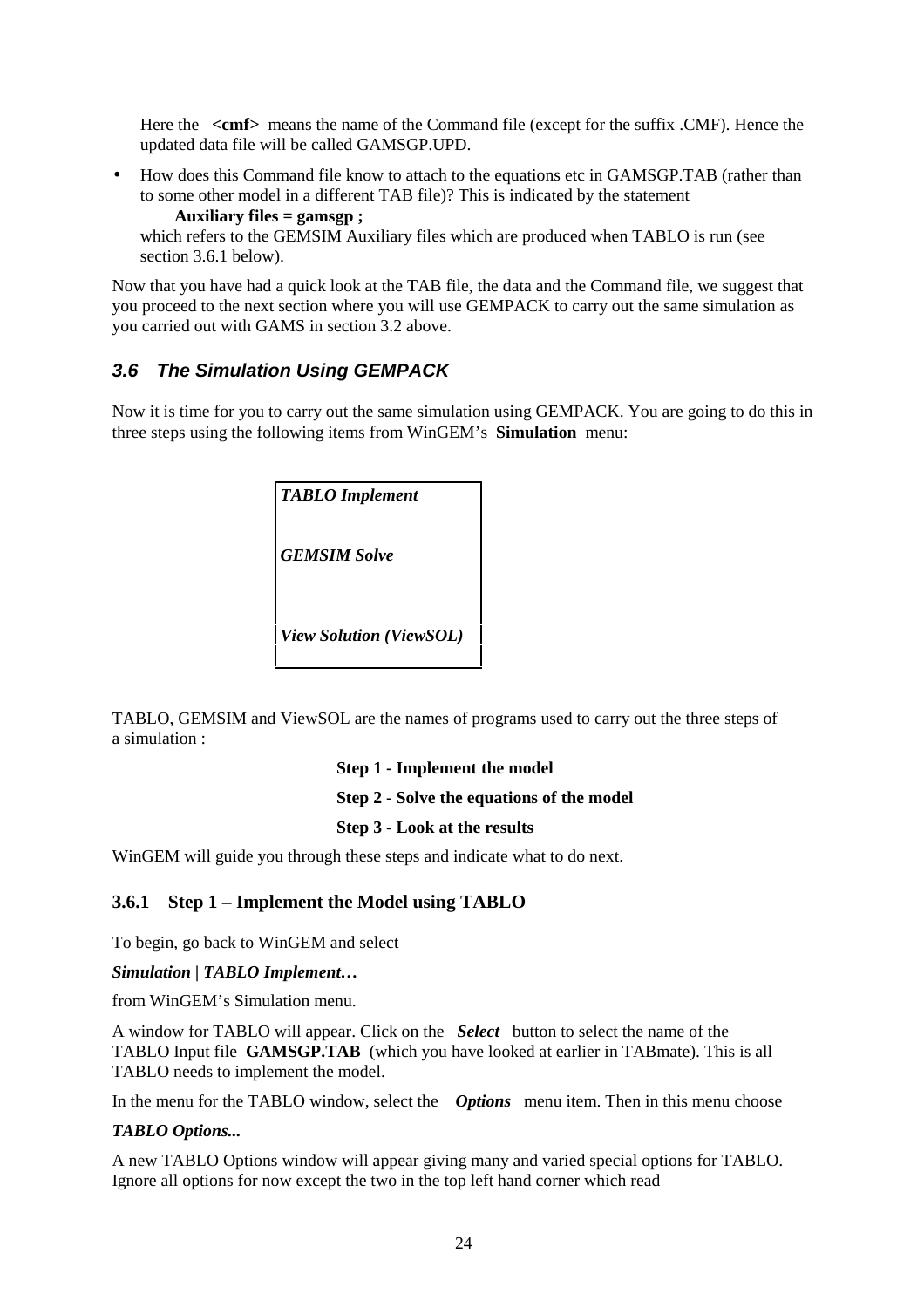#### **O PGS Generate GEMSIM auxiliary files**

#### **O WFP Generate Fortran code**

There is a black dot in one of the buttons. Click on the first option **PGS** because we want you to create the GEMSIM Auxiliary files. Then click on the  $\overrightarrow{Ok}$  button to return to the TABLO window.

By "implement" we mean convert the TABLO Input file into binary computer files which are used in the simulation program GEMSIM in the next step. These files are referred to as Auxiliary files (or sometimes as the GEMSIM Statement and Table files) and in this case, are called GAMSGP.GSS and GAMSGP.GST.

Click on the *Run*button. The program TABLO runs in a DOS box and when complete returns you to the TABLO window with the names of files it has created: the Information file GAMSGP.INF and the Log file. Look at both of these files by clicking the *View*buttons beside them.

The Information file gives information about the TABLO Input file such as whether there are any syntax or semantic errors found by the program TABLO when it was checking the TABLO Input file. Search the file for%% to see if there are any errors. Search the file for "syntax error" to see how many syntax errors and semantic problems there are (hopefully none). Go to the end of the file to see what actions GEMSIM can carry out with the Auxiliary files produced in this TABLO run.

When you have looked at these two files, click on the *Go to GEMSIM* button at the bottom of the TABLO window to go on to the next step in running a simulation: Step 2 - Solve the equations of the model.

#### **3.6.2 Step 2 - Solve the equations of the model using GEMSIM**

The *Go To GEMSIM* button takes you to the GEMSIM window. (Alternatively you can start this window by choosing *Simulation | GEMSIM Solve*from WinGEM's main menu.)

First *Select* the Command file called GAMSGP.CMF. Since Command files are text files. Look at this Command file in the text editor by clicking the *Edit*button.

How is the closure specified? What shock is applied? What data file is used by this model? How many steps are used in the multi-step solution? $30$ 

(*File | Exit*to return to the GEMSIM window.)

 $\ddot{\phantom{a}}$ 

Click on *Run*to run GEMSIM with the Command file GAMSGP.CMF.

[If there is an error, view the Log file, and try to rectify the error.]

There is no point in trying to look at the Solution file directly because it is a binary file, not a text file. There are two ways of looking at the Solution results. The most common is to view them with ViewSOL, the Windows solution viewer, which we suggest you do in the section below.<sup>31</sup>

<sup>&</sup>lt;sup>30</sup> More details about GEMPACK Command files can be found in section 2.8 of GEMPACK document GPD-1 – see section 6.1.

 $31$  The other is to use program GEMPIE to convert the solutions into a Print file that can be edited or printed out. You may wish to try this alternative (via the "Go to GEMPIE" button) later on.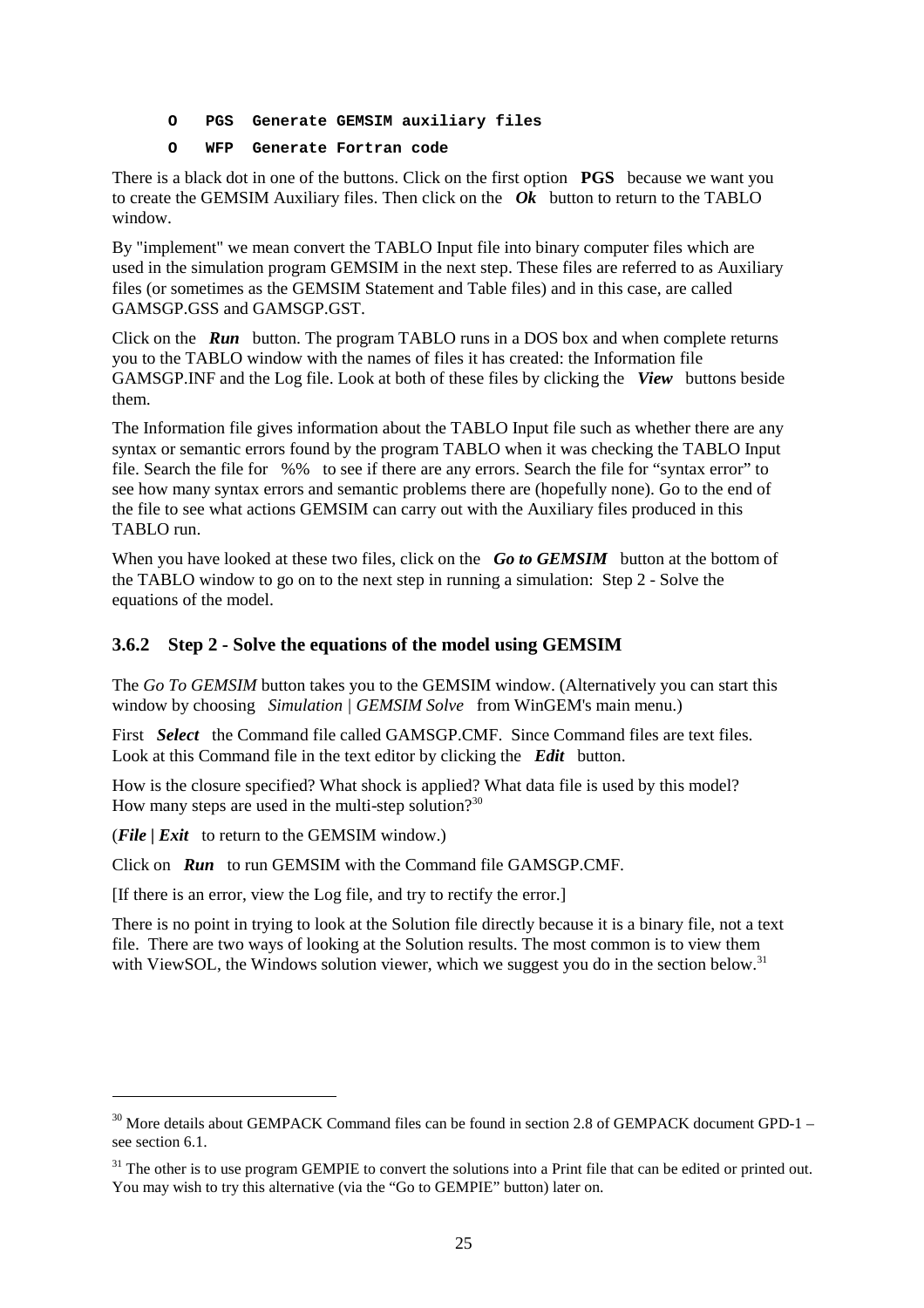#### **3.6.3 Step 3 - Look at the results with ViewSOL**

Click on the button *Go to ViewSOL* This will run ViewSOL and open the Solution file GAMSGP.SL4 created on the previous example.<sup>32</sup>

You will see the **Contents** page listing many of the variables of the model. ViewSOL has three slightly different formats for this Contents list. Select *Format...* from ViewSOL's main menu and there click on *Arrange vectors by name* (in the panel headed Vector options); then click *Ok* which will put you back to the Contents list.

To see the results of one of these variables listed by name, just **double-click** on the corresponding row in the Contents list. First double-click on the **p\_XCOM** row to see the results for this variable (demand for the two commodities). Select 3 decimal places (see the third dropdown list box along the top row of the current ViewSOL window - the only one with a single figure in it). Then you should see something like the following:  $33$ 

| p XCOM | gamsgp |        | Pre gamsgp Post gamsgp Chng gamsgp |       |
|--------|--------|--------|------------------------------------|-------|
| -sl    | 5.885  | 8.000  | 8.471                              | 0.471 |
| - s 2  | 6.899  | 12,000 | 12.828                             | 0.828 |

Across the **s1** row you see the percentage change result (5.885%), the pre-simulation levels value (8.000), the post-simulation levels value (8.471) and the change (0.471); these are the results for the total supply of commodity **s1**.

Then click on *Contents* to return to the Contents list.

To see the **p\_XFAC** results, double-click on this row. You will see

| p XFAC  | qamsqp | Pre gamsgp | Post gamsgp Chng gamsgp |       |
|---------|--------|------------|-------------------------|-------|
| labor   | 10.000 | 4.000      | 4.400                   | 0.400 |
| capital |        | 2,000      | 2.000                   |       |

This time all the numbers are in red which is used to remind you that, for this simulation, both components of this variable p\_XFAC (percent change in factor endowments) are exogenous. You should easily be able to understand all of these results.

Then click on *Contents* to return to the Contents list.

To see the **p\_XC(i,j)** results [intermediate inputs of commodity i into industry j], double-click on this row. Now you see

| p XC s1 |       | s 2.  |
|---------|-------|-------|
| s1      | 5.885 | 5.885 |
| s2      | 6.899 | 6.899 |

 $\overline{a}$ 

and, in the second drop-down box you should see "**1 gamsgp**". This indicates that you are seeing the linearized simulation results (the percentage changes in the four components of this variable). You cannot see the pre- and post-simulation levels results at the same time since this variable p XC is a matrix variable. To see the pre-simulation levels results, click on the second drop-down list box (the one showing "1 gamsgp") and select the second alternative ("2 Pre gamsgp"). Then you will see the pre-simulation levels results. You might also like to look at the post-simulation levels results and the changes. When you have finished looking at these results, click on *Contents* to return to the Contents list.

<sup>32</sup> An alternative way of running ViewSOL is to select from the main WinGEM menu *Other tasks | View Solution (ViewSOL)* and open the Solution file you want to view.

<sup>&</sup>lt;sup>33</sup> If you do not see all columns below, you probably need to select the appropriate options for ViewSOL. To do this, select *File | Options* from ViewSOL's main menu and then make sure that option **Show levels results (if present)** is checked. Then close ViewSOL and reopen it.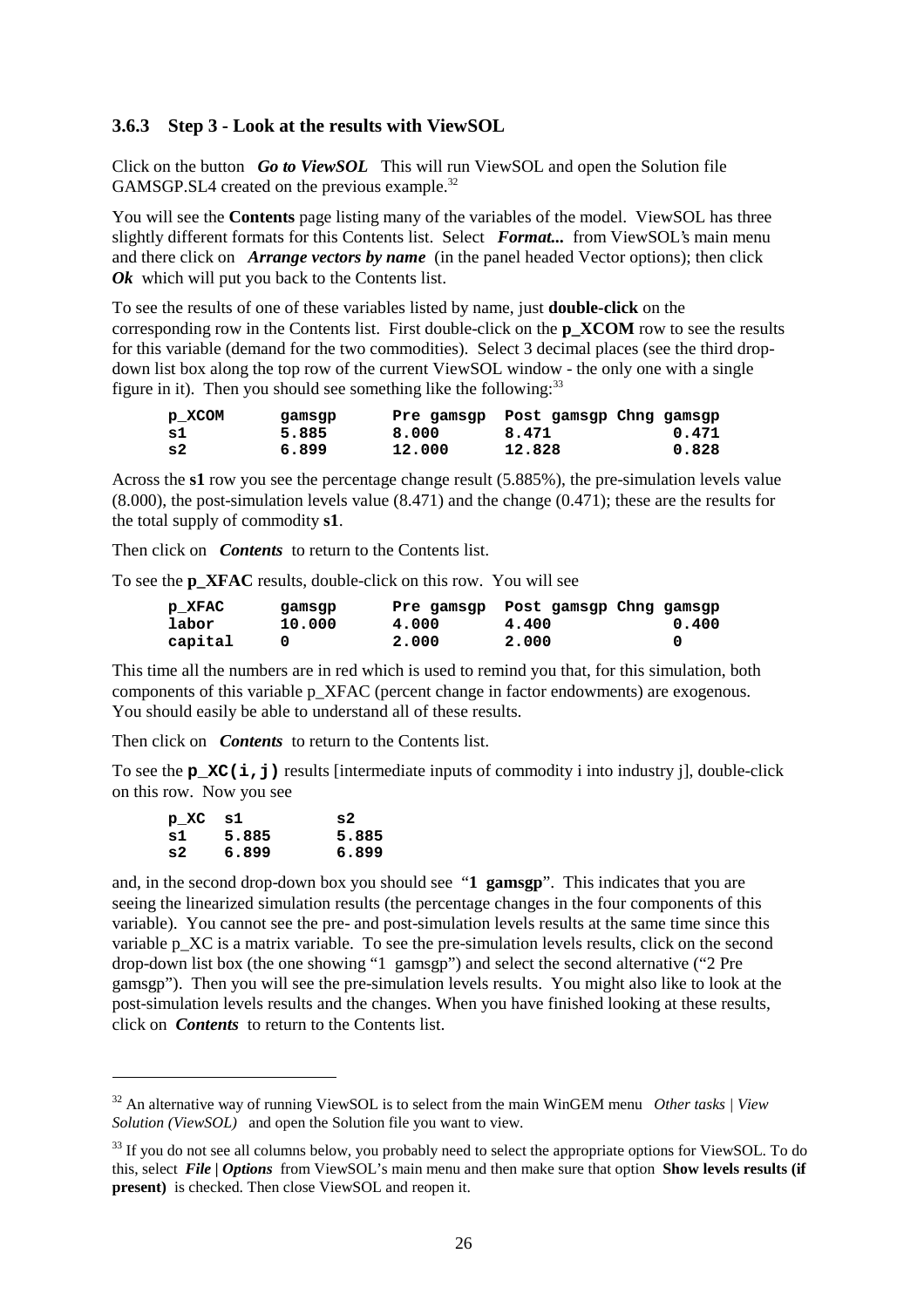When you have finished looking at the results for other variables, exit from ViewSOL. This will return you to the screen for the simulation.

#### **3.6.4 Looking at the Updated Data**

You can look at the updated data (that is, the new version of the data base reflecting the new primary factor endowments) by clicking on the button labelled *View Input/Output Files* on the GEMSIM window (which should still be visible). Select the second option there (the one mentioning **updated iodata** ). ViewHAR will run and load the updated data.

The line

#### **updated file iodata = <cmf>.upd ;**

in the Command file GAMSGP.CMF (see section 3.5.3) means that, when you run the simulation, the software produces the so-called **updated data file GAMSGP.UPD**. This file contains the data as it would be after the shocks (in this case, the increase in labor supply) have worked their way through the model. This data represents the state of the economy after the shocks, which is why the updated data is sometimes referred to as the **post-simulation data**.

If you look at the various arrays of data, you should see the values as in the Table below (which are shown to 3 decimal places).

| 4.235 2.118<br>Commodity<br>8.471<br>2.118<br>1<br>Sectors<br>Commodity<br>2<br>2.118<br>6.353<br>4.235<br>12.707<br>3<br>4.235<br>3.177<br>Labor<br>1.059<br>Factors<br>Capital<br>4<br>2.118<br>1.059<br>1.059 |  | Industry     | Households | Total Sales |
|------------------------------------------------------------------------------------------------------------------------------------------------------------------------------------------------------------------|--|--------------|------------|-------------|
|                                                                                                                                                                                                                  |  |              |            |             |
|                                                                                                                                                                                                                  |  |              |            |             |
|                                                                                                                                                                                                                  |  |              |            |             |
|                                                                                                                                                                                                                  |  |              |            |             |
|                                                                                                                                                                                                                  |  |              |            |             |
|                                                                                                                                                                                                                  |  |              |            |             |
|                                                                                                                                                                                                                  |  |              |            |             |
| Total Production                                                                                                                                                                                                 |  | 8.471 12.707 | 6.353      |             |

**Updated Input-output Data in File GAMSGP.UPD**

You can check that these post-simulation values are consistent with the results of the simulation as seen in ViewSOL above. For example, the p\_DVHOUS results show that the value of household expenditure on commodity s2 increased by 5.885 percent from its pre-simulation value of 4 to its post-simulation value of 4.235 (which agrees with the Commodity 2 Households value in the table above).

#### **3.7 Comparing GAMS and GEMPACK Results**

You have probably been comparing the GAMS and GEMPACK results as you have been going along. Here we take you through a few comparisons to reassure you that the results are indeed the same, and also to increase your familiarity with the different ways in which GEMPACK makes the results available.

**XCOM results**: As you saw above via ViewSOL, demand for the first commodity [p\_XCOM("s1")] has increased by 5.885 percent respectively, namely from a pre-simulation value of 8 to a postsimulation value of 8.471. This agrees with the GAMS results in GAMSGP.LST which shows the value 5.885 for XCOM100("s1"). Also you can see from the "VAR XCOM" results in GAMSGP.LST that the post-simulation value of XCOM("s1") is 8.471. You can make similar checks for commodity s2.

**DVHOUS** results for commodity s1. You can see the results, namely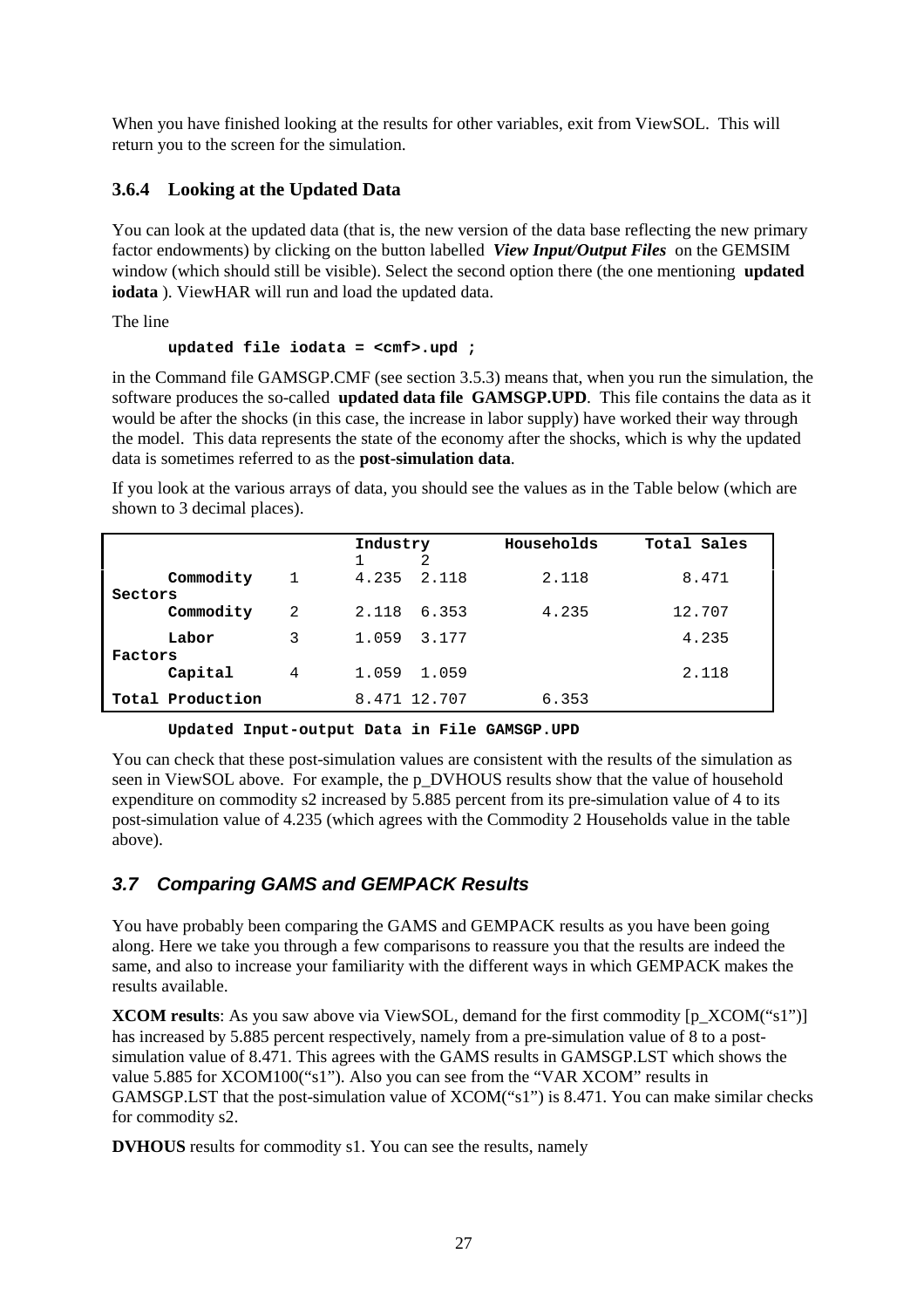| p_DVHOUS | gamsgp | Pre gamsgp | Post gamsgp | Chng gamsgp |
|----------|--------|------------|-------------|-------------|
| -s1      | 5.885  | 2.000      | 2.118       | 0.118       |

You can see the same from the GAMS report for DVHOUS new which shows the same value of 2.118 for s1. You can see this a different way from the updated data file GAMSGP.UPD (see section 3.6.4) which shows (via ViewHAR) the same value of 2.118.

You might like to check other results in similar ways.

# **3.8 A Second Simulation (GAMSGPB.CMF)**

Suppose that you wanted to do a different simulation, this time increasing the endowment of capital by 3% at the same time. In GAMS you would add a second solve at the end of GAMSGP.GMS. In GEMPACK the model itself has not changed so you make no change to the TAB file. Instead you need a new Command file to set out the different shocks. We have prepared GAMSGPB.CMF (which we did by first copying GAMSGP.CMF and then making appropriate changes). The only change from GAMSGP.CMF is to add the extra "shock" statement<sup>34</sup>

Shock  $p_XFAC("capital") = 3$ ;

How do you carry out this simulation in GEMPACK? In the first example (GAMSGP.CMF) there were three steps. Here there is no need to repeat the first step since the TAB file has not changed. Thus it is just necessary to run GEMSIM (Step 2) and look at the results (Step 3).

Proceed as in section 3.6.2 above to run GEMSIM by selecting

#### *Simulation | GEMSIM Solve*

from WinGEM's Simulation menu. This time select Command file GAMSGPB.CMF instead of GAMSGP.CMF. Then look at the results via the **Go to ViewSOL** button. Check for example that demand for the first commodity increases by 7.145 per cent (the p\_XCOM("s1") result).

This partly explains the separation made in GEMPACK between the TAB file (theory of the model) and the Command file (closure and shocks) and why GEMPACK has two separate programs, TABLO for processing TAB files and GEMSIM for carrying out simulations. It is only necessary to run TABLO when the TAB file is changed.<sup>35</sup>

# **3.9 A Second TAB File GAMSGPM.TAB (Mixed Levels/Linear Version)**

GEMPACK allows either levels equations or their linearized versions in TAB files. For historical reasons, many models implemented in GEMPACK have mostly (or entirely) linearized equations.<sup>36</sup>

We believe that there are good reasons for

 $\overline{a}$ 

- always writing down accounting identities as levels equations,
- writing behavioural equations (such as CES) as linearized equations.

In a nutshell, the linearized equations are simpler and more useful than the levels version when interpreting results. We give a couple of examples later in this section. See Harrison *et al* (1994) for details.

 $34$  We also changed the "verbal description" to be an accurate description of the shocks.

<sup>&</sup>lt;sup>35</sup> In contrast, if you add extra Solve statements to a GAMS file, the program GAMS.EXE checks the whole model again before it processes the extra Solve statements.

<sup>&</sup>lt;sup>36</sup> GEMPACK only allowed linearized equations in TAB files before Release 5.1 (April 1994). The well-known ORANI, GTAP and MONASH models have all linearized equations in their TAB files.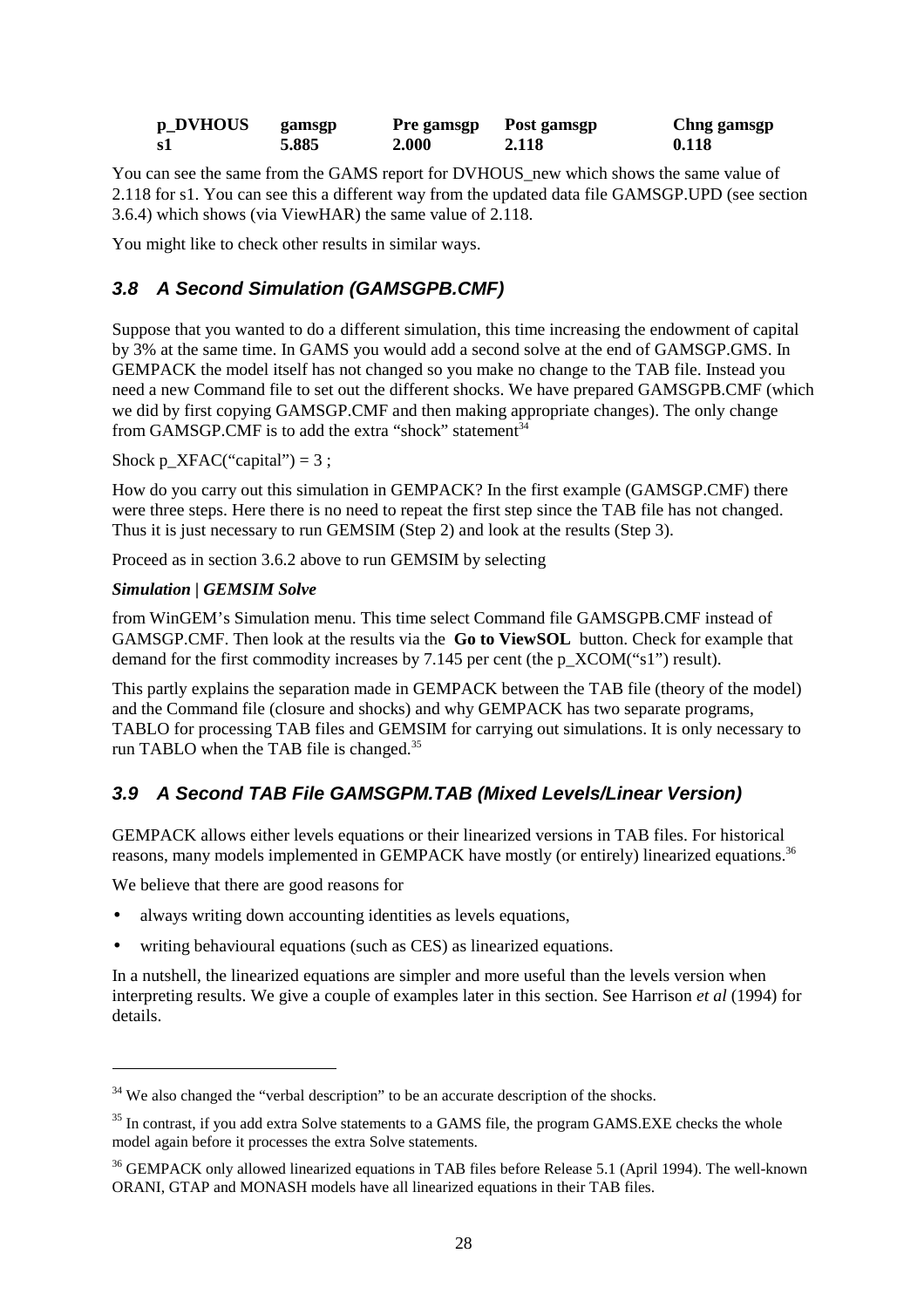If you wish to work with an existing GEMPACK model (perhaps you need to add some equations to it), you need to be familiar with the idea of linearizing equations. For this reason we have prepared a second version of the TAB file for the GAMSGP model. This second version is called **GAMSGPM.TAB** (where the **M** at the end serves as a reminder that this is what we often refer to as a **Mixed levels/linear TAB file**). The accounting equations in GAMSGPM.TAB are written down in the levels (exactly as in GAMSGP.TAB) but the behavioural equations (for example, the equation for factor demands) are written as linearized equations in the TAB file.

In this section we

- draw your attention to the differences between GAMSGP.TAB and GAMSGPM.TAB,
- tell you briefly how to carry out the same simulation as above with this second version of the model.

#### **3.9.1 Differences Between GAMSGPM.TAB and GAMSGP.TAB**

Start WinGEM running and select *File | Edit file* then open GAMSGPM.TAB. You will see that we have produced GAMSGPM.TAB from GAMSGP.TAB so that all the GAMSGP.TAB statements are present in GAMSGPM.TAB, although some may be commented out when they are replaced by a different statement in GAMSGPM.TAB. The main changes in GAMSGPM.TAB - the (linearized) behavioural equations - come in the section containing the equations. To find this, search for **Consumer\_demands** . . We explain below how the linearized version of the **Consumer** demands equation has been obtained from the levels version.

In GTAPGP1.TAB this equation is

 $\overline{a}$ 

EQUATION Consumer\_demands  $(\text{all}, i, \text{SECTION})$   $XH(i) = \text{ALPHAH}(i) * Y/PC(i)$  ;

The linearized version in GAMSGPM.TAB is

EQUATION(LINEAR) Consumer\_demands  $(\text{all}, i, \text{SECTION})$   $p_XH(i) = p_Y - p_PC(i)$ ;

The linearization is based on the following two simple rules.

#### **1.** If  $X = C^*Y$  where C is a constant then  $pX = pY$ .

#### 2. If  $X = Y/Z$  then  $p_X = p_Y - p_Z$ . [Linearization of Ratio]

The first says that if  $X$  is proportional to  $Y$  (where  $C$  is the constant of proportionality) then the percentage change in X equals the percentage change in Y. The second says that the percentage change in a ratio is the difference between the percentage changes. The first of these rules is exact in the sense that it is exactly true no matter how large the changes in Y and X are.

The second rule is only an approximation, indeed a better approximation for small changes than for large changes.<sup>37</sup> Nevertheless, GEMPACK is still able to obtain accurate solutions of the underlying (nonlinear) levels equations of the model by breaking down changes into a series of small changes as explained in section 2.9 above. You will see this when you carry out the same simulation using GAMSGPM.TAB.

 $37$  To see that, suppose that the initial values of Y and Z are 200 and 100 respectively so that the initial value of X is 2. If Y increases by 2 percent and Z increases by 1 percent then the new value of X is  $204/101 = 2.0198$ . This is an increase of 0.099 percent in X whereas the rule 2 above suggests that there would be an increase of (2-  $1)=1\%$ .

Suppose alternatively that Y increases by 60 percent and Z increases by 10 percent. Then the new value of X is  $320/110 = 2.9091$ . This is an increase of 45.46 percent in X whereas the rule 2 above suggests that there would be an increase of  $(60-50)=50\%$ .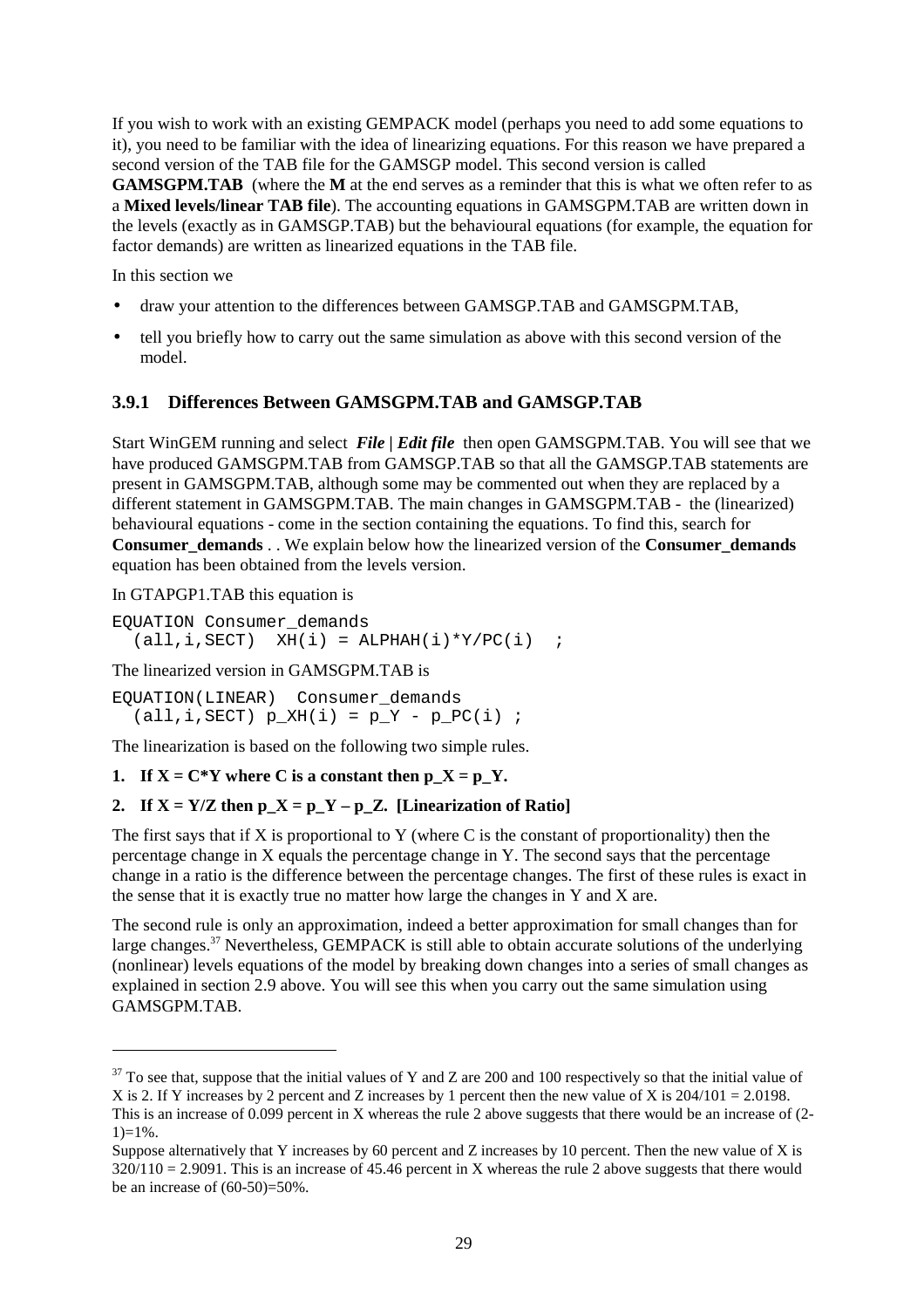The linearization of the Consumer\_demands equation illustrates why the linearized equations are sometimes simpler to implement than the corresponding levels equations. In this case the parameter ALPHAH(i) which appears in the levels version disappears from the linearized version. This is why the calibration phase, which is so important for levels models, is somewhat less important for models written down via linearized versions of the equations.

To see more examples of this look below in GAMSGPM.TAB at the linearized equations which follow the Consumer\_demands equations. You can see how each of these follows from the corresponding levels equation using the two rules above plus the following rule

#### **3. If**  $X = Y^*Z$  then  $p_X = p_Y + p_Z$ . [Linearization of Product]

Another change between GAMSGP.TAB and GAMSGPM.TAB is that the scale parameters Q(j) are not needed in the linearized equations. [Although these are present in the levels versions of equations Price formation, they are not needed in the linearized version of this equations as you can check.]

#### **3.9.2 The Simulation using GAMSGPM.TAB**

Here we describe briefly how to carry out the same simulation as above (section 3.6) using GAMSGPM.TAB and associated Command file GAMSGPM.CMF.

First you might like to look at the Command file GAMSGPM.CMF. You will see that the only change (apart from changes in the comments) from GAMSGP.CMF is in the "auxiliary files" statement where we now point to GAMSGPM.TAB instead of GAMSGP.TAB.

The procedure for running the simulation is very similar to that in section 3.6 above.

Step 1. Proceed as in section 3.6.1 above, using GAMSGPM.TAB instead of GAMSGP.TAB

Step 2. Proceed as in section 3.6.2 above, using GAMSGPM.CMF instead of GAMSGP.CMF.

To look at the results, proceed as in section 3.6.3 above. Compare the results with those from the GAMSGP.CMF simulation. You should find that they are the same.

#### **3.9.3 Linearizing Other Equations**

Models implemented via GEMPACK were traditionally written down using linearized equations. Accordingly there are readily available references which document how to linearize the standard GE model functions such as CES and the LES (Linear Expenditure System). Modelers do not have to work out the linearization each time. See for example, Horridge *et al* (1993) for details about linearizing the various standard GE functions which occur in the ORANI model.

One advantage of using the linearized equations is that some of the scale parameters which are required (for example in the levels versions of CES) do not appear in the corresponding linearized versions. [Parameters Q(j) and ALPHAH(j) in GAMSGP.TAB are examples – see section 3.9.1 above.] In standard GE models such as ORANI and GTAP, the main parameters required are various sorts of substitution elasticities.

If you want to understand in more detail how some linearized equations have been worked out, you may like to read Chapter 9 of GPD-2 (see section 6.1).

# **3.10 A Third TAB File GAMSGPLN.TAB (All Equations Linearized)**

GEMPACK allows either levels equations or their linearized versions in TAB files.

As we indicated earlier, for historical reasons, many models implemented in GEMPACK have mostly (or entirely) linearized equations. This means that, if you wish to work with an existing GEMPACK model (perhaps you need to add some equations to it), you need to be familiar with TAB files containing only linearized equations.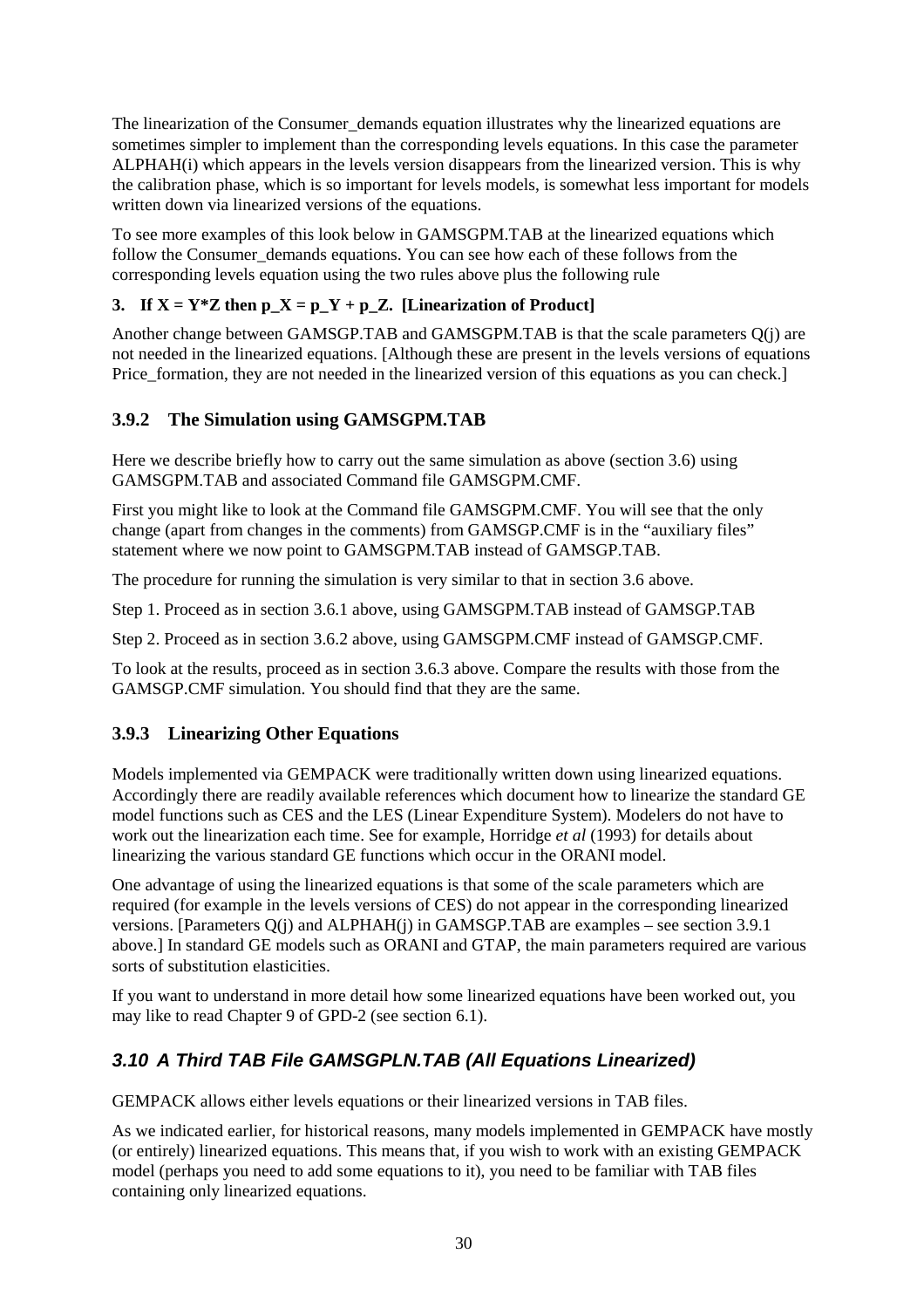For this reason we have prepared a third version of the TAB file for the GAMSGP model. This third version is called **GAMSGPLN.TAB** (where the **LN** at the end serves as a reminder that this is what we often refer to as a **Linearized TAB file**). The crucial difference is that both the accounting equations and the behavioural equations in GAMSGPLN.TAB are written down as linearized equations. Since accounting equations are usually sums, we need to linearize sums. Another consequence is the use of update statements, which will be explained below.

In this section we

- show you how to linearize equations which contain sums,
- explain the concept of update statements,
- draw your attention to the differences between the mixed version of the model in GAMSGPM.TAB and the linearized version in GAMSGPLN.TAB,
- tell you briefly how to carry out the same simulation as above with this third version of the model.

#### **3.10.1 Linearizing Sums**

There are two ways to linearize sums, which will be illustrated using the levels equation Factor use from GAMSGPM TAB

 $XFAC(f) = SUM(j, SECT, XF(f,j)).$ 

Firstly differentiate to note that

 $\overline{a}$ 

 $c_XFAC(f) = SUM(j, SECT, c_XF(f,j))$  (\*)

where "c\_" denotes "change in". [That is, the change in a SUM is just the SUM of the changes.] Then, note that, for any variable Z, the change c  $Z$  and the percentage change p  $Z$  in  $Z$  are related via the identity

 $p Z = 100*(c Z/Z)$  or  $c Z = Z * p Z /100$ 

If you make this replacement on both sides of the equation (\*) above and multiply both sides by 100 you see that

 $XFAC(f)*p_XFAC(f) = SUM(j,SECTION, XF(f,j)*p_XF(f,j))$ 

Now multiply both sides by the common price PFAC(f) to see that

```
PFAC(f) * XFAC(f) * p_XFAC(f) = SUM(j, SECT, PFAC(f) * XF(f,j) * p_XF(f,j))
```
However PFAC(f)\*XFAC(f) just equals what we have called DVFAC(f) and PFAC(f)\*XF(f,j) equals what we have called DVFACIN(f,j). Hence

 $DVFAC(f) * p_XFAC(f) = SUM(j, SECT, DVFACIN(f,j) * p_XF(f,j))$ 

which is the linearized version of the Factor use equation in GAMSGPLN.TAB.<sup>38</sup>

Alternatively, in many linearized TAB files, accounting equations are linearized using shares. If you take the linearized version

 $DVFAC(f)*p$   $XFAC(f) = SUM(i,SECT, DVFACIN(f,i)*p$   $XF(f,i)$  )

(see above) and divide both sides by DVFAC(f) then this becomes

 $p_KFAC(f) = SUM(j, SECT, SHFACIN(f,j) * p_KF(f,j))$ 

 $38$  This equation has the following easy interpretation. The left-hand side is just 100 times the change in the quantity XFAC(f) at base period prices while the right-hand side is the sum of 100 times the changes in the quantitites XF(f,j) also at base period prices.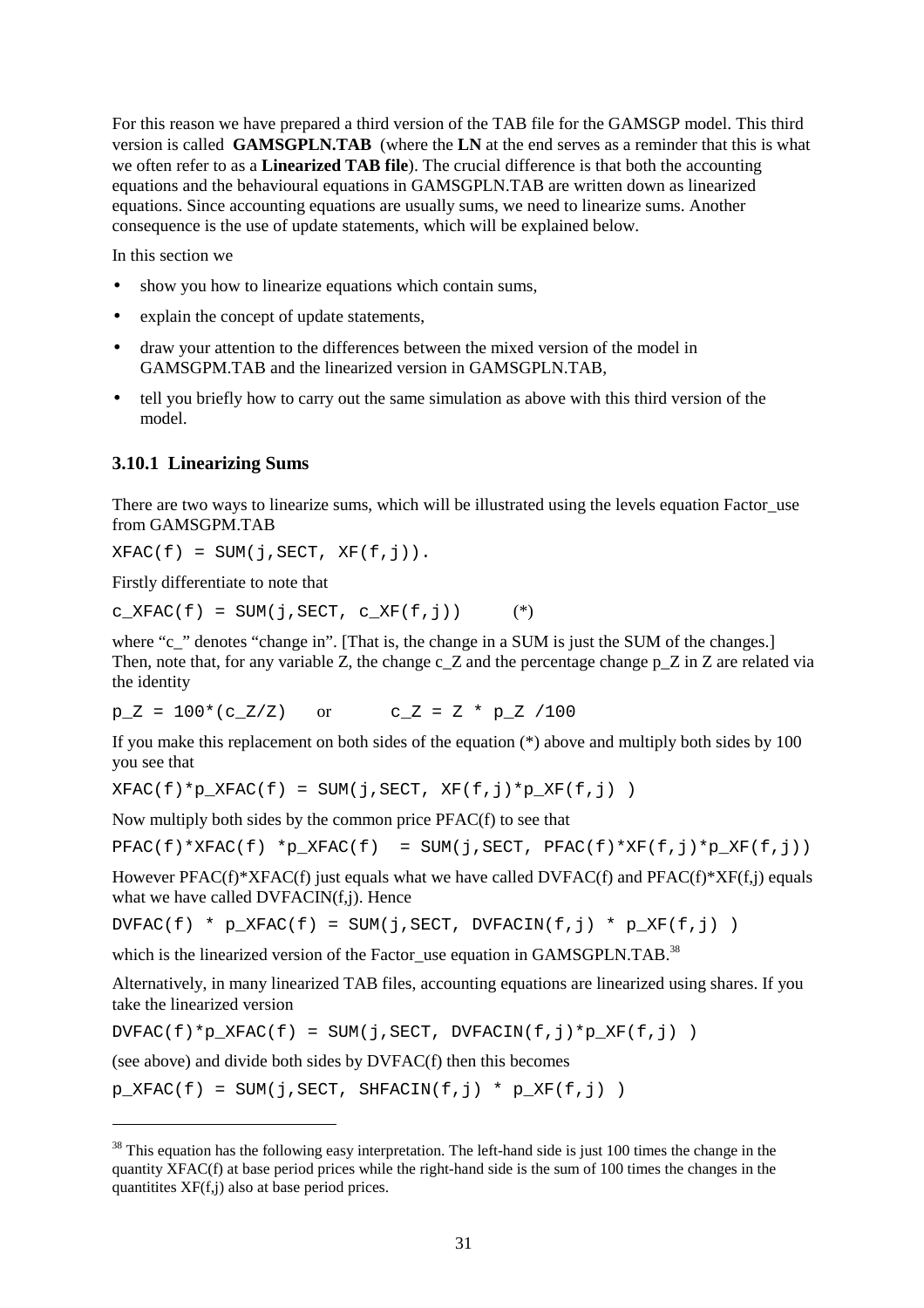where  $SHFACT(i, j) = DVFACIN(f, j) / DVFAC(f)$  is the **share** of industry j in the value of demand for factor f. In some linearized TAB files you will see the share form of equations while in other ones you will see the change form (as we have included for Factor use in GAMSGPLN.TAB).

#### **3.10.2 Update Statements**

A notable feature of both forms of linearized equations above is that they directly or indirectly contain levels terms (in our example DVFACIN and DVFAC or SHFACIN, which is a quotient of the two). Since there are no levels variables in a fully linearized model, these need to be declared as **COEFFICIENTs**.

With every step of the simulation, the values of these coefficients must reflect changes of the underlying variables. Look for example at DVFACIN, which is defined by DVFACIN(f,j) =  $PF(f)$  \*  $XF(f, j)$ . Any change in  $PF(f)$  and  $XF(f, j)$  must be reflected in the value of DVFACIN when it is used in the next step of the simulation. Since DVFACIN is read from the database, we need to update the database in every step of the simulation.

The way to do this is by an UPDATE statement. Update statements indicate how something read from the database is affected by changes in the relevant variables of the model (usually the relevant price and quantity). For example

UPDATE  $(all, f, FAC) (all, j, SEC) DVFACIN(f, j) = p_PF(f) * p_KF(f, j)$ ;

translates changes in p\_PF and P\_XF into changes of DVFACIN in the database. The use of **\*** (multiplication) on the right-hand side of the Update statement is because, in the levels, the price and quantity are multiplied. TABLO converts this multiplication to the appropriate addition of percentage changes used to update the value of DVFACIN after small changes in the relevant price and quantity.39

Understanding these two basic concepts, you are now ready to look at the differences between GAMSGPLN.TAB and GAMSGPM.TAB.

# **3.10.3 Differences Between GAMSGPLN.TAB and GAMSGPM.TAB**

Start WinGEM running and select *File | Edit file* then open GAMSGPLN.TAB.

Again GAMSGPLN.TAB contains all statements from its precursors GAMSGP.GMS, GAMSGP.TAB and GAMSGPM.TAB, possibly commented out. This enables you to trace the development all the way from the GAMS file to the linearized file GAMSGPLN.TAB.

The first main difference is that the levels variables in GAMSGP.TAB and GAMSGPM.TAB are replaced by linearized versions. Search for **p\_Y** and compare the declarations of the linearized versions with the declaration of the levels variables. Note the new "qualifier" ORIG\_LEVEL= in these declarations. This enables GEMPACK to report the pre-simulation values (and hence the postsimulation values and the changes) when reporting simulation results. [You will see these when you look at simulation results from GAMSGPLN.TAB via ViewSOL – see section 3.10.4 below.]

Now search for **DVCOMIN**. You will see that what were levels variables in GAMSGPM.TAB (namely the dollar values DVCOMIN, DVFACIN and DVHOUS) are now declared as **Coefficient**s rather than Variables. This is typical of linearized TAB files. Percentage changes in prices (for example, p\_PC(i)) and quantities (for example, p\_XCOM(i)) are linear Variables while dollar values (read from the data base) are just Coefficients (not linearized variables).

 $\ddot{\phantom{a}}$ 

<sup>&</sup>lt;sup>39</sup> TABLO converts this statement to the fomula

DVFACIN\_new(f,j) = DVFACIN\_old(f,j)\*[  $1 + p$ \_PF(f)/100 + p\_XF(f,j)/100].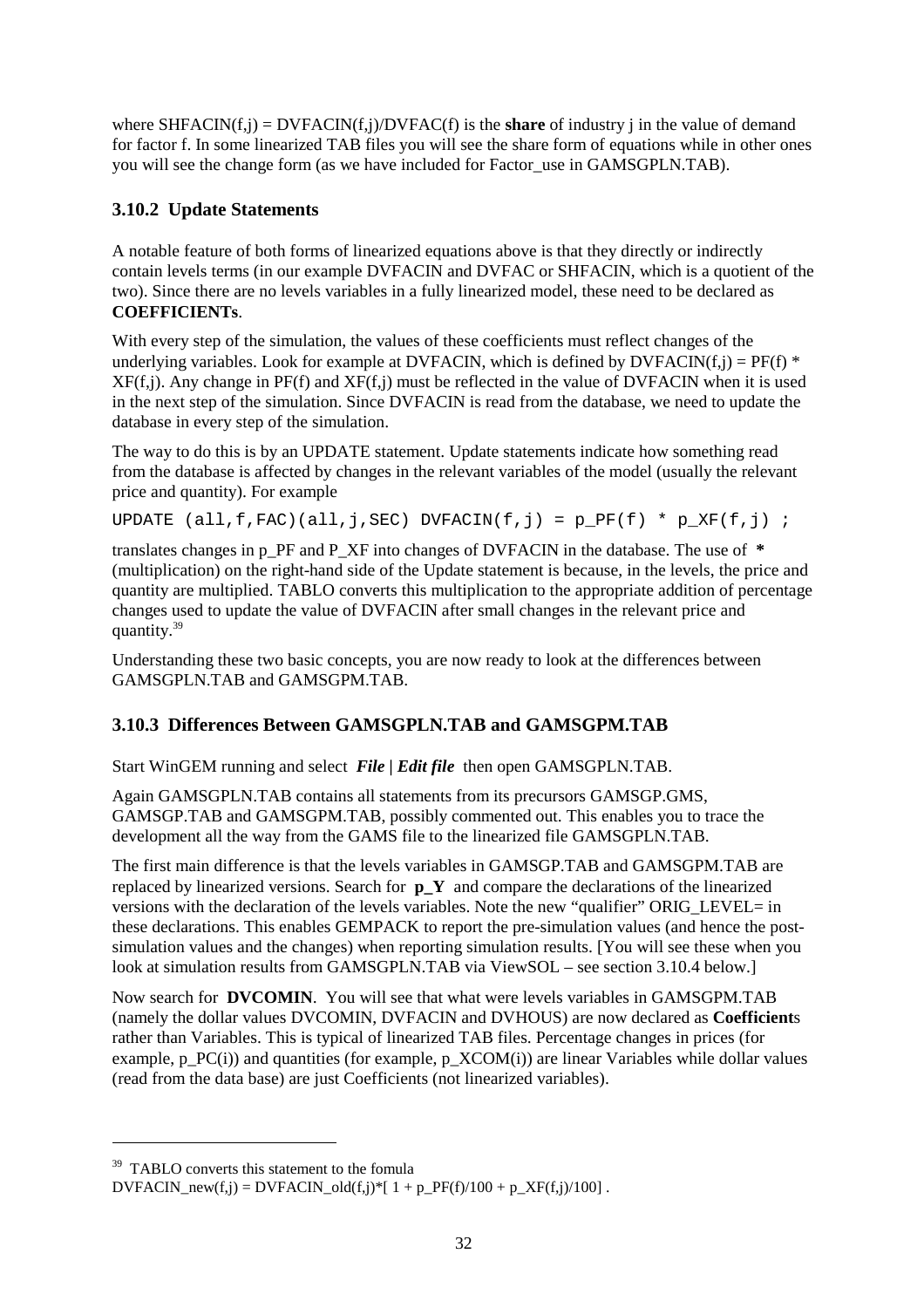Follow down GAMSGPLN.TAB. You will see that the DVCOMIN, DVFACIN and DVHOUS values are read as before.

Just below the Read statements, search for **PC(i)**. You will see that the formulas in GAMSGP.TAB and GAMSGPM.TAB setting these prices to 1 are not needed in GAMSGPLN.TAB. Instead, the initial price level is indicated by the qualifier ORIG\_LEVEL.

Now search for **UPDATE**. You will see three Update statements. These have been discussed in section 3.10.2 above.

Next come the linearized versions of the accounting equations from GAMSGPM.TAB. To see these, search for **Com** clear. You will see that the Formula & Equations Com clear and Factor use from GAMSGPM.TAB have been replaced by

- firstly Formulas calculating DVCOM and DVFAC (values of total commodity output and factor use). These Formulas are carried out at every step of a multi-step calculation. After a small part of the shock is applied, the data base values (DVCOMIN, DVFACIN, DVHOUS) are updated using the Update statements earlier. Then these Formulas ensure that the values of DVCOM and DVFAC reflect these updated values. The updated values go into the linearized equations (for example Equation Com\_clear).
- secondly linearized Equations involving these dollar values as coefficients and the percentage changes in the relevant quantities. Again the above is typical of what happens in a linearized TAB file. Dollar values deduced from the data base (for example, value of total demands DVCOM) are declared as Coefficients (rather than levels variables) and calculated at each step via the relevant Formulas.

If you go down a little in GAMSGPLN.TAB you will see a similar change in the status of **Y** (Total nominal household expenditure). In the linearized file it is a Coefficient and its values are calculated via a Formula.

The remaining equations in GAMSGPLN.TAB are the behavioural equations. These are the same as in GAMSGPM.TAB since they were already linearized in GAMSGPM.TAB.

This completes a brief tour of the differences between GAMSGPLN.TAB and GAMSGPM.TAB.

#### **3.10.4 The Simulation using GAMSGPLN.TAB**

Here we describe briefly how to carry out the same simulation as above (section 3.6) using GAMSGPLN.TAB and associated Command file GAMSGPLN.CMF. The procedure is very similar to that in section 3.6 above.

Step 1. Proceed as in section 3.6.1 above, using GAMSGPLN.TAB instead of GAMSGP.TAB

Step 2. Proceed as in section 3.6.2 above, using GAMSGPLN.CMF instead of GAMSGP.CMF.

To look at the results, proceed as in section 3.6.3 above. Compare the results with those from the GAMSGP.CMF simulation. You should find that they are the same.

#### **3.10.5 How Update Statements Affect Linearized Equations – An Example**

The following section shows how the linearized equations change from step to step of a multi-step calculation. It is quite technical and can be skipped without loss of understanding.

Consider the linearized Factor use equation for factor labor, namely

DVFAC("labor")\*p\_XFAC("labor") = SUM(j,SECT,DVFACIN("labor",j)\*p\_XF("labor",j))

In the initial database,  $DVFAC("labor") = 4$ ,  $DVFACIN("labor", "s1") = 1$  and  $DVFACIN("labor", "s2") = 3$ . Thus, in the first step of the multi-step simulation, this equation says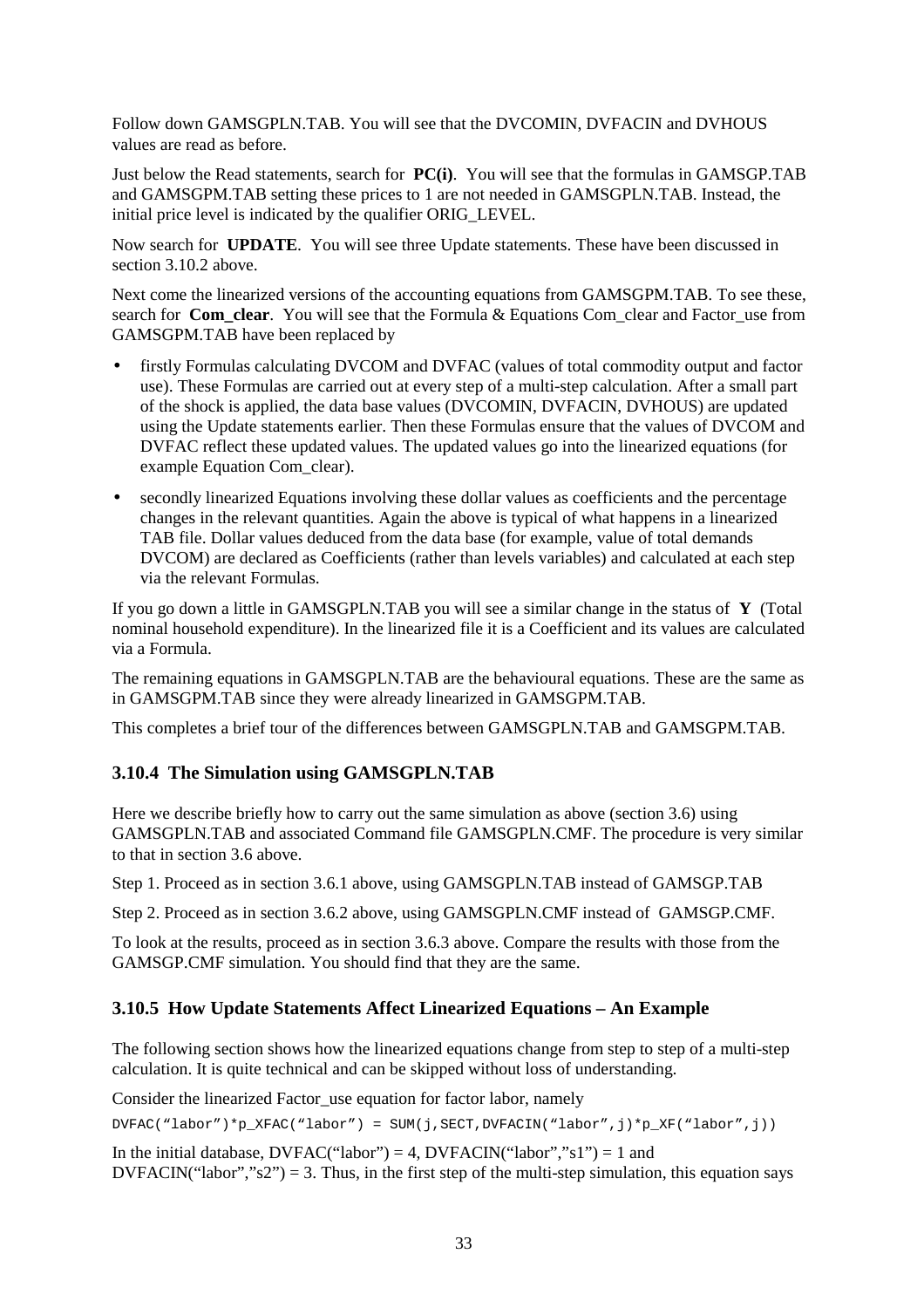$4 * p_XFAC("labor") = 1 * p_DVFACIN("labor", "s1") + 3 * p_DVFACIN("labor", "s2")$ 

Here the numbers 4,1,3 are the coefficients while p\_XFAC("labor"), p\_DVFACIN("labor","s1") and p\_DVFACIN("labor","s2") are the variables.<sup>40</sup>

The values of DVFACIN("labor",j) occurring in this equation are affected by the Update statement

Update (all,f,FAC)(all,j,SEC) DVFACIN(f,j) =  $p_PF(f) * p_XF(f,j)$ ;

During the first step of a multi-step simulation, the system of linear equations is solved to produce results for the linearized variables. Suppose that, as a result of solving these equations, p\_PF("labor")  $= 1$ , p XF("labor","s1") = 2 and p XF("labor","s2") = 3. Then, as a result of the Update statement above, the values of DVFACIN("labor",j) at the start of the second step of the multi-step calculation are

 $DVFACIN("labor", "s1") = 1.03$  and  $DVFACIN("labor", "s2") = 3.12$ 

since the Update statement above converts to the fomula

 $DVFACIN\_new(f,j) = DVFACIN\_old(f,j)*[ 1 + p\_PF(f)/100 + p\_XF(f,j)/100].$ 

Then the value of DVFAC("labor") at the start of this second step is 4.15, as implied by the formula

 $(all, f, FAC) DVFAC(f) = SUM(j, SECT, DVFACIN(f,j))$  ;

Hence in the second step of the simulation, the equation above becomes

4.15 \* p\_XFAC("labor") = 1.03 \* p\_DVFACIN("labor","s1") + 3.12 \* p\_DVFACIN("labor","s2")

As you can see the slope of this equation is slightly different in step 2 than it was in step 1. This is how the GEMPACK solution algorithm is able to follow a nonlinear solution path even though only linear equations are solved at each step.

#### **3.11 Levels, Mixed or Linearized TAB Files – Which is Better?**

You have seen 3 different TAB files each implementing the same model. There seems to be a consensus amongst GEMPACK users that the linearized form of the behavioural equations are the easiest to interpret. Some have argued [see Harrison *et al* (1994)] that the accounting equations are easiest to understand and implement in levels form.

In the end, it is a matter of personal preference which you decide to use.

 $\ddot{\phantom{a}}$ 

<sup>&</sup>lt;sup>40</sup> This would seem more familiar if we used x,y,z for the variables as in "4x = y + 3z". This example also helps to explain why quantities such as DVFAC(f) are called "Coefficients" in the TAB file.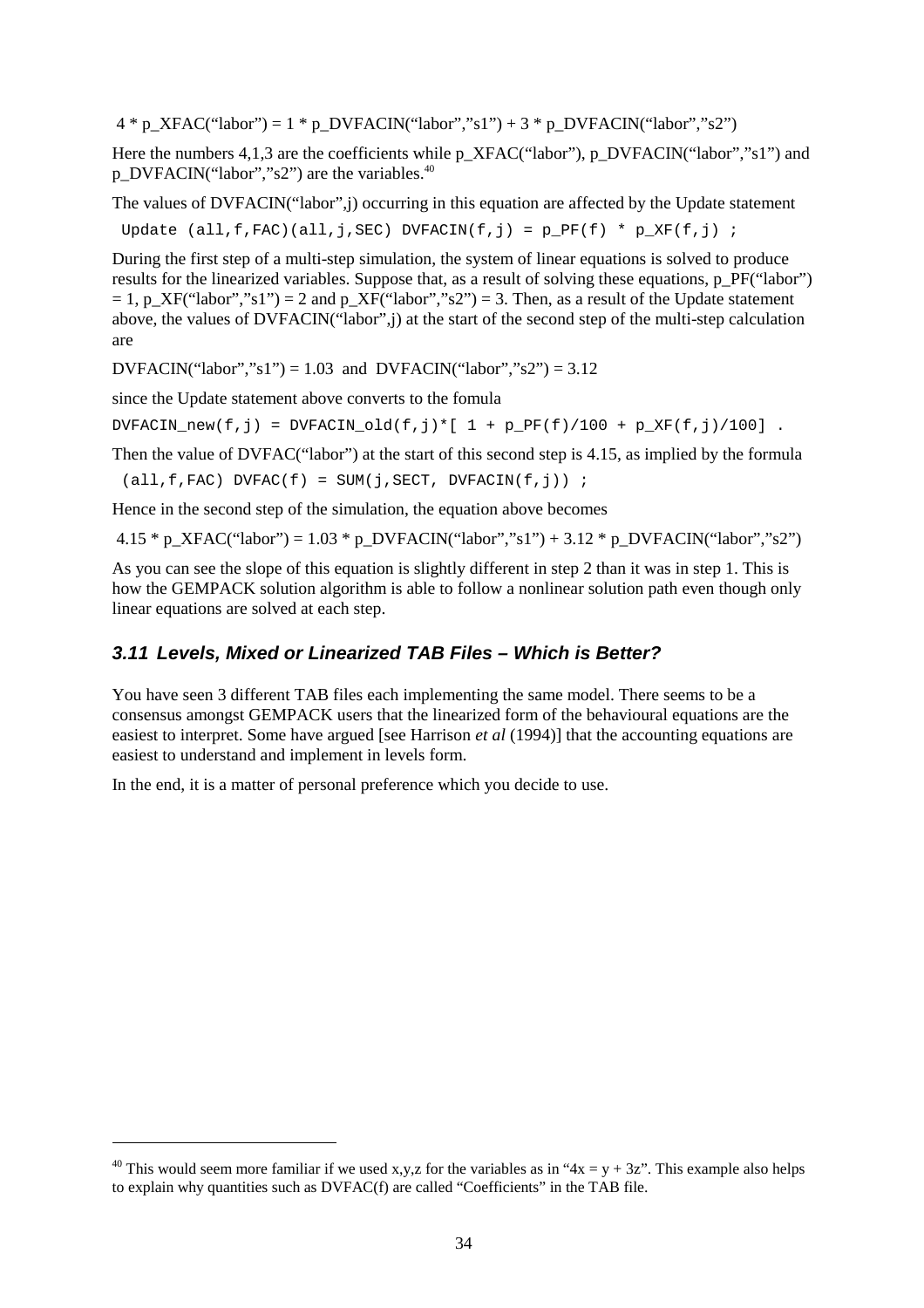# **4 Other Features of GEMPACK**

# **4.1 TABLO-generated Programs and GEMSIM**

This feature of GEMPACK is sometimes difficult for new users to understand. When TABLO is run to process the TAB file MODEL.TAB, the output files can be for GEMSIM or they can be a so-called TABLO-generated program.

GEMSIM (like GAMS.EXE) is a general-purpose program which can solve any GE model implemented in a TAB file. Why then is there a need for the alternative TABLO-generated program?

For each TAB file MODEL.TAB, the associated TABLO-generated program is a Fortran program MODEL.FOR which is written by TABLO.EXE. This program is not general-purpose, instead being specific to the model in MODEL.TAB. When MODEL.FOR is compiled and linked to produce the executable image MODEL.EXE, this program MODEL.EXE can solve the model in MODEL.TAB (but not other models).

The reason for going to all this trouble is that the TABLO-generated program can solve the model noticeably more quickly than GEMSIM. For moderately large models, the speed-up is significant. For example (see Chapter 4 of GPD-8 for more details),

- for the 25-sector MONASH model, GEMSIM takes about 6 times longer than the TABLOgenerated program.
- for a 122-sector ORANIG model, GEMSIM takes about 8 times as long as the TABLO-generated program.

The more complex the model, the greater is the speed-up from using a TABLO-generated program.

Note that, as long as MODEL.TAB does not change, many different simulations can be carried out with MODEL.EXE. In such a case, the one-off cost of compiling and linking MODEL.EXE is often small compared to the time saved using MODEL.EXE rather than GEMSIM.EXE.

# **4.2 Condensation**

This is a feature which allows GEMPACK to solve very large models. The basic idea is to remove some variables by substituting for them an expression involving other variables. This can be illustrated by the equation for consumer demands presented above.

```
EQUATION Consumer_demands
   (\text{all}, i, \text{SECTION}) XH(i) = \text{ALPHAH}(i) * Y/PC(i) ;
```
In the model the variable XH(i) can be replaced in all instances by the RHS of this equation. The variable XH(i) will not appear in the model any more. Thus the number of variables will be reduced by i and the i equations XH(i) can be dropped from the model.

TABLO can carry out algebraic manipulations of the symbolic equations to reduce the number of actual equations solved. You can find an introduction in section 3.9 of GPD-1. You can find a handson example in section 2.1.17 of GPD-8.

# **4.3 Systematic Sensitivity Analysis (SSA)**

Part of analysing model results can involve carrying out systematic sensitivity calculations to determine how sensitive results are to the values of key model parameters (such as substitution elasticities) or to the values of the shocks.

In GAMS this can be done via multiple solves (see section 1.12 above), where the relevant parameters or shocks are explicitly varied from solve to solve.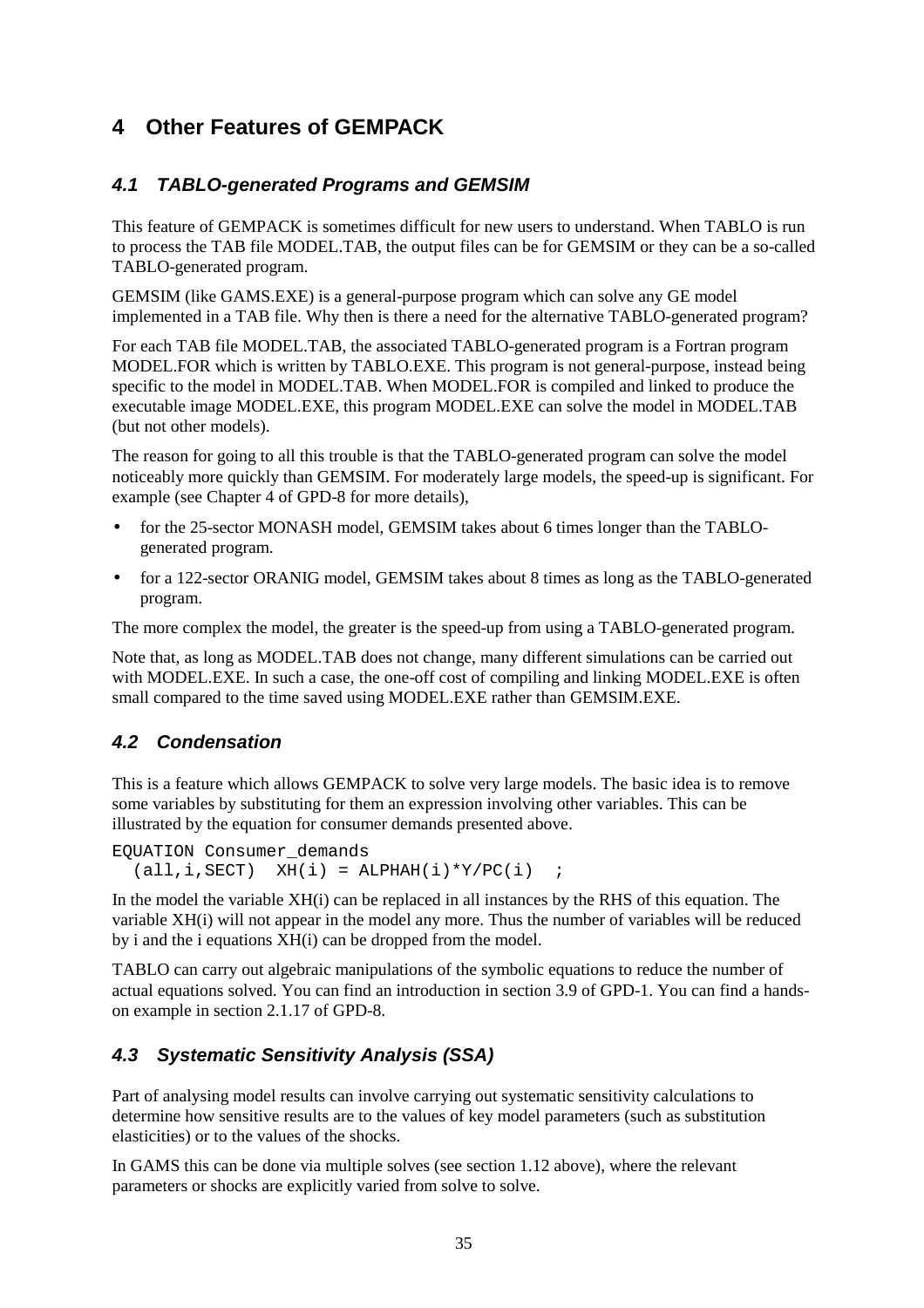In GEMPACK SSA is automated via RunGEM (see section 1.11 above). This provides a Windows interface for

- selecting the way in which the parameters or shocks vary. Distributions can be triangular or uniform.
- sampling from the relevant probability space. This uses Gaussian quadratures (see, for example, DeVust and Preckel (1997)).
- presenting the results. Means and standard deviations for all variables in the model are available via ViewSOL.

# **4.4 Inequalities and Complementarities**

GAMS handles inequalities explicitly whereas GEMPACK only allows equation (not inequalities). In particular, GAMS models can incorporate complementarities readily, often using MCP (mixed complementarity) methods such as PATH (see Dirkse *et al* (1995)) to solve them.

In Release 8.0 of GEMPACK (to be officially released in 2002), a COMPLEMENTARITY statement is allowed in TAB files. This makes it possible to implement and solve complementarities (including volume quotas and tariff-rate quotas) easily in GEMPACK. The algorithm used to solve the model in such cases is different from the algorithms used by GAMS. The GEMPACK algorithm (suggested by Mark Horridge) works well even if many of the equations of the model are written as linearized equations in the TAB file. In contrast, the algorithms (for example, PATH) used by GAMS to solve MCP problems require all equations to be known in levels form.

For more details about the GEMPACK procedures for handling complementarities, see Harrison *et al* (2002) and the draft GEMPACK Release 8.0 documentation.

# **5 Summary and Outlook**

This paper gives an introduction to GEMPACK for those who have previously done CGE modeling using GAMS. It shows that are many similarities between the two programming languages and explained some of the most important differences. This should help economists using GAMS to understand and modify models developed in the GEMPACK environment and improve the exchange between modelers using these two software packages.

The paper also describes some of the tools that GEMPACK provides to handle data and to interpret simulation results. You can find more details about the design and development of GEMPACK in Harrison and Pearson (1996).

If you want to learn more about GEMPACK and improve your skills in modeling in this environment, you might want to use GEMPACK with other models and to read the "official" GEMPACK documentation which consists of documents referred to as GPD-1 to GPD-4 and GPD-8 (see section 6.1).

# **5.1 A Short Guide to the GEMPACK documentation**

Document GPD-1 "Introduction to GEMPACK" is the normal starting place for new users. Chapters 2 and 3 of GPD-1 introduce new users to carrying out simulations (Chapter 2) and TAB files (Chapter 3) using the model known as "the Stylized Johansen model". In fact GAMSGP you have been working with is exactly the same model – we have even used the same notation for the variables in GAMSGP. The only difference is that the TAB files referred to in Chapter 3 of GPD-1 as Stylized Johansen are called

• SJ.TAB (this corresponds to the mixed levels/linear version GAMSGPM.TAB),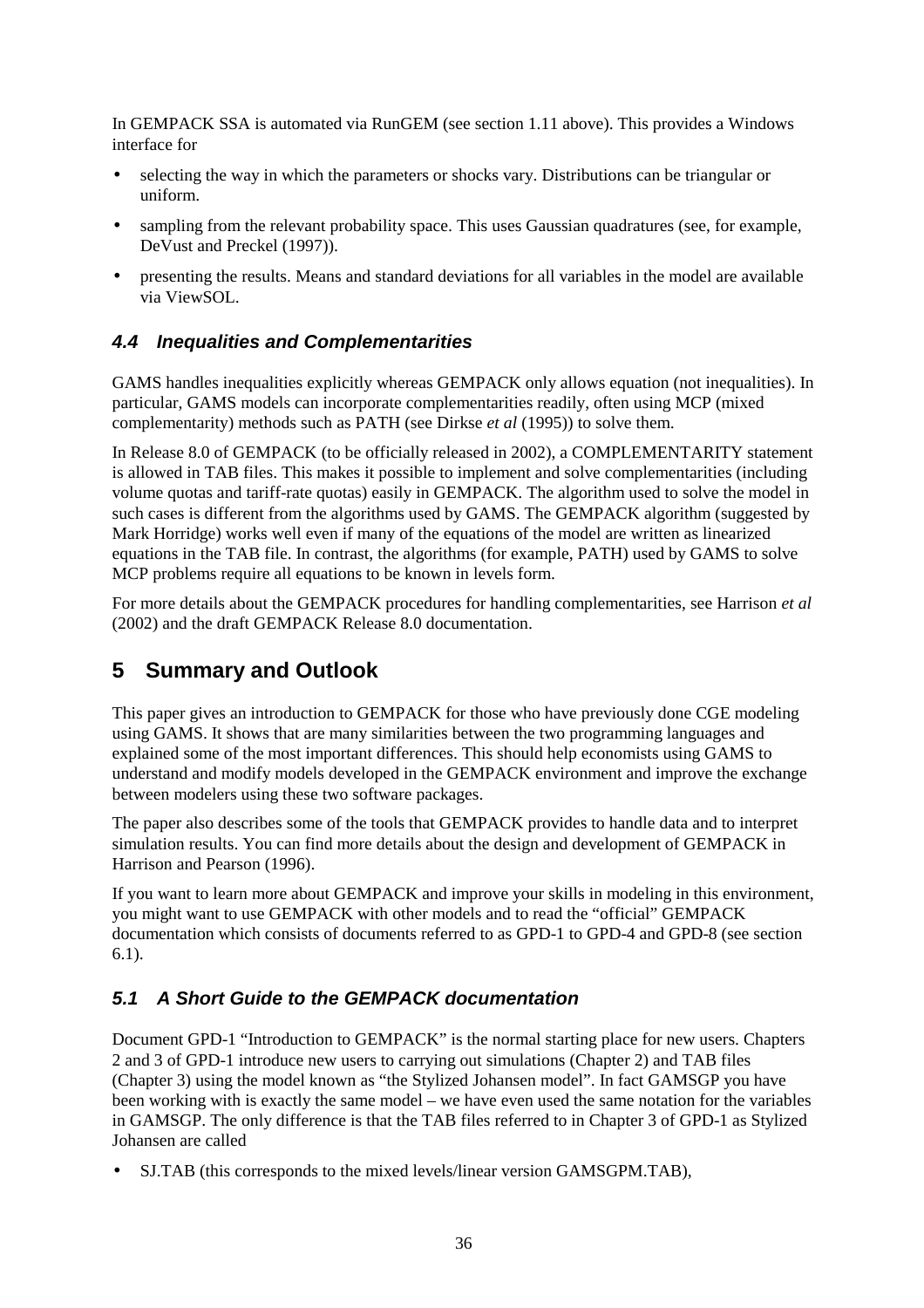- SJLV.TAB (this corresponds to the levels version GAMSGP.TAB), and
- SJLN.TAB (this corresponds to the linear version in GAMSGPLN.TAB).

To find out more about GEMPACK, you might like to do all or some of the following:

- Read section 4 which introduces some other features of GEMPACK.
- Look at Chapter 1 of GPD-8 which describes briefly some of the different models distributed with GEMPACK. If you wish to work with one of these you may find "hands-on" suggestions for getting started with the model in the relevant section in Chapter 2 of GPD-8.
- Read Chapters 2 and 3 of GPD-1. In particular section 2.8 of GPD-1 describes Command file statements in more detail, section 2.11 describes the way GEMPACK calculates accurate solutions, section 3.4 introduces the way data files such as GAMSGP.DAT are constructed and section 3.5 goes through the linear TAB file SJLN.TAB (ie, GAMSGPLN.TAB) in more detail.
- Learn how to use the Windows program RunGEM which makes it easy for new users to carry out simulations with models – see Chapter 5 of GPD-8.

# **5.2 Building or Modifying Models**

 $\ddot{\phantom{a}}$ 

If you want to build a model in GEMPACK you will probably choose to write down the levels equations in your TAB file since a levels TAB file is the closest to a GAMS file for the same model. However, the linearized form especially of behavioural equations might be easier to write and interpret than the levels form.

If you want to work with a GEMPACK model produced by someone else (possibly to add some features to it), you may find that you have to work with a TAB file in which all the equations are written down in linearized form.<sup>41</sup> In this case, new equations can be added as levels equations or as linearized equations. In many cases we recommend that you use levels equations, especially accounting or market clearing equations which are easier expressed as levels. Adding levels equations at the bottom of a linearized TAB file is discussed in some detail in Harrison and Pearson (1999).

<sup>&</sup>lt;sup>41</sup> The best-known models implemented via GEMPACK have all equations written in linearized form. This includes ORANI, GTAP and MONASH.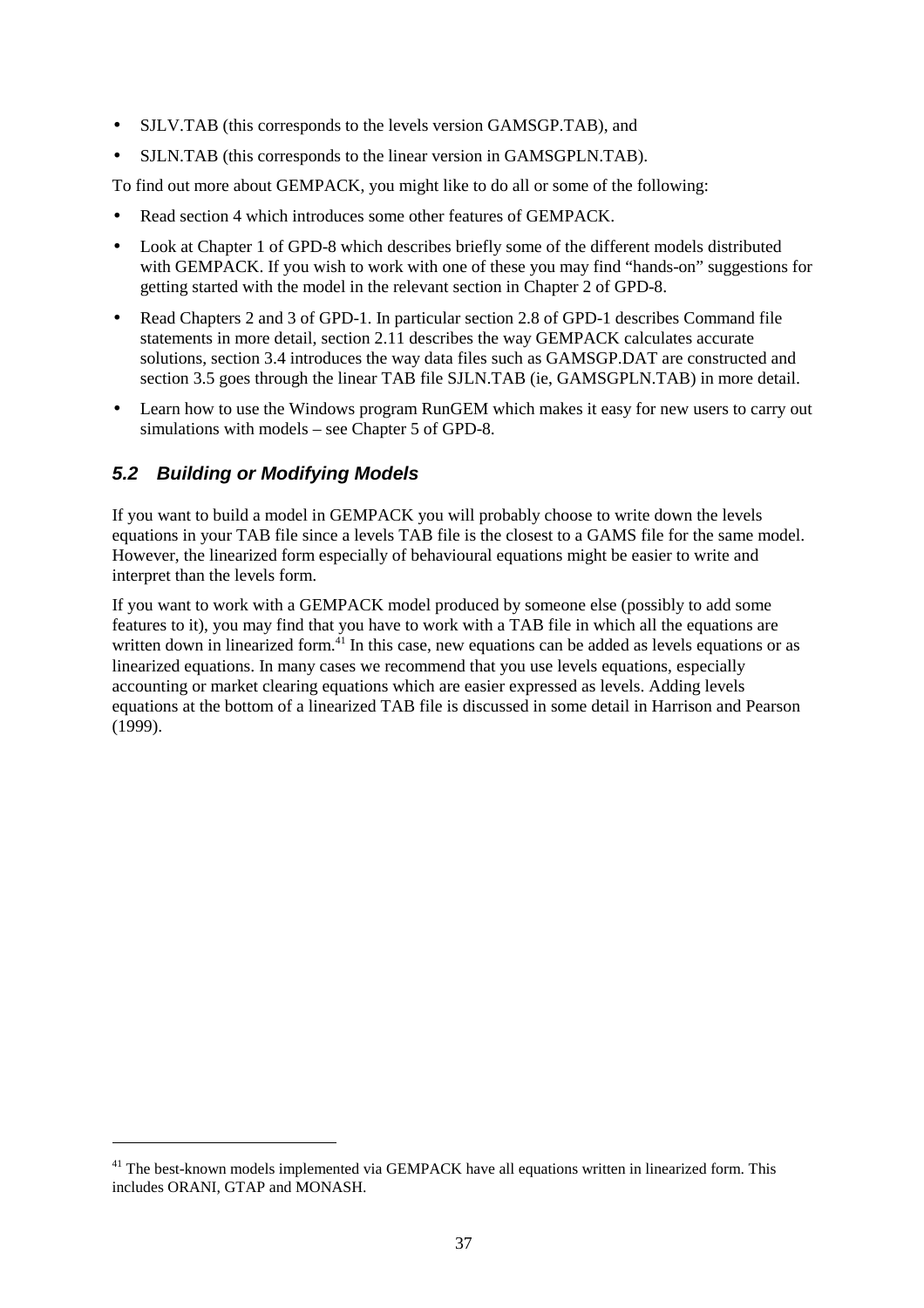# **6 References**

Atkinson, K.E. (1989), *An Introduction to Numerical Analysis*, 2nd edition, Wiley, New York.

- Brooke, T., D. Kendrick and A. Meeraus (1988), *GAMS: A User's Guide*, The Scientific Press, Redwood City, California.
- DeVuyst, Eric A. and Paul V. Preckel (1997) "Sensitivity Analysis Revisited: A Quadrature-Based Approach", *Journal of Policy Modelling*, vol. 19, pp. 175-185.
- Dirkse, S.P. and M.C. Ferris (1995), 'The PATH Solver: A Non-Monotone Stabilization Scheme for Mixed Complementarity Problems', *Optimization Methods and Software*, vol. 5, pp. 123-156.
- Harrison, W.J., J.M. Horridge, K.R. Pearson and G. Wittwer (2002), 'A Practical Method for Explicitly Modeling Quotas and Other Complementarities', to be presented at the GTAP Conference, Taiwan, June 2002.
- Harrison, W.J. and K.R. Pearson (1996), 'Computing Solutions for Large General Equilibrium Models Using GEMPACK', *Computational Economics*, vol. 9, pp.83-127. [A preliminary version was *Impact Preliminary Working Paper* No. IP-64, Monash University, Clayton (June 1994), pp.55.]
- Harrison, W.J. and K.R. Pearson (1999), 'Adding Accounting-Related Behaviour to a Model Implemented Using GEMPACK', available from the FAQ (Frequently Asked Questions) part of the GEMPACK web site.
- Harrison, W.J., K.R. Pearson and A.A. Powell (1996), 'Features of Multiregional and Intertemporal AGE Modelling with GEMPACK', *Computational Economics*, vol. 9, pp. 331-353. [A preliminary version was "Multiregional and intertemporal AGE modelling via GEMPACK", *Impact Preliminary Working Paper* No. IP-66, September 1994, pp. 21.]
- Harrison, W.J., K.R. Pearson, A.A. Powell and E.J. Small (1994), 'Solving Applied General Equilibrium Models Represented as a Mixture of Linearized and Levels Equations', *Computational Economics*, vol. 7, pp. 203-223.
- Harrison, W.J. and E.J. Small (1993b), 'TABLO Input Files for the Stylized Johansen, Miniature. ORANI and ORANI-F Models', *Impact Computing Document* No. C11-01, Monash University, Clayton (September 1993), pp.29.
- Hertel, T.W., J.M. Horridge and K.R. Pearson (1992), 'Mending the Family Tree: A Reconciliation of the Linearized and Levels Schools of AGE Modelling', *Economic Modelling*, vol.9, pp.385-407.
- Horridge, J.M., B.R. Parmenter and K.R. Pearson (1993), 'ORANI-F: A General Equilibrium Model of the Australian Economy', *Economic and Financial Computing*, vol.3, pp.71-140.
- Pearson, K.R. (1991), 'Solving Nonlinear Economic Models Accurately via a Linear Representation', *Impact Preliminary Working Paper* No. IP-55, Melbourne (July), pp.39.
- Press, W.H., B.P. Flannery, S.A. Teukolsky and W.T. Vetterling (1986), *Numerical Recipes: The Art of Scientific Computing*, Cambridge University Press, Cambridge.
- Rutherford, Thomas F. (1999), 'Applied General Equilibrium Modeling with MPSGE as a GAMS Subsystem: An Overview of the Modeling Framework and Syntax', *Computational Economics*, vol. 14, pp. 1-46.